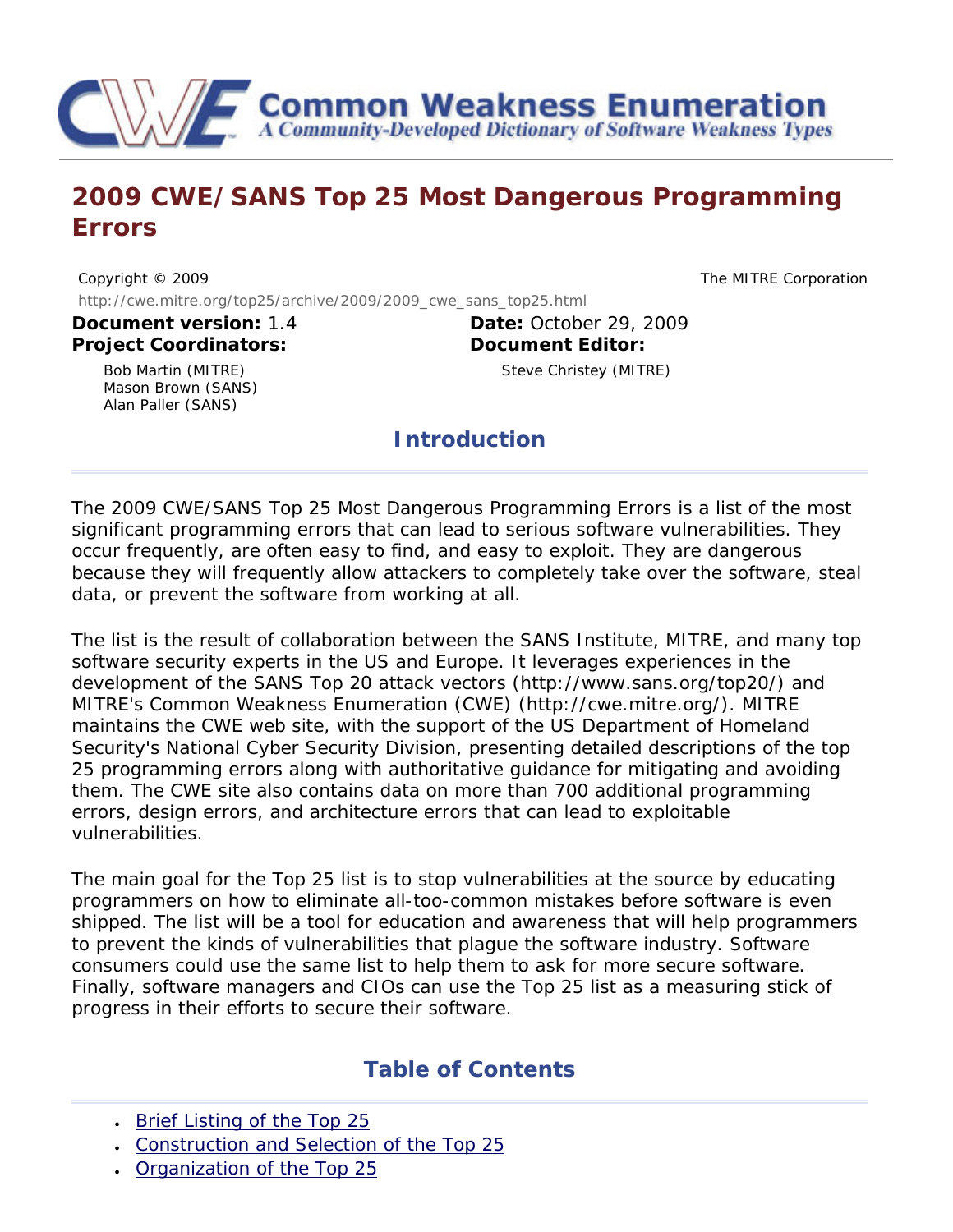- [Insecure Interaction Between Components](#page-3-0)
- [Risky Resource Management](#page-19-0)
- [Porous Defenses](#page-33-0)
- [Appendix A: Selection Criteria and Supporting Fields](#page-43-0)
- [Appendix B: Threat Model for the Skilled, Determined Attacker](#page-45-0)
- [Appendix C: Other Resources for the Top 25](#page-46-0)

# **Brief Listing of the Top 25**

<span id="page-1-0"></span>The Top 25 is organized into three high-level categories that contain multiple CWE entries.

# **Insecure Interaction Between Components**

These weaknesses are related to insecure ways in which data is sent and received between separate components, modules, programs, processes, threads, or systems.

- [CWE-20:](#page-3-1) Improper Input Validation
- [CWE-116](#page-5-0): Improper Encoding or Escaping of Output
- [CWE-89:](#page-7-0) Failure to Preserve SQL Query Structure ('SQL Injection')
- [CWE-79:](#page-9-0) Failure to Preserve Web Page Structure ('Cross-site Scripting')
- [CWE-78:](#page-11-0) Improper Sanitization of Special Elements used in an OS Command ('OS Command Injection')
- [CWE-319](#page-14-0): Cleartext Transmission of Sensitive Information
- [CWE-352](#page-15-0): Cross-Site Request Forgery (CSRF)
- [CWE-362](#page-16-0): Race Condition
- [CWE-209](#page-18-0): Error Message Information Leak

# **Risky Resource Management**

The weaknesses in this category are related to ways in which software does not properly manage the creation, usage, transfer, or destruction of important system resources.

- [CWE-119](#page-19-1): Failure to Constrain Operations within the Bounds of a Memory Buffer
- [CWE-642](#page-21-0): External Control of Critical State Data
- [CWE-73:](#page-23-0) External Control of File Name or Path
- [CWE-426](#page-24-0): Untrusted Search Path
- [CWE-94:](#page-26-0) Failure to Control Generation of Code ('Code Injection')
- [CWE-494](#page-27-0): Download of Code Without Integrity Check
- [CWE-404](#page-29-0): Improper Resource Shutdown or Release
- [CWE-665](#page-30-0): Improper Initialization
- [CWE-682](#page-32-0): Incorrect Calculation

# **Porous Defenses**

The weaknesses in this category are related to defensive techniques that are often misused, abused, or just plain ignored.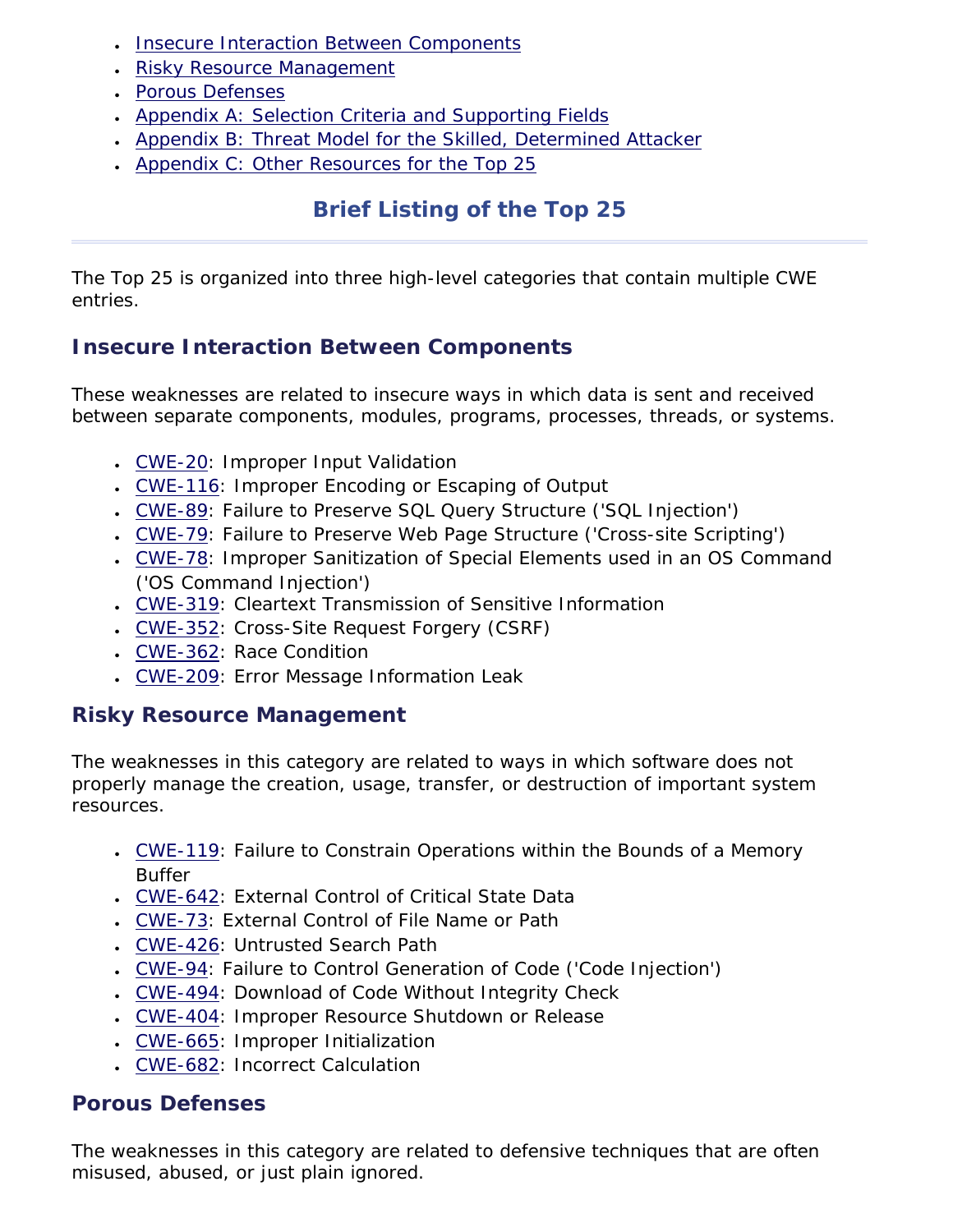- [CWE-285](#page-33-1): Improper Access Control (Authorization)
- [CWE-327](#page-34-0): Use of a Broken or Risky Cryptographic Algorithm
- [CWE-259](#page-35-0): Hard-Coded Password
- [CWE-732](#page-37-0): Incorrect Permission Assignment for Critical Resource
- [CWE-330](#page-39-0): Use of Insufficiently Random Values
- [CWE-250](#page-40-0): Execution with Unnecessary Privileges
- [CWE-602](#page-42-0): Client-Side Enforcement of Server-Side Security

# **Construction and Selection of the Top 25**

<span id="page-2-0"></span>The Top 25 list was [developed](http://cwe.mitre.org/top25/process.html) at the end of 2008. Approximately 40 software security experts provided [feedback,](http://cwe.mitre.org/top25/changelog.html) including software developers, scanning tool vendors, security consultants, government representatives, and university professors. Representation was international. Several intermediate versions were created and resubmitted to the reviewers before the list was finalized. More details are provided in the [Top 25 Process page](http://cwe.mitre.org/top25/process.html)

To help characterize and prioritize entries on the Top 25, a [threat model](#page-45-0) was developed that identifies an attacker who has solid technical skills and is determined enough to invest some time into attacking an organization. More details are provided in [Appendix B](#page-45-0).

Weaknesses in the Top 25 were selected using two primary criteria:

- Weakness Prevalence: how often the weakness appears in software that was not developed with security integrated into the software development life cycle (SDLC).
- Consequences: the typical consequences of exploiting a weakness if it is present, such as unexpected code execution, data loss, or denial of service.

Prevalence was determined based on estimates from multiple contributors to the Top 25 list, since appropriate statistics are not readily available.

With these criteria, future versions of the Top 25 will evolve to cover different weaknesses.

<span id="page-2-1"></span>See [Appendix A](#page-43-0) for more details on the selection criteria.

# **Organization of the Top 25**

For each individual weakness entry, additional information is provided. The primary audience is intended to be software programmers and designers.

- CWE ID and name
- Supporting data fields: supplementary information about the weakness that may be useful for decision-makers to further prioritize the entries.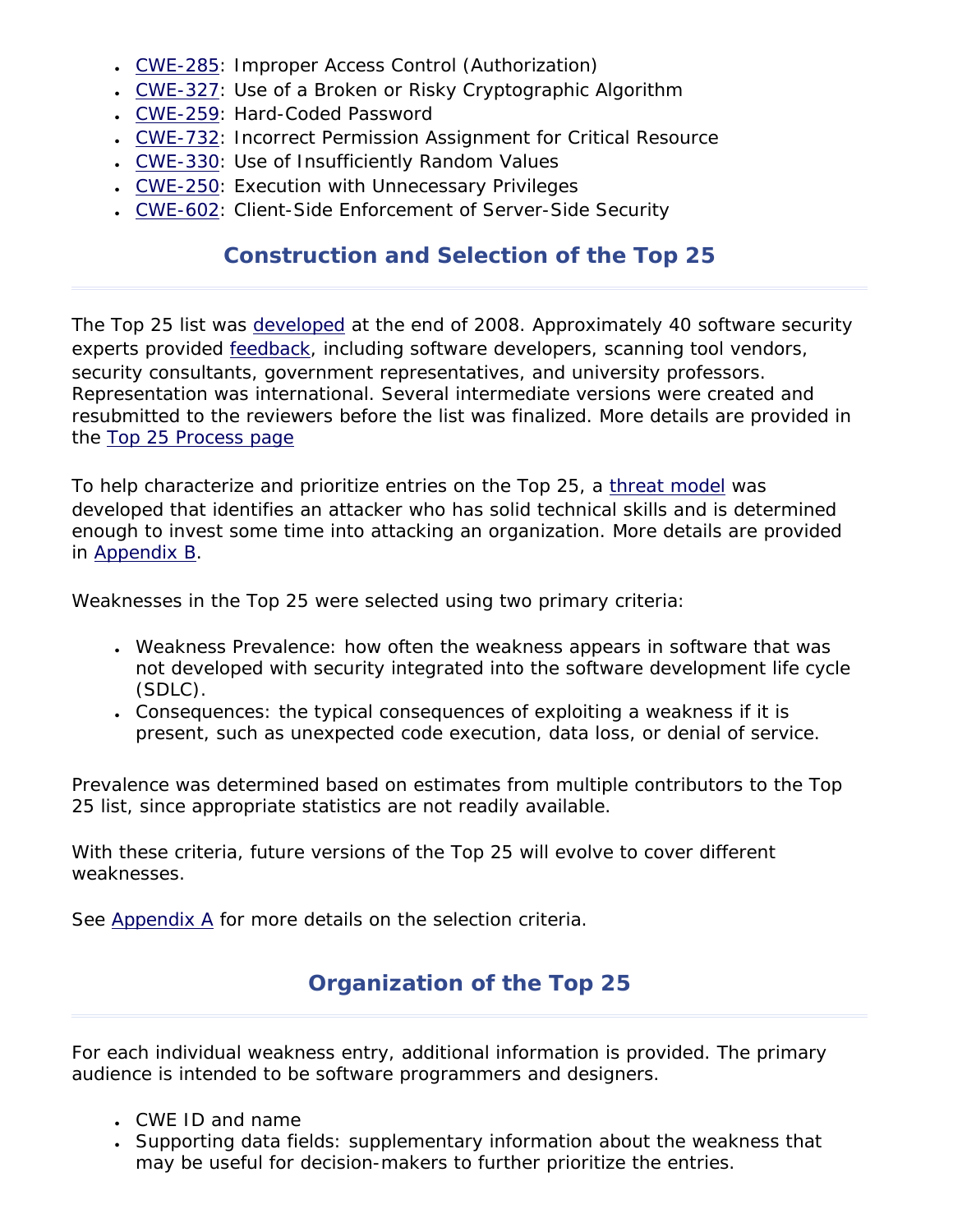- Discussion: Short, informal discussion of the nature of the weakness and its consequences.
- Prevention and Mitigations: steps that developers can take to mitigate or eliminate the weakness. Developers may choose one or more of these mitigations to fit their own needs. Note that the effectiveness of these techniques vary, and multiple techniques may be combined for greater defensein-depth.
- Related CWEs: other CWE entries that are related to the Top 25 weakness. Note: This list is illustrative, not comprehensive.
- Related Attack Patterns: CAPEC entries for attacks that may be successfully conducted against the weakness. Note: the list is not necessarily complete.

## **Other Supporting Data Fields**

Each Top 25 entry includes supporting data fields for weakness prevalence and consequences. Each entry also includes the following data fields.

- Attack Frequency: how often the weakness occurs in vulnerabilities that are exploited by an attacker.
- Ease of Detection: how easy it is for an attacker to find this weakness.
- Remediation Cost: the amount of effort required to fix the weakness.
- Attacker Awareness: the likelihood that an attacker is going to be aware of this particular weakness, methods for detection, and methods for exploitation.

<span id="page-3-0"></span>See [Appendix A](#page-43-0) for more details.

### **Insecure Interaction Between Components**

### <span id="page-3-1"></span>**[CWE-20](http://cwe.mitre.org/data/definitions/20.html): Improper Input Validation**

| <b>Summary</b>          |       |                    |                                                  |
|-------------------------|-------|--------------------|--------------------------------------------------|
| Weakness Prevalence     | High  | Consequences       | Code execution<br>Denial of service<br>Data loss |
| <b>Remediation Cost</b> | Low   | Ease of Detection  | Easy to Difficult                                |
| <b>Attack Frequency</b> | Often | Attacker Awareness | High                                             |
|                         |       |                    |                                                  |
| <b>Discussion</b>       |       |                    |                                                  |

It's the number one killer of healthy software, so you're just asking for trouble if you don't ensure that your input conforms with expectations. For example, an identifier that you expect to be numeric shouldn't ever contain letters. Nor should the price of a new car be allowed to be a dollar, not even in today's economy. Applications often have more complex validation requirements than these simple examples. Incorrect input validation can lead to vulnerabilities when attackers can modify their inputs in unexpected ways. Many of today's most common vulnerabilities can be eliminated, or at least reduced, using proper input validation.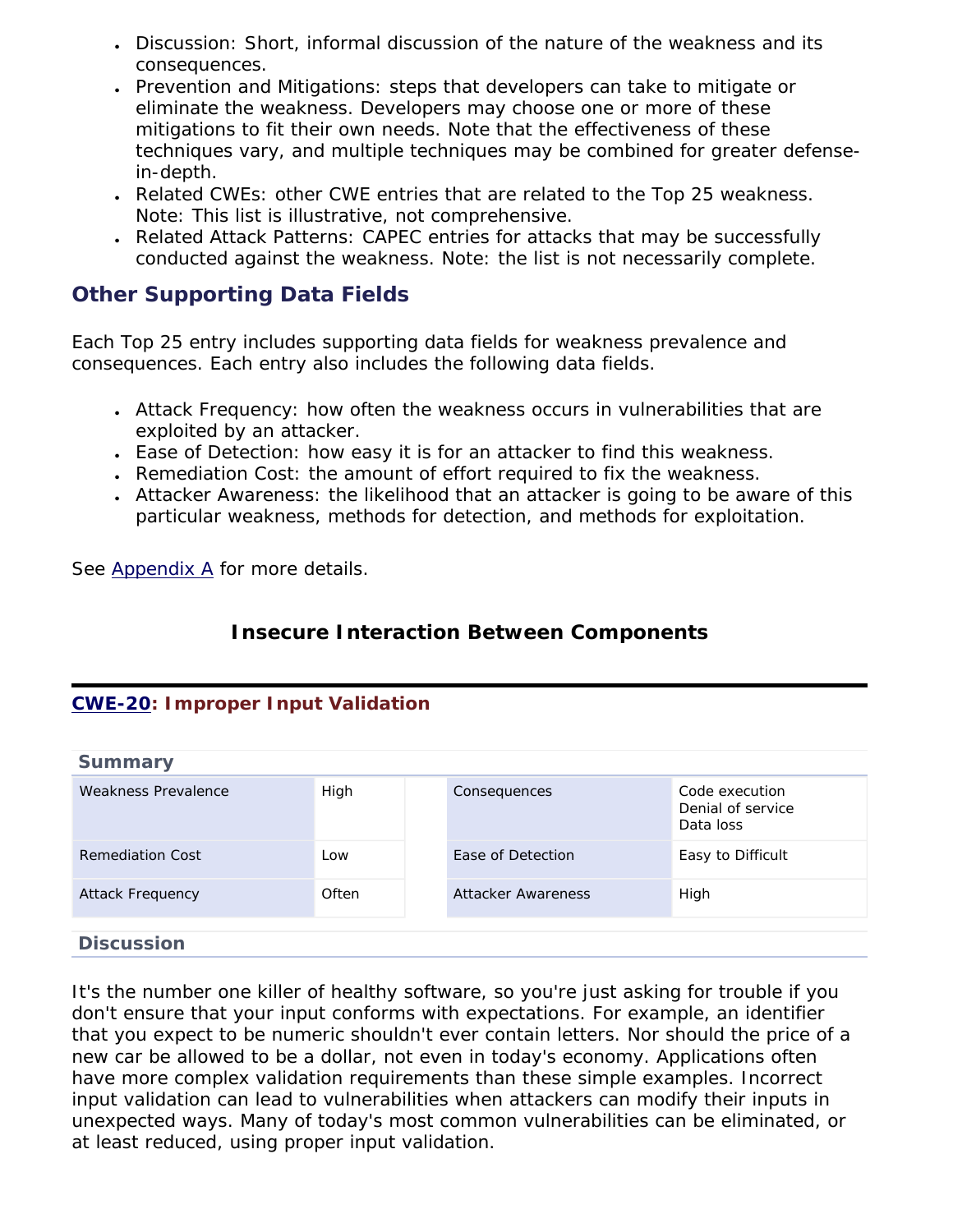#### Architecture and Design Use an input validation framework such as Struts or the OWASP ESAPI Validation API. If you use Struts, be mindful of weaknesses covered by the CWE-101 category. Architecture and Design Understand all the potential areas where untrusted inputs can enter your software: parameters or arguments, cookies, anything read from the network, environment variables, request headers as well as content, URL components, e-mail, files, databases, and any external systems that provide data to the application. Perform input validation at well-defined interfaces. Architecture and Design Assume all input is malicious. Use an "accept known good" input validation strategy (i.e., use a whitelist). Reject any input that does not strictly conform to specifications, or transform it into something that does. Use a blacklist to reject any unexpected inputs and detect potential attacks. Use a standard input validation mechanism to validate all input for length, type, syntax, and business rules before accepting the input for further processing. As an example of business rule logic, "boat" may be syntactically valid because it only contains alphanumeric characters, but it is not valid if you are expecting colors such as "red" or "blue." Architecture and Design For any security checks that are performed on the client side, ensure that these checks are duplicated on the server side, in order to avoid CWE-602. Attackers can bypass the client-side checks by modifying values after the checks have been performed, or by changing the client to remove the client-side checks entirely. Then, these modified values would be submitted to the server. Even though client-side checks provide minimal benefits with respect to serverside security, they are still useful. First, they can support intrusion detection. If the server receives input that should have been rejected by the client, then it may be an indication of an attack. Second, client-side error-checking can provide helpful feedback to the user about the expectations for valid input. Third, there may be a reduction in server-side processing time for accidental input errors, although this is typically a small savings. Architecture and Design Do not rely exclusively on blacklist validation to detect malicious input or to encode output (CWE-184). There are too many ways to encode the same character, so you're likely to miss some variants. Implementation When your application combines data from multiple sources, perform the validation after the sources have been combined. The individual data elements may pass the validation step but violate the intended restrictions after they have been combined. Implementation Be especially careful to validate your input when you invoke code that crosses language boundaries, such as from an interpreted language to native code. This could create an unexpected interaction between the language boundaries. Ensure that you are not violating any of the expectations of the language with which you are interfacing. For example, even though Java may not be susceptible to buffer overflows, providing a large argument in a call to native code might trigger an overflow. Implementation Directly convert your input type into the expected data type, such as using a conversion function that translates a string into a number. After converting to the expected data type, ensure that the input's values fall within the expected range of allowable values and that multi-field consistencies are maintained. Implementation Inputs should be decoded and canonicalized to the application's current internal representation before being validated (CWE-180, CWE-181). Make sure that your application does not inadvertently decode the same input twice (CWE-174). Such errors could be used to bypass whitelist schemes by introducing dangerous inputs after they have been checked. Use libraries such as the OWASP ESAPI Canonicalization control.

#### **Prevention and Mitigations**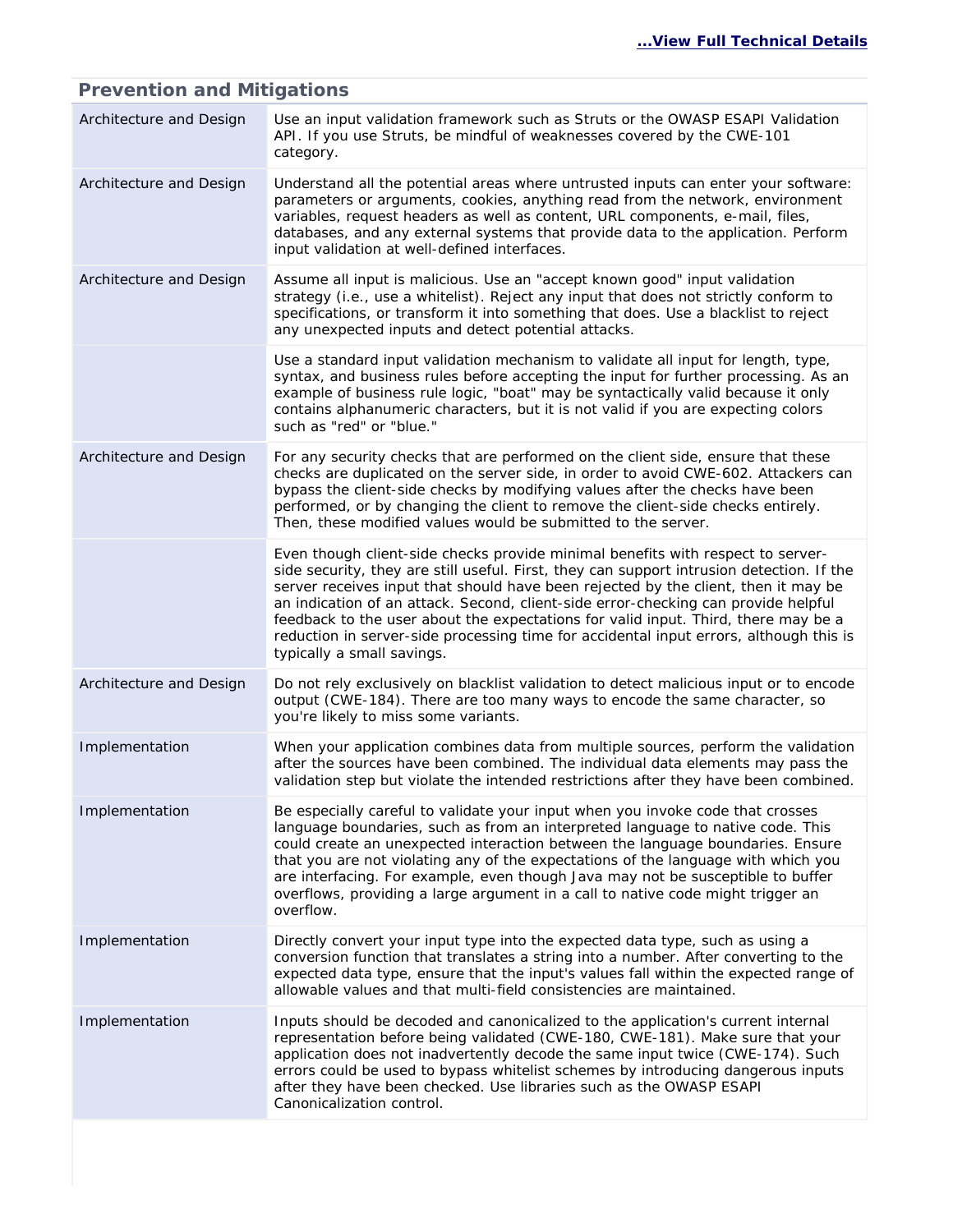|                | Consider performing repeated canonicalization until your input does not change<br>any more. This will avoid double-decoding and similar scenarios, but it might<br>inadvertently modify inputs that are allowed to contain properly-encoded<br>dangerous content.                                                     |
|----------------|-----------------------------------------------------------------------------------------------------------------------------------------------------------------------------------------------------------------------------------------------------------------------------------------------------------------------|
| Implementation | When exchanging data between components, ensure that both components are<br>using the same character encoding. Ensure that the proper encoding is applied at<br>each interface. Explicitly set the encoding you are using whenever the protocol<br>allows you to do so.                                               |
| Testing        | Use automated static analysis tools that target this type of weakness. Many<br>modern techniques use data flow analysis to minimize the number of false<br>positives. This is not a perfect solution, since 100% accuracy and coverage are not<br>feasible.                                                           |
| Testing        | Use dynamic tools and techniques that interact with the software using large test<br>suites with many diverse inputs, such as fuzz testing (fuzzing), robustness testing,<br>and fault injection. The software's operation may slow down, but it should not<br>become unstable, crash, or generate incorrect results. |

| <b>CWE-184</b> | Incomplete Blacklist       |
|----------------|----------------------------|
| <b>CWE-74</b>  | Injection                  |
| <b>CWE-79</b>  | Cross-site Scripting (XSS) |
| <b>CWE-89</b>  | SQL injection              |
| <b>CWE-95</b>  | Eval Injection             |

#### **Related Attack Patterns**

### CAPEC-IDs: [\[view all\]](http://cwe.mitre.org/data/definitions/20.html#Related_Attack_Patterns) [3](http://capec.mitre.org/data/definitions/3.html), [7,](http://capec.mitre.org/data/definitions/7.html) [8,](http://capec.mitre.org/data/definitions/8.html) [9](http://capec.mitre.org/data/definitions/9.html), [10](http://capec.mitre.org/data/definitions/10.html), [13,](http://capec.mitre.org/data/definitions/13.html) [14,](http://capec.mitre.org/data/definitions/14.html) [18,](http://capec.mitre.org/data/definitions/18.html) [22,](http://capec.mitre.org/data/definitions/22.html) [24,](http://capec.mitre.org/data/definitions/24.html) [28](http://capec.mitre.org/data/definitions/28.html), [31](http://capec.mitre.org/data/definitions/31.html), [32](http://capec.mitre.org/data/definitions/32.html), [42](http://capec.mitre.org/data/definitions/42.html), [43](http://capec.mitre.org/data/definitions/43.html), [45,](http://capec.mitre.org/data/definitions/45.html) [46,](http://capec.mitre.org/data/definitions/46.html) [47,](http://capec.mitre.org/data/definitions/47.html) [52,](http://capec.mitre.org/data/definitions/52.html) [53](http://capec.mitre.org/data/definitions/53.html), [63](http://capec.mitre.org/data/definitions/63.html), [64](http://capec.mitre.org/data/definitions/64.html), [66](http://capec.mitre.org/data/definitions/66.html), [67,](http://capec.mitre.org/data/definitions/67.html) [71,](http://capec.mitre.org/data/definitions/71.html) [72,](http://capec.mitre.org/data/definitions/72.html) [73](http://capec.mitre.org/data/definitions/73.html), [78](http://capec.mitre.org/data/definitions/78.html), [79](http://capec.mitre.org/data/definitions/79.html), [80](http://capec.mitre.org/data/definitions/80.html), [81](http://capec.mitre.org/data/definitions/81.html), [83,](http://capec.mitre.org/data/definitions/83.html) [85,](http://capec.mitre.org/data/definitions/85.html) [86,](http://capec.mitre.org/data/definitions/86.html) [88,](http://capec.mitre.org/data/definitions/88.html) [91,](http://capec.mitre.org/data/definitions/91.html) [99](http://capec.mitre.org/data/definitions/99.html), [101,](http://capec.mitre.org/data/definitions/101.html) [104,](http://capec.mitre.org/data/definitions/104.html) [106](http://capec.mitre.org/data/definitions/106.html), [108](http://capec.mitre.org/data/definitions/108.html), [109,](http://capec.mitre.org/data/definitions/109.html) [110](http://capec.mitre.org/data/definitions/110.html)

### <span id="page-5-0"></span>**[CWE-116](http://cwe.mitre.org/data/definitions/116.html): Improper Encoding or Escaping of Output**

| <b>Summary</b>          |       |                    |                             |
|-------------------------|-------|--------------------|-----------------------------|
| Weakness Prevalence     | High  | Consequences       | Code execution<br>Data loss |
| <b>Remediation Cost</b> | Low   | Ease of Detection  | Easy to Moderate            |
| <b>Attack Frequency</b> | Often | Attacker Awareness | High                        |
| <b>Discussion</b>       |       |                    |                             |

Computers have a strange habit of doing what you say, not what you mean. Insufficient output encoding is the often-ignored sibling to poor input validation, but it is at the root of most injection-based attacks, which are all the rage these days. An attacker can modify the commands that you intend to send to other components, possibly leading to a complete compromise of your application - not to mention exposing the other components to exploits that the attacker would not be able to launch directly. This turns "do what I mean" into "do what the attacker says." When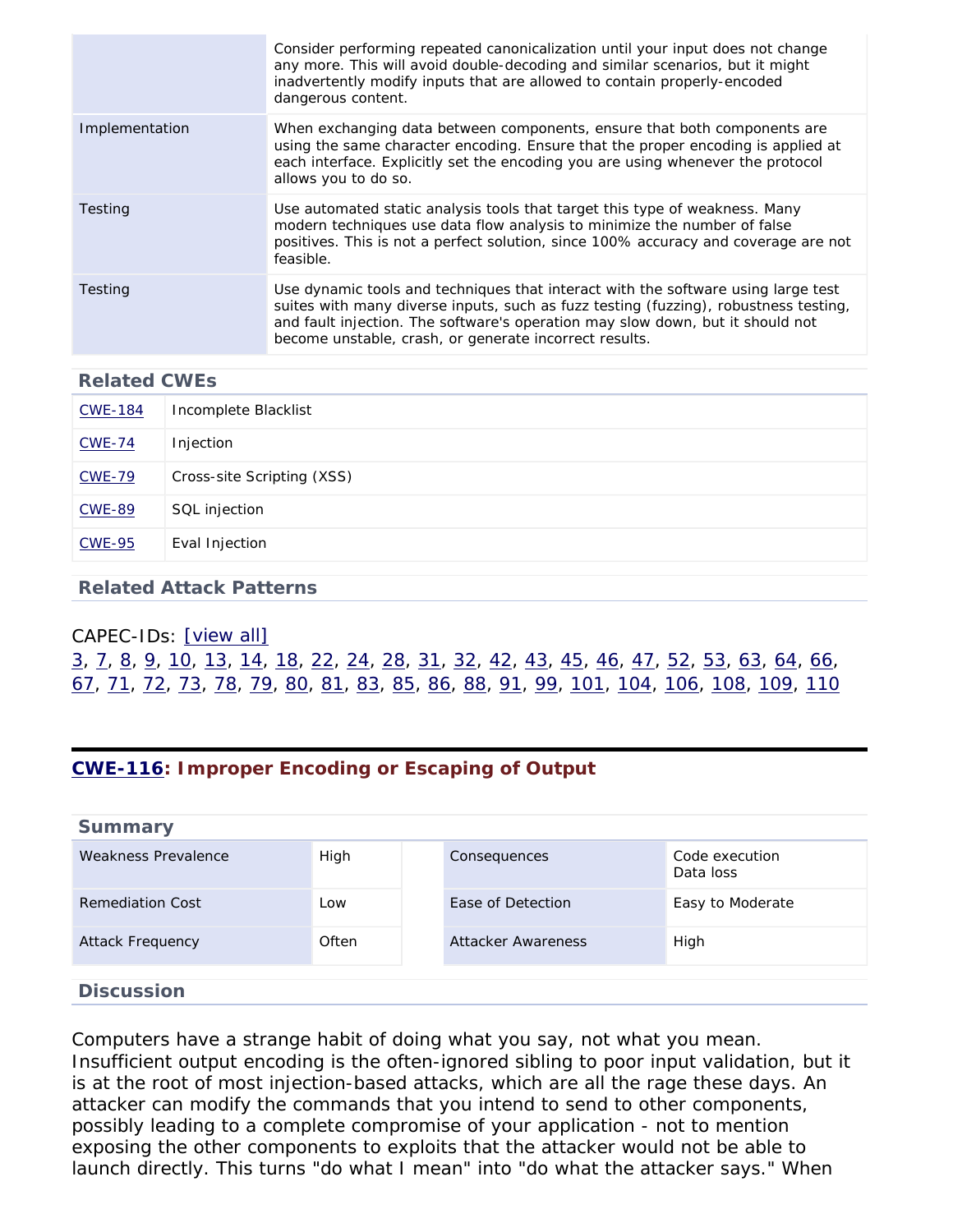your program generates outputs to other components in the form of structured messages such as queries or requests, it needs to separate control information and metadata from the actual data. This is easy to forget, because many paradigms carry data and commands bundled together in the same stream, with only a few special characters enforcing the boundaries. An example is Web 2.0 and other frameworks that work by blurring these lines. This further exposes them to attack.

| <b>Prevention and Mitigations</b> |                                                                                                                                                                                                                                                                                                                                                                                                                                                                                                                                                                                                                                                                                                                                     |
|-----------------------------------|-------------------------------------------------------------------------------------------------------------------------------------------------------------------------------------------------------------------------------------------------------------------------------------------------------------------------------------------------------------------------------------------------------------------------------------------------------------------------------------------------------------------------------------------------------------------------------------------------------------------------------------------------------------------------------------------------------------------------------------|
| Architecture and Design           | Use languages, libraries, or frameworks that make it easier to generate properly<br>encoded output.                                                                                                                                                                                                                                                                                                                                                                                                                                                                                                                                                                                                                                 |
|                                   | Examples include the ESAPI Encoding control.                                                                                                                                                                                                                                                                                                                                                                                                                                                                                                                                                                                                                                                                                        |
|                                   | Alternately, use built-in functions, but consider using wrappers in case those<br>functions are discovered to have a vulnerability.                                                                                                                                                                                                                                                                                                                                                                                                                                                                                                                                                                                                 |
| Architecture and Design           | If available, use structured mechanisms that automatically enforce the separation<br>between data and code. These mechanisms may be able to provide the relevant<br>quoting, encoding, and validation automatically, instead of relying on the<br>developer to provide this capability at every point where output is generated.                                                                                                                                                                                                                                                                                                                                                                                                    |
|                                   | For example, stored procedures can enforce database query structure and reduce<br>the likelihood of SQL injection.                                                                                                                                                                                                                                                                                                                                                                                                                                                                                                                                                                                                                  |
| Architecture and Design           | Understand the context in which your data will be used and the encoding that will<br>be expected. This is especially important when transmitting data between different<br>components, or when generating outputs that can contain multiple encodings at<br>the same time, such as web pages or multi-part mail messages. Study all expected<br>communication protocols and data representations to determine the required<br>encoding strategies.                                                                                                                                                                                                                                                                                  |
| Architecture and Design           | In some cases, input validation may be an important strategy when output<br>encoding is not a complete solution. For example, you may be providing the same<br>output that will be processed by multiple consumers that use different encodings<br>or representations. In other cases, you may be required to allow user-supplied<br>input to contain control information, such as limited HTML tags that support<br>formatting in a wiki or bulletin board. When this type of requirement must be met,<br>use an extremely strict whitelist to limit which control sequences can be used.<br>Verify that the resulting syntactic structure is what you expect. Use your normal<br>encoding methods for the remainder of the input. |
| Architecture and Design           | Use input validation as a defense-in-depth measure to reduce the likelihood of<br>output encoding errors (see CWE-20).                                                                                                                                                                                                                                                                                                                                                                                                                                                                                                                                                                                                              |
| Requirements                      | Fully specify which encodings are required by components that will be<br>communicating with each other.                                                                                                                                                                                                                                                                                                                                                                                                                                                                                                                                                                                                                             |
| Implementation                    | When exchanging data between components, ensure that both components are<br>using the same character encoding. Ensure that the proper encoding is applied at<br>each interface. Explicitly set the encoding you are using whenever the protocol<br>allows you to do so.                                                                                                                                                                                                                                                                                                                                                                                                                                                             |
| Testing                           | Use automated static analysis tools that target this type of weakness. Many<br>modern techniques use data flow analysis to minimize the number of false<br>positives. This is not a perfect solution, since 100% accuracy and coverage are not<br>feasible.                                                                                                                                                                                                                                                                                                                                                                                                                                                                         |
| Testing                           | Use dynamic tools and techniques that interact with the software using large test<br>suites with many diverse inputs, such as fuzz testing (fuzzing), robustness testing,<br>and fault injection. The software's operation may slow down, but it should not<br>become unstable, crash, or generate incorrect results.                                                                                                                                                                                                                                                                                                                                                                                                               |
| <b>Related CWEs</b>               |                                                                                                                                                                                                                                                                                                                                                                                                                                                                                                                                                                                                                                                                                                                                     |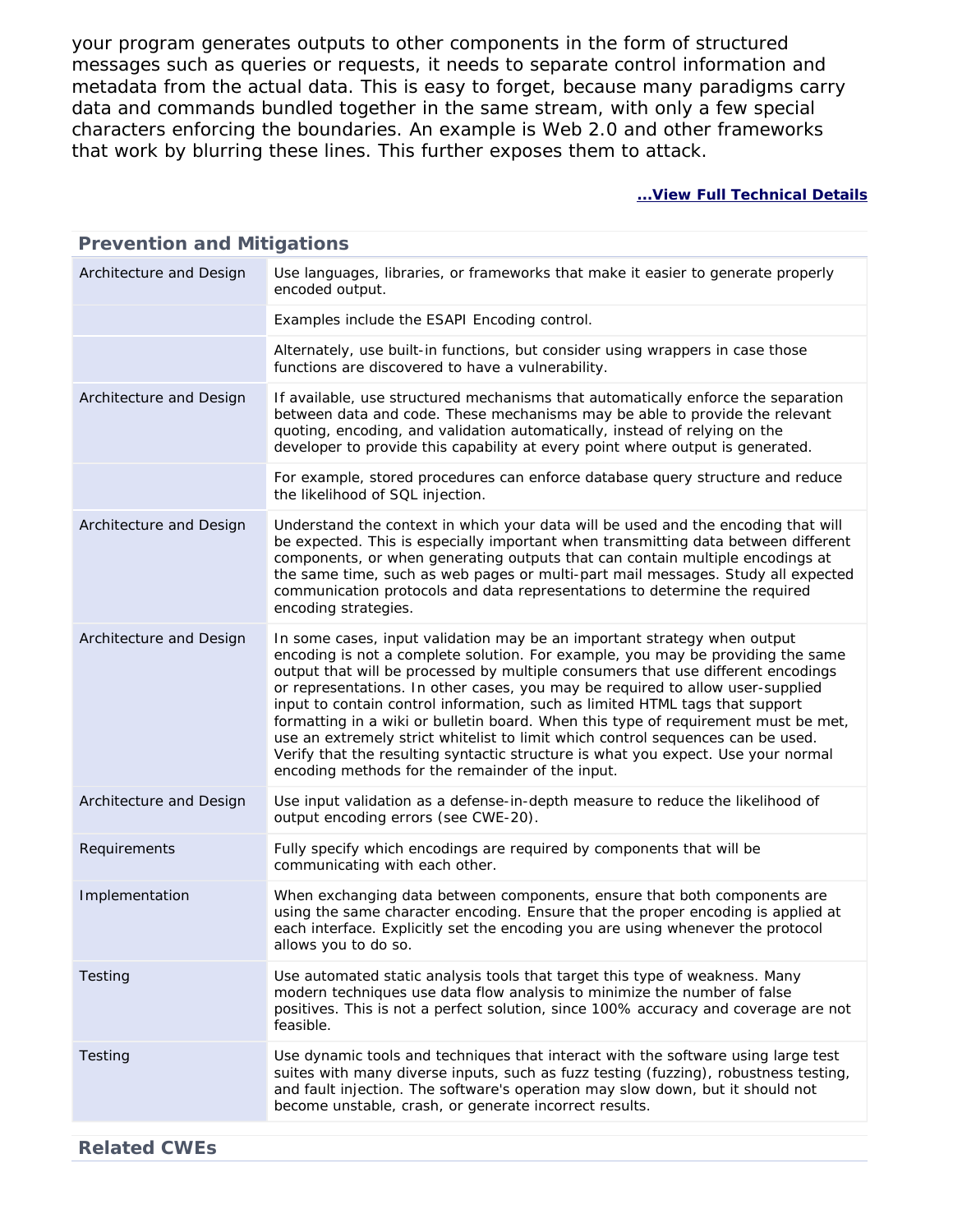| <b>CWE-74</b> | Injection                  |
|---------------|----------------------------|
| <b>CWE-78</b> | OS command injection       |
| <b>CWE-79</b> | Cross-site Scripting (XSS) |
| <b>CWE-88</b> | Argument Injection         |
| <b>CWE-89</b> | SQL injection              |
| <b>CWE-93</b> | <b>CRLF Injection</b>      |
|               |                            |

**Related Attack Patterns**

CAPEC-IDs: [\[view all\]](http://cwe.mitre.org/data/definitions/116.html#Related_Attack_Patterns) [18,](http://capec.mitre.org/data/definitions/18.html) [63,](http://capec.mitre.org/data/definitions/63.html) [73,](http://capec.mitre.org/data/definitions/73.html) [81](http://capec.mitre.org/data/definitions/81.html), [85](http://capec.mitre.org/data/definitions/85.html), [86](http://capec.mitre.org/data/definitions/86.html), [104](http://capec.mitre.org/data/definitions/104.html)

### <span id="page-7-0"></span>**[CWE-89](http://cwe.mitre.org/data/definitions/89.html): Improper Sanitization of Special Elements used in an SQL Command ('SQL Injection')**

| <b>Summary</b>          |       |                    |                              |
|-------------------------|-------|--------------------|------------------------------|
| Weakness Prevalence     | High  | Consequences       | Data loss<br>Security bypass |
| Remediation Cost        | Low   | Ease of Detection  | Easy                         |
| <b>Attack Frequency</b> | Often | Attacker Awareness | High                         |
|                         |       |                    |                              |
| <b>Discussion</b>       |       |                    |                              |

These days, it seems as if software is all about the data: getting it into the database, pulling it from the database, massaging it into information, and sending it elsewhere for fun and profit. If attackers can influence the SQL that you use to communicate with your database, then they can do nasty things where they get all the fun and profit. If you use SQL queries in security controls such as authentication, attackers could alter the logic of those queries to bypass security. They could modify the queries to steal, corrupt, or otherwise change your underlying data. They'll even steal data one byte at a time if they have to, and they have the patience and know-how to do so.

#### **[...View Full Technical Details](http://cwe.mitre.org/data/definitions/89.html)**

| Prevention and Mitigations |                                                                                                                                                                                                                                                                                                                                  |  |
|----------------------------|----------------------------------------------------------------------------------------------------------------------------------------------------------------------------------------------------------------------------------------------------------------------------------------------------------------------------------|--|
| Architecture and Design    | Use languages, libraries, or frameworks that make it easier to generate properly<br>encoded output.                                                                                                                                                                                                                              |  |
|                            | For example, consider using persistence layers such as Hibernate or Enterprise<br>Java Beans, which can provide significant protection against SQL injection if used<br>properly.                                                                                                                                                |  |
| Architecture and Design    | If available, use structured mechanisms that automatically enforce the separation<br>between data and code. These mechanisms may be able to provide the relevant<br>quoting, encoding, and validation automatically, instead of relying on the<br>developer to provide this capability at every point where output is generated. |  |
|                            |                                                                                                                                                                                                                                                                                                                                  |  |

### **Prevention and Mitigations**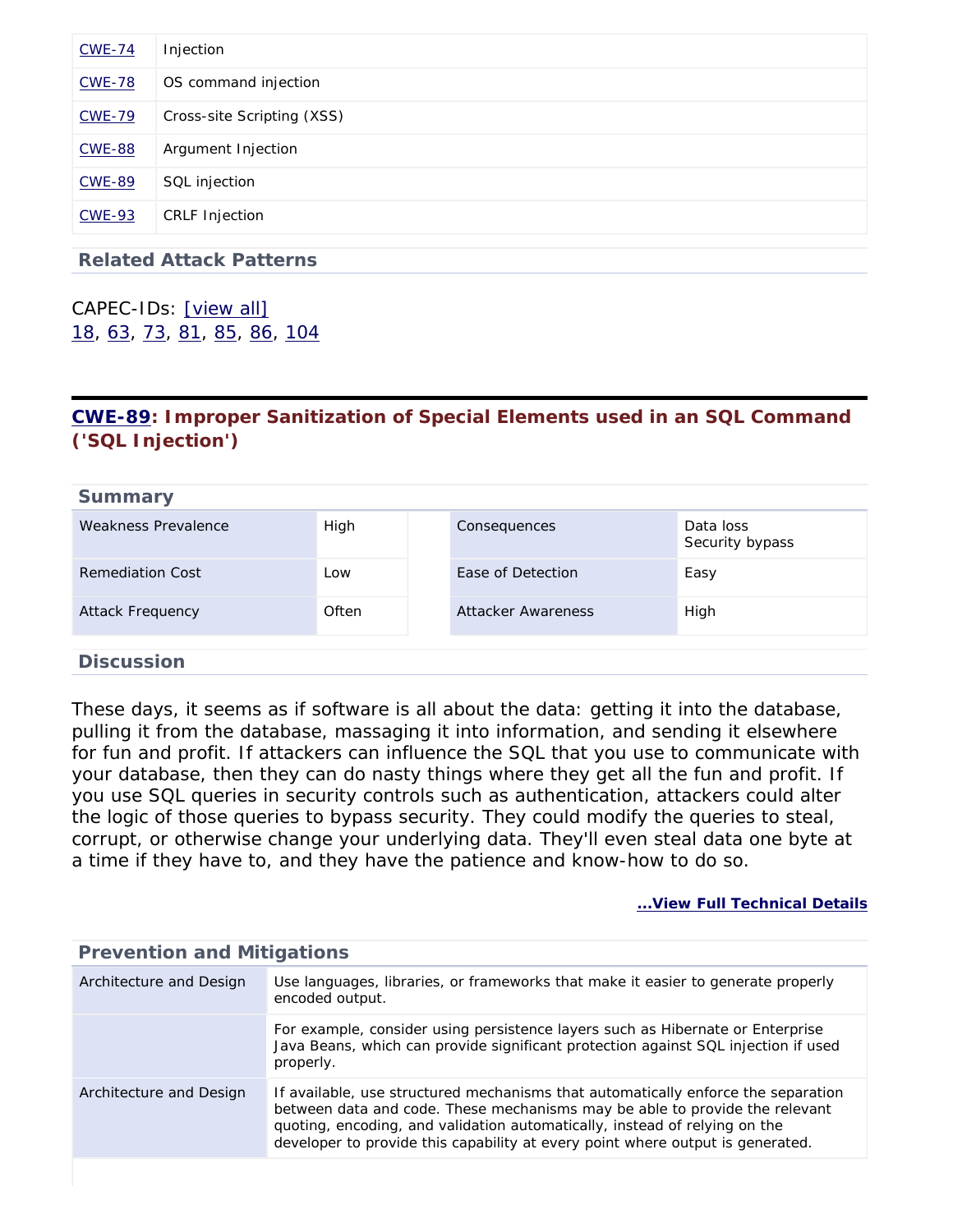| Process SQL queries using prepared statements, parameterized queries, or stored<br>procedures. These features should accept parameters or variables and support<br>strong typing. Do not dynamically construct and execute query strings within these<br>features using "exec" or similar functionality, since you may re-introduce the<br>possibility of SQL injection.                                                                                                                                                                                                                                                                                                                                                                                                                                                                                                                                            |
|---------------------------------------------------------------------------------------------------------------------------------------------------------------------------------------------------------------------------------------------------------------------------------------------------------------------------------------------------------------------------------------------------------------------------------------------------------------------------------------------------------------------------------------------------------------------------------------------------------------------------------------------------------------------------------------------------------------------------------------------------------------------------------------------------------------------------------------------------------------------------------------------------------------------|
| Follow the principle of least privilege when creating user accounts to a SQL<br>database. The database users should only have the minimum privileges necessary<br>to use their account. If the requirements of the system indicate that a user can<br>read and modify their own data, then limit their privileges so they cannot read/<br>write others' data. Use the strictest permissions possible on all database objects,<br>such as execute-only for stored procedures.                                                                                                                                                                                                                                                                                                                                                                                                                                        |
| For any security checks that are performed on the client side, ensure that these<br>checks are duplicated on the server side, in order to avoid CWE-602. Attackers can<br>bypass the client-side checks by modifying values after the checks have been<br>performed, or by changing the client to remove the client-side checks entirely.<br>Then, these modified values would be submitted to the server.                                                                                                                                                                                                                                                                                                                                                                                                                                                                                                          |
| If you need to use dynamically-generated query strings in spite of the risk, use<br>proper encoding and escaping of inputs. Instead of building your own<br>implementation, such features may be available in the database or programming<br>language. For example, the Oracle DBMS_ASSERT package can check or enforce<br>that parameters have certain properties that make them less vulnerable to SQL<br>injection. For MySQL, the mysql_real_escape_string() API function is available in<br>both C and PHP.                                                                                                                                                                                                                                                                                                                                                                                                    |
| Assume all input is malicious. Use an "accept known good" input validation<br>strategy (i.e., use a whitelist). Reject any input that does not strictly conform to<br>specifications, or transform it into something that does. Use a blacklist to reject<br>any unexpected inputs and detect potential attacks.                                                                                                                                                                                                                                                                                                                                                                                                                                                                                                                                                                                                    |
| Use a standard input validation mechanism to validate all input for length, type,<br>syntax, and business rules before accepting the input for further processing. As an<br>example of business rule logic, "boat" may be syntactically valid because it only<br>contains alphanumeric characters, but it is not valid if you are expecting colors<br>such as "red" or "blue."                                                                                                                                                                                                                                                                                                                                                                                                                                                                                                                                      |
| When constructing SQL query strings, use stringent whitelists that limit the<br>character set based on the expected value of the parameter in the request. This<br>will indirectly limit the scope of an attack, but this technique is less important than<br>proper output encoding and escaping.                                                                                                                                                                                                                                                                                                                                                                                                                                                                                                                                                                                                                  |
| Note that proper output encoding, escaping, and quoting is the most effective<br>solution for preventing SQL injection, although input validation may provide some<br>defense-in-depth. This is because it effectively limits what will appear in output.<br>Input validation will not always prevent SQL injection, especially if you are<br>required to support free-form text fields that could contain arbitrary characters.<br>For example, the name "O'Reilly" would likely pass the validation step, since it is a<br>common last name in the English language. However, it cannot be directly inserted<br>into the database because it contains the "" apostrophe character, which would<br>need to be escaped or otherwise handled. In this case, stripping the apostrophe<br>might reduce the risk of SQL injection, but it would produce incorrect behavior<br>because the wrong name would be recorded. |
| When feasible, it may be safest to disallow meta-characters entirely, instead of<br>escaping them. This will provide some defense in depth. After the data is entered<br>into the database, later processes may neglect to escape meta-characters before<br>use, and you may not have control over those processes.                                                                                                                                                                                                                                                                                                                                                                                                                                                                                                                                                                                                 |
| Use automated static analysis tools that target this type of weakness. Many<br>modern techniques use data flow analysis to minimize the number of false<br>positives. This is not a perfect solution, since 100% accuracy and coverage are not<br>feasible.                                                                                                                                                                                                                                                                                                                                                                                                                                                                                                                                                                                                                                                         |
| Use dynamic tools and techniques that interact with the software using large test<br>suites with many diverse inputs, such as fuzz testing (fuzzing), robustness testing,<br>and fault injection. The software's operation may slow down, but it should not<br>become unstable, crash, or generate incorrect results.                                                                                                                                                                                                                                                                                                                                                                                                                                                                                                                                                                                               |
|                                                                                                                                                                                                                                                                                                                                                                                                                                                                                                                                                                                                                                                                                                                                                                                                                                                                                                                     |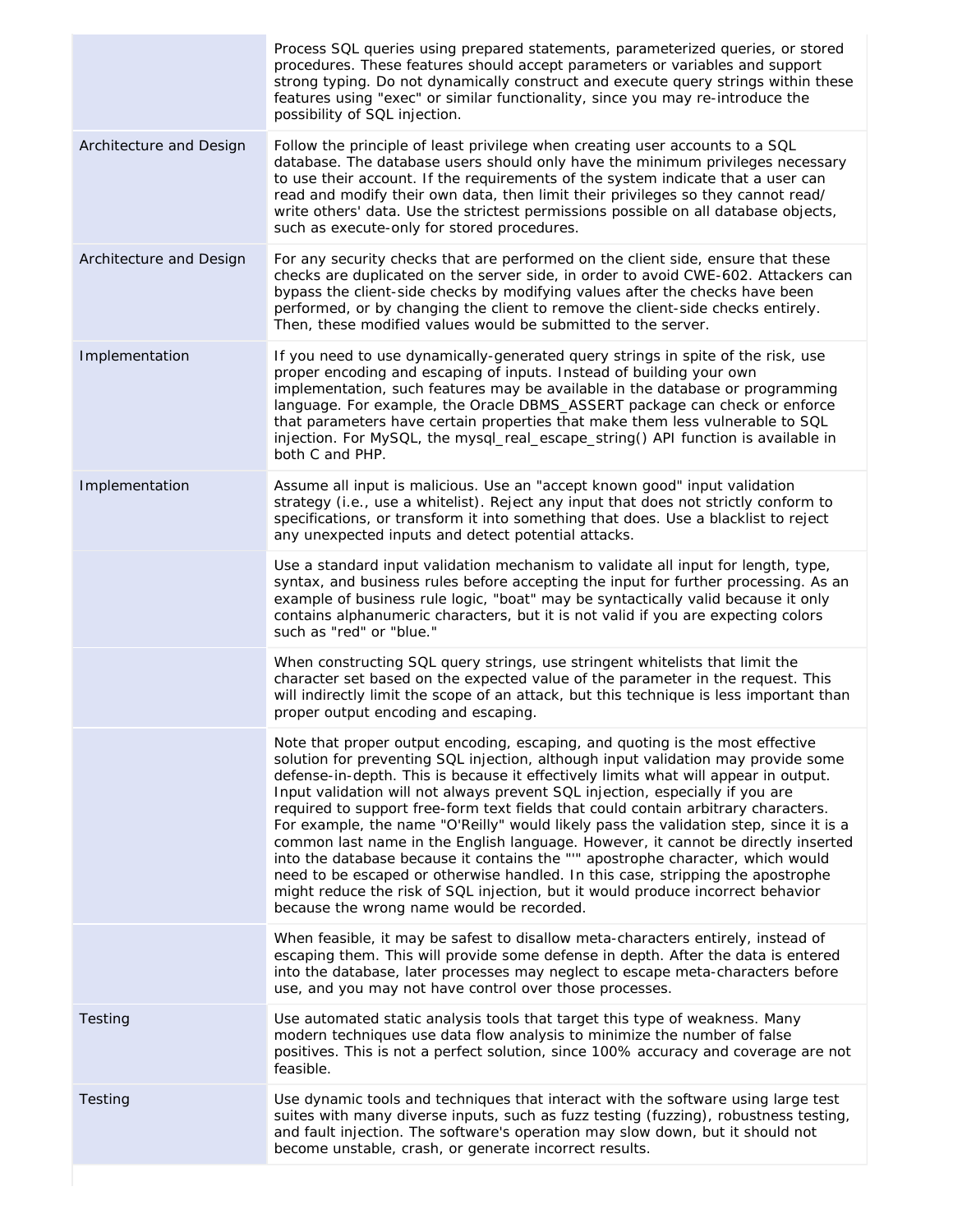Operation Use an application firewall that can detect attacks against this weakness. This might not catch all attacks, and it might require some effort for customization. However, it can be beneficial in cases in which the code cannot be fixed (because it is controlled by a third party), as an emergency prevention measure while more comprehensive software assurance measures are applied, or to provide defense in

### **Related CWEs**

| CWE-564        | SQL Injection: Hibernate                                      |
|----------------|---------------------------------------------------------------|
| <b>CWE-566</b> | Access Control Bypass Through User-Controlled SQL Primary Key |
| CWE-619        | Cursor Injection                                              |
| <b>CWE-90</b>  | LDAP Injection                                                |

### **Related Attack Patterns**

depth.

CAPEC-IDs: [\[view all\]](http://cwe.mitre.org/data/definitions/89.html#Related_Attack_Patterns) [7](http://capec.mitre.org/data/definitions/7.html), [66](http://capec.mitre.org/data/definitions/66.html), [108,](http://capec.mitre.org/data/definitions/108.html) [109,](http://capec.mitre.org/data/definitions/109.html) [110](http://capec.mitre.org/data/definitions/110.html)

### <span id="page-9-0"></span>**[CWE-79](http://cwe.mitre.org/data/definitions/79.html): Failure to Preserve Web Page Structure ('Cross-site Scripting')**

| <b>Summary</b>          |       |                    |                                   |
|-------------------------|-------|--------------------|-----------------------------------|
| Weakness Prevalence     | High  | Consequences       | Code execution<br>Security bypass |
| Remediation Cost        | Low   | Ease of Detection  | Easy                              |
| <b>Attack Frequency</b> | Often | Attacker Awareness | High                              |
| <b>Discussion</b>       |       |                    |                                   |

Cross-site scripting (XSS) is one of the most prevalent, obstinate, and dangerous vulnerabilities in web applications. It's pretty much inevitable when you combine the stateless nature of HTTP, the mixture of data and script in HTML, lots of data passing between web sites, diverse encoding schemes, and feature-rich web browsers. If you're not careful, attackers can inject Javascript or other browser-executable content into a web page that your application generates. Your web page is then accessed by other users, whose browsers execute that malicious script as if it came from you (because, after all, it \*did\* come from you). Suddenly, your web site is serving code that you didn't write. The attacker can use a variety of techniques to get the input directly into your server, or use an unwitting victim as the middle man in a technical version of the "why do you keep hitting yourself?" game.

**[...View Full Technical Details](http://cwe.mitre.org/data/definitions/79.html)**

**Prevention and Mitigations** Architecture and Design Use languages, libraries, or frameworks that make it easier to generate properly encoded output.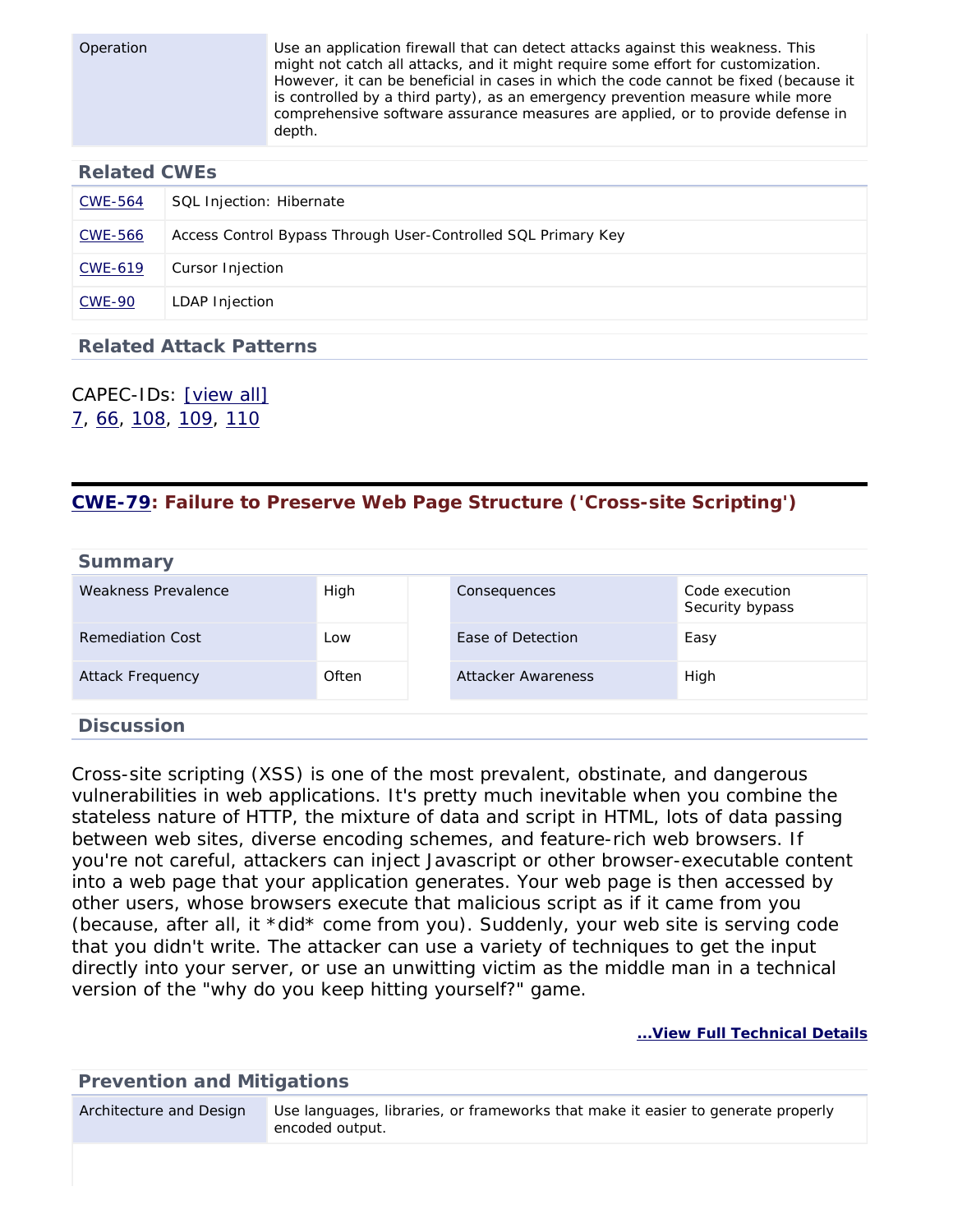|                         | Examples include Microsoft's Anti-XSS library, the OWASP ESAPI Encoding module,<br>and Apache Wicket.                                                                                                                                                                                                                                                                                                                                                                                                                                                                                                                                                                                                                                                                                                                                                    |
|-------------------------|----------------------------------------------------------------------------------------------------------------------------------------------------------------------------------------------------------------------------------------------------------------------------------------------------------------------------------------------------------------------------------------------------------------------------------------------------------------------------------------------------------------------------------------------------------------------------------------------------------------------------------------------------------------------------------------------------------------------------------------------------------------------------------------------------------------------------------------------------------|
| Architecture and Design | For any security checks that are performed on the client side, ensure that these<br>checks are duplicated on the server side, in order to avoid CWE-602. Attackers can<br>bypass the client-side checks by modifying values after the checks have been<br>performed, or by changing the client to remove the client-side checks entirely.<br>Then, these modified values would be submitted to the server.                                                                                                                                                                                                                                                                                                                                                                                                                                               |
| Implementation          | Understand the context in which your data will be used and the encoding that will<br>be expected. This is especially important when transmitting data between different<br>components, or when generating outputs that can contain multiple encodings at<br>the same time, such as web pages or multi-part mail messages. Study all expected<br>communication protocols and data representations to determine the required<br>encoding strategies.                                                                                                                                                                                                                                                                                                                                                                                                       |
|                         | For any data that will be output to another web page, especially any data that was<br>received from external inputs, use the appropriate encoding on all non-<br>alphanumeric characters. This encoding will vary depending on whether the output<br>is part of the HTML body, element attributes, URIs, JavaScript sections, Cascading<br>Style Sheets, etc. Note that HTML Entity Encoding is only appropriate for the HTML<br>body.                                                                                                                                                                                                                                                                                                                                                                                                                   |
| Implementation          | Use and specify a strong character encoding such as ISO-8859-1 or UTF-8. When<br>an encoding is not specified, the web browser may choose a different encoding by<br>guessing which encoding is actually being used by the web page. This can open<br>you up to subtle XSS attacks related to that encoding. See CWE-116 for more<br>mitigations related to encoding/escaping.                                                                                                                                                                                                                                                                                                                                                                                                                                                                           |
| Implementation          | With Struts, you should write all data from form beans with the bean's filter<br>attribute set to true.                                                                                                                                                                                                                                                                                                                                                                                                                                                                                                                                                                                                                                                                                                                                                  |
| Implementation          | To help mitigate XSS attacks against the user's session cookie, set the session<br>cookie to be HttpOnly. In browsers that support the HttpOnly feature (such as<br>more recent versions of Internet Explorer and Firefox), this attribute can prevent<br>the user's session cookie from being accessible to malicious client-side scripts that<br>use document.cookie. This is not a complete solution, since HttpOnly is not<br>supported by all browsers. More importantly, XMLHTTPRequest and other powerful<br>browser technologies provide read access to HTTP headers, including the Set-<br>Cookie header in which the HttpOnly flag is set.                                                                                                                                                                                                     |
| Implementation          | Assume all input is malicious. Use an "accept known good" input validation<br>strategy (i.e., use a whitelist). Reject any input that does not strictly conform to<br>specifications, or transform it into something that does. Use a blacklist to reject<br>any unexpected inputs and detect potential attacks.                                                                                                                                                                                                                                                                                                                                                                                                                                                                                                                                         |
|                         | Use a standard input validation mechanism to validate all input for length, type,<br>syntax, and business rules before accepting the input for further processing. As an<br>example of business rule logic, "boat" may be syntactically valid because it only<br>contains alphanumeric characters, but it is not valid if you are expecting colors<br>such as "red" or "blue."                                                                                                                                                                                                                                                                                                                                                                                                                                                                           |
|                         | When dynamically constructing web pages, use stringent whitelists that limit the<br>character set based on the expected value of the parameter in the request. All<br>input should be validated and cleansed, not just parameters that the user is<br>supposed to specify, but all data in the request, including hidden fields, cookies,<br>headers, the URL itself, and so forth. A common mistake that leads to continuing<br>XSS vulnerabilities is to validate only fields that are expected to be redisplayed by<br>the site. It is common to see data from the request that is reflected by the<br>application server or the application that the development team did not anticipate.<br>Also, a field that is not currently reflected may be used by a future developer.<br>Therefore, validating ALL parts of the HTTP request is recommended. |
|                         |                                                                                                                                                                                                                                                                                                                                                                                                                                                                                                                                                                                                                                                                                                                                                                                                                                                          |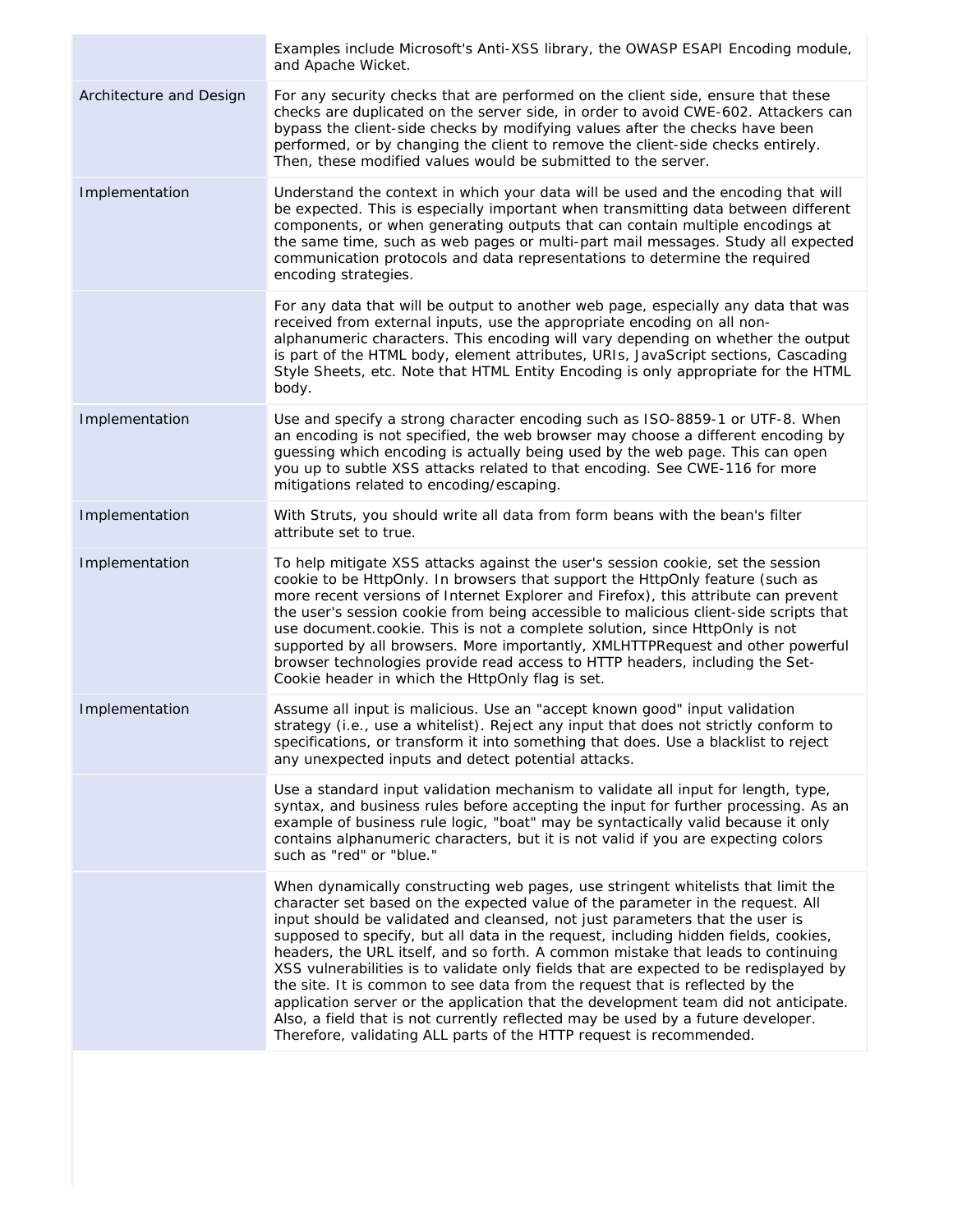|           | Note that proper output encoding, escaping, and quoting is the most effective<br>solution for preventing XSS, although input validation may provide some defense-<br>in-depth. This is because it effectively limits what will appear in output. Input<br>validation will not always prevent XSS, especially if you are required to support<br>free-form text fields that could contain arbitrary characters. For example, in a chat<br>application, the heart emoticon $(*3")$ would likely pass the validation step, since<br>it is commonly used. However, it cannot be directly inserted into the web page<br>because it contains the "<" character, which would need to be escaped or<br>otherwise handled. In this case, stripping the "<" might reduce the risk of XSS, but<br>it would produce incorrect behavior because the emoticon would not be recorded.<br>This might seem to be a minor inconvenience, but it would be more important in a<br>mathematical forum that wants to represent inequalities. |
|-----------|-----------------------------------------------------------------------------------------------------------------------------------------------------------------------------------------------------------------------------------------------------------------------------------------------------------------------------------------------------------------------------------------------------------------------------------------------------------------------------------------------------------------------------------------------------------------------------------------------------------------------------------------------------------------------------------------------------------------------------------------------------------------------------------------------------------------------------------------------------------------------------------------------------------------------------------------------------------------------------------------------------------------------|
|           | Even if you make a mistake in your validation (such as forgetting one out of 100<br>input fields), appropriate encoding is still likely to protect you from injection-based<br>attacks. As long as it is not done in isolation, input validation is still a useful<br>technique, since it may significantly reduce your attack surface, allow you to detect<br>some attacks, and provide other security benefits that proper encoding does not<br>address.                                                                                                                                                                                                                                                                                                                                                                                                                                                                                                                                                            |
|           | Ensure that you perform input validation at well-defined interfaces within the<br>application. This will help protect the application even if a component is reused or<br>moved elsewhere.                                                                                                                                                                                                                                                                                                                                                                                                                                                                                                                                                                                                                                                                                                                                                                                                                            |
| Testing   | Use automated static analysis tools that target this type of weakness. Many<br>modern techniques use data flow analysis to minimize the number of false<br>positives. This is not a perfect solution, since 100% accuracy and coverage are not<br>feasible.                                                                                                                                                                                                                                                                                                                                                                                                                                                                                                                                                                                                                                                                                                                                                           |
| Testing   | Use dynamic tools and techniques that interact with the software using large test<br>suites with many diverse inputs, such as fuzz testing (fuzzing), robustness testing,<br>and fault injection. The software's operation may slow down, but it should not<br>become unstable, crash, or generate incorrect results.                                                                                                                                                                                                                                                                                                                                                                                                                                                                                                                                                                                                                                                                                                 |
| Testing   | Use the XSS Cheat Sheet (see references) to launch a wide variety of attacks<br>against your web application. The Cheat Sheet contains many subtle XSS<br>variations that are specifically targeted against weak XSS defenses.                                                                                                                                                                                                                                                                                                                                                                                                                                                                                                                                                                                                                                                                                                                                                                                        |
| Operation | Use an application firewall that can detect attacks against this weakness. This<br>might not catch all attacks, and it might require some effort for customization.<br>However, it can be beneficial in cases in which the code cannot be fixed (because it<br>is controlled by a third party), as an emergency prevention measure while more<br>comprehensive software assurance measures are applied, or to provide defense in<br>depth.                                                                                                                                                                                                                                                                                                                                                                                                                                                                                                                                                                            |

| CWE-692       | Incomplete Blacklist to Cross-Site Scripting                       |
|---------------|--------------------------------------------------------------------|
| CWE-82        | Failure to Sanitize Script in Attributes of IMG Tags in a Web Page |
| CWE-85        | Doubled Character XSS Manipulations                                |
| <b>CWE-87</b> | Failure to Sanitize Alternate XSS Syntax                           |

### **Related Attack Patterns**

CAPEC-IDs: [\[view all\]](http://cwe.mitre.org/data/definitions/79.html#Related_Attack_Patterns) [19,](http://capec.mitre.org/data/definitions/19.html) [32,](http://capec.mitre.org/data/definitions/32.html) [85,](http://capec.mitre.org/data/definitions/85.html) [86](http://capec.mitre.org/data/definitions/86.html), [91](http://capec.mitre.org/data/definitions/91.html)

<span id="page-11-0"></span>**[CWE-78](http://cwe.mitre.org/data/definitions/78.html): Improper Sanitization of Special Elements used in an OS Command ('OS Command Injection')**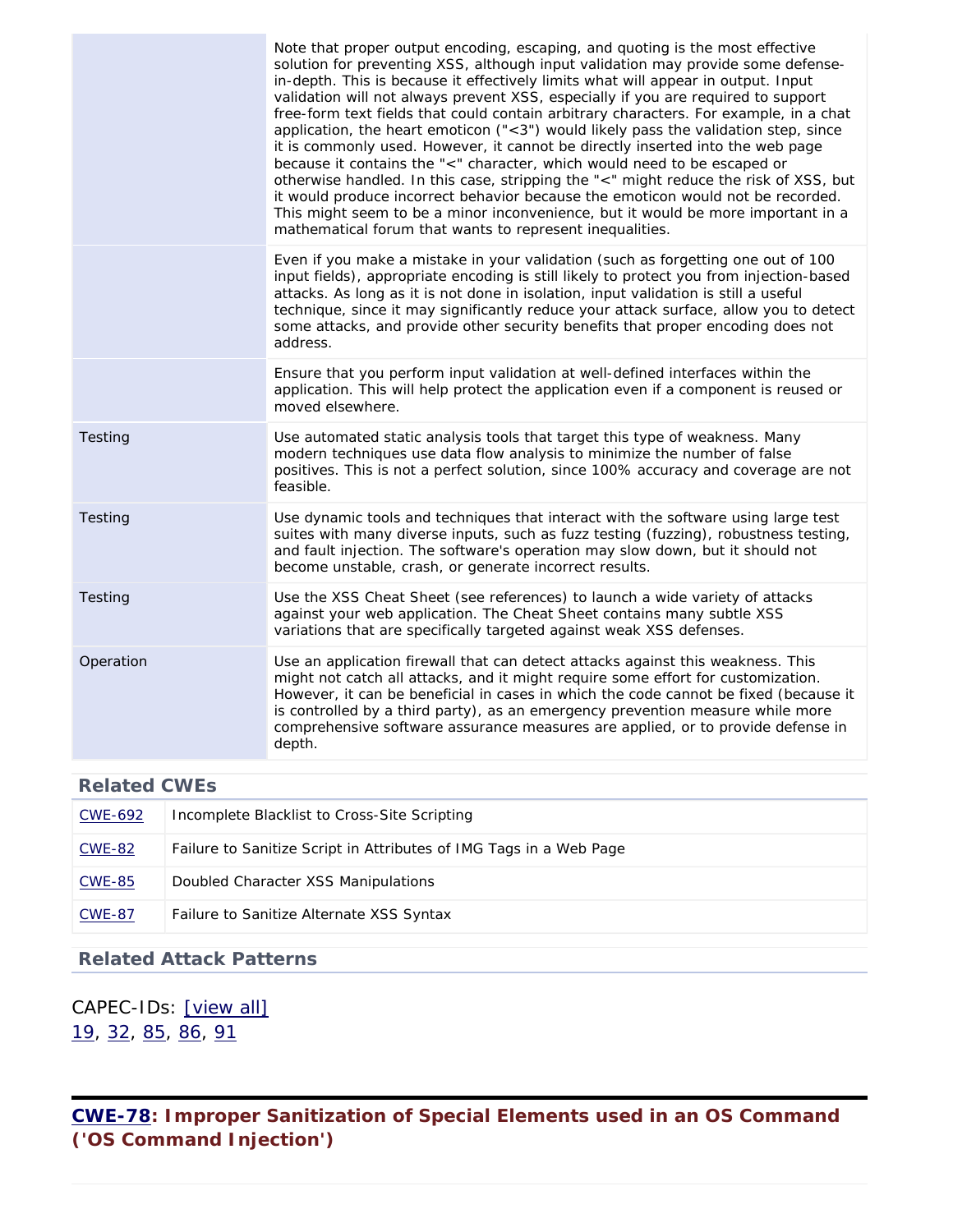#### **Summary**

| Weakness Prevalence     | Medium | Consequences       | Code execution |
|-------------------------|--------|--------------------|----------------|
| <b>Remediation Cost</b> | Medium | Ease of Detection  | Easy           |
| <b>Attack Frequency</b> | Often  | Attacker Awareness | High           |
|                         |        |                    |                |

#### **Discussion**

Your software is often the bridge between an outsider on the network and the internals of your operating system. When you invoke another program on the operating system, but you allow untrusted inputs to be fed into the command string that you generate for executing that program, then you are inviting attackers to cross that bridge into a land of riches by executing their own commands instead of yours.

| <b>Prevention and Mitigations</b> |                                                                                                                                                                                                                                                                                                                                  |
|-----------------------------------|----------------------------------------------------------------------------------------------------------------------------------------------------------------------------------------------------------------------------------------------------------------------------------------------------------------------------------|
| Architecture and Design           | If at all possible, use library calls rather than external processes to recreate the<br>desired functionality.                                                                                                                                                                                                                   |
| Architecture and Design           | Run your code in a "jail" or similar sandbox environment that enforces strict<br>boundaries between the process and the operating system. This may effectively<br>restrict which commands can be executed by your software.                                                                                                      |
|                                   | Examples include the Unix chroot jail and AppArmor. In general, managed code<br>may provide some protection.                                                                                                                                                                                                                     |
|                                   | This may not be a feasible solution, and it only limits the impact to the operating<br>system; the rest of your application may still be subject to compromise.                                                                                                                                                                  |
|                                   | Be careful to avoid CWE-243 and other weaknesses related to jails.                                                                                                                                                                                                                                                               |
| Architecture and Design           | For any data that will be used to generate a command to be executed, keep as<br>much of that data out of external control as possible. For example, in web<br>applications, this may require storing the command locally in the session's state<br>instead of sending it out to the client in a hidden form field.               |
| Architecture and Design           | Use languages, libraries, or frameworks that make it easier to generate properly<br>encoded output.                                                                                                                                                                                                                              |
|                                   | Examples include the ESAPI Encoding control.                                                                                                                                                                                                                                                                                     |
| Implementation                    | Properly quote arguments and escape any special characters within those<br>arguments. If some special characters are still needed, wrap the arguments in<br>quotes, and escape all other characters that do not pass a strict whitelist. Be<br>careful of argument injection (CWE-88).                                           |
| Implementation                    | If the program to be executed allows arguments to be specified within an input file<br>or from standard input, then consider using that mode to pass arguments instead<br>of the command line.                                                                                                                                   |
| Implementation                    | If available, use structured mechanisms that automatically enforce the separation<br>between data and code. These mechanisms may be able to provide the relevant<br>quoting, encoding, and validation automatically, instead of relying on the<br>developer to provide this capability at every point where output is generated. |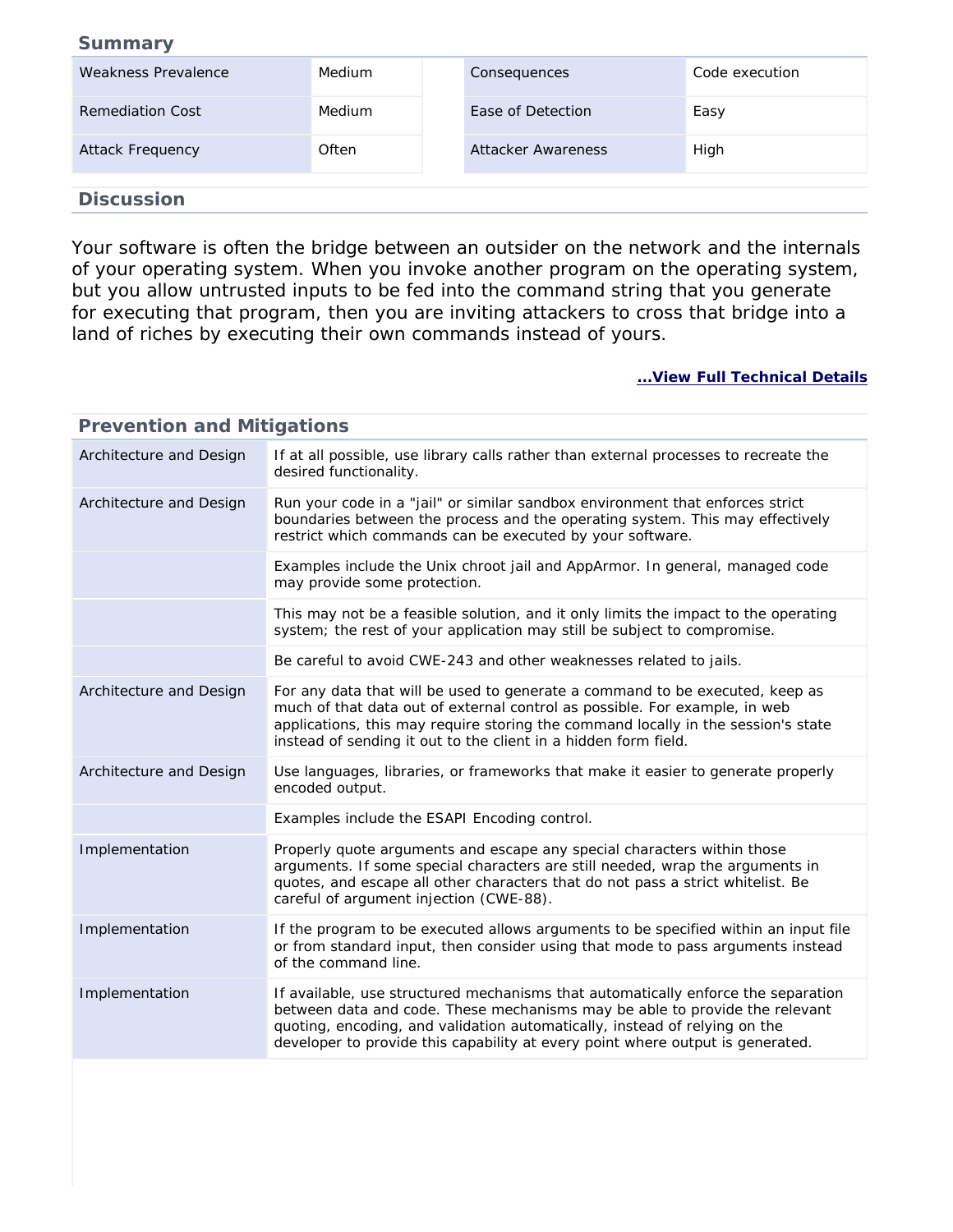|                      | Some languages offer multiple functions that can be used to invoke commands.<br>Where possible, identify any function that invokes a command shell using a single<br>string, and replace it with a function that requires individual arguments. These<br>functions typically perform appropriate quoting and filtering of arguments. For<br>example, in C, the system() function accepts a string that contains the entire<br>command to be executed, whereas execl(), execve(), and others require an array<br>of strings, one for each argument. In Windows, CreateProcess() only accepts one<br>command at a time. In Perl, if system() is provided with an array of arguments,<br>then it will quote each of the arguments.                                                                                                                                                                                                                                                                                                                                            |
|----------------------|----------------------------------------------------------------------------------------------------------------------------------------------------------------------------------------------------------------------------------------------------------------------------------------------------------------------------------------------------------------------------------------------------------------------------------------------------------------------------------------------------------------------------------------------------------------------------------------------------------------------------------------------------------------------------------------------------------------------------------------------------------------------------------------------------------------------------------------------------------------------------------------------------------------------------------------------------------------------------------------------------------------------------------------------------------------------------|
| Implementation       | Assume all input is malicious. Use an "accept known good" input validation<br>strategy (i.e., use a whitelist). Reject any input that does not strictly conform to<br>specifications, or transform it into something that does. Use a blacklist to reject<br>any unexpected inputs and detect potential attacks.                                                                                                                                                                                                                                                                                                                                                                                                                                                                                                                                                                                                                                                                                                                                                           |
|                      | Use a standard input validation mechanism to validate all input for length, type,<br>syntax, and business rules before accepting the input for further processing. As an<br>example of business rule logic, "boat" may be syntactically valid because it only<br>contains alphanumeric characters, but it is not valid if you are expecting colors<br>such as "red" or "blue."                                                                                                                                                                                                                                                                                                                                                                                                                                                                                                                                                                                                                                                                                             |
|                      | When constructing OS command strings, use stringent whitelists that limit the<br>character set based on the expected value of the parameter in the request. This<br>will indirectly limit the scope of an attack, but this technique is less important than<br>proper output encoding and escaping.                                                                                                                                                                                                                                                                                                                                                                                                                                                                                                                                                                                                                                                                                                                                                                        |
|                      | Note that proper output encoding, escaping, and quoting is the most effective<br>solution for preventing OS command injection, although input validation may<br>provide some defense-in-depth. This is because it effectively limits what will<br>appear in output. Input validation will not always prevent OS command injection,<br>especially if you are required to support free-form text fields that could contain<br>arbitrary characters. For example, when invoking a mail program, you might need<br>to allow the subject field to contain otherwise-dangerous inputs like ";" and ">"<br>characters, which would need to be escaped or otherwise handled. In this case,<br>stripping the character might reduce the risk of OS command injection, but it<br>would produce incorrect behavior because the subject field would not be recorded<br>as the user intended. This might seem to be a minor inconvenience, but it could be<br>more important when the program relies on well-structured subject lines in order<br>to pass messages to other components. |
|                      | Even if you make a mistake in your validation (such as forgetting one out of 100<br>input fields), appropriate encoding is still likely to protect you from injection-based<br>attacks. As long as it is not done in isolation, input validation is still a useful<br>technique, since it may significantly reduce your attack surface, allow you to detect<br>some attacks, and provide other security benefits that proper encoding does not<br>address.                                                                                                                                                                                                                                                                                                                                                                                                                                                                                                                                                                                                                 |
| Testing              | Use automated static analysis tools that target this type of weakness. Many<br>modern techniques use data flow analysis to minimize the number of false<br>positives. This is not a perfect solution, since 100% accuracy and coverage are not<br>feasible.                                                                                                                                                                                                                                                                                                                                                                                                                                                                                                                                                                                                                                                                                                                                                                                                                |
| Testing              | Use dynamic tools and techniques that interact with the software using large test<br>suites with many diverse inputs, such as fuzz testing (fuzzing), robustness testing,<br>and fault injection. The software's operation may slow down, but it should not<br>become unstable, crash, or generate incorrect results.                                                                                                                                                                                                                                                                                                                                                                                                                                                                                                                                                                                                                                                                                                                                                      |
| Operation            | Run the code in an environment that performs automatic taint propagation and<br>prevents any command execution that uses tainted variables, such as Perl's "-T"<br>switch. This will force you to perform validation steps that remove the taint,<br>although you must be careful to correctly validate your inputs so that you do not<br>accidentally mark dangerous inputs as untainted (see CWE-183 and CWE-184).                                                                                                                                                                                                                                                                                                                                                                                                                                                                                                                                                                                                                                                       |
| Operation            | Use runtime policy enforcement to create a whitelist of allowable commands, then<br>prevent use of any command that does not appear in the whitelist. Technologies<br>such as AppArmor are available to do this.                                                                                                                                                                                                                                                                                                                                                                                                                                                                                                                                                                                                                                                                                                                                                                                                                                                           |
| System Configuration | Assign permissions to the software system that prevent the user from accessing/<br>opening privileged files. Run the application with the lowest privileges possible<br>(CWE-250).                                                                                                                                                                                                                                                                                                                                                                                                                                                                                                                                                                                                                                                                                                                                                                                                                                                                                         |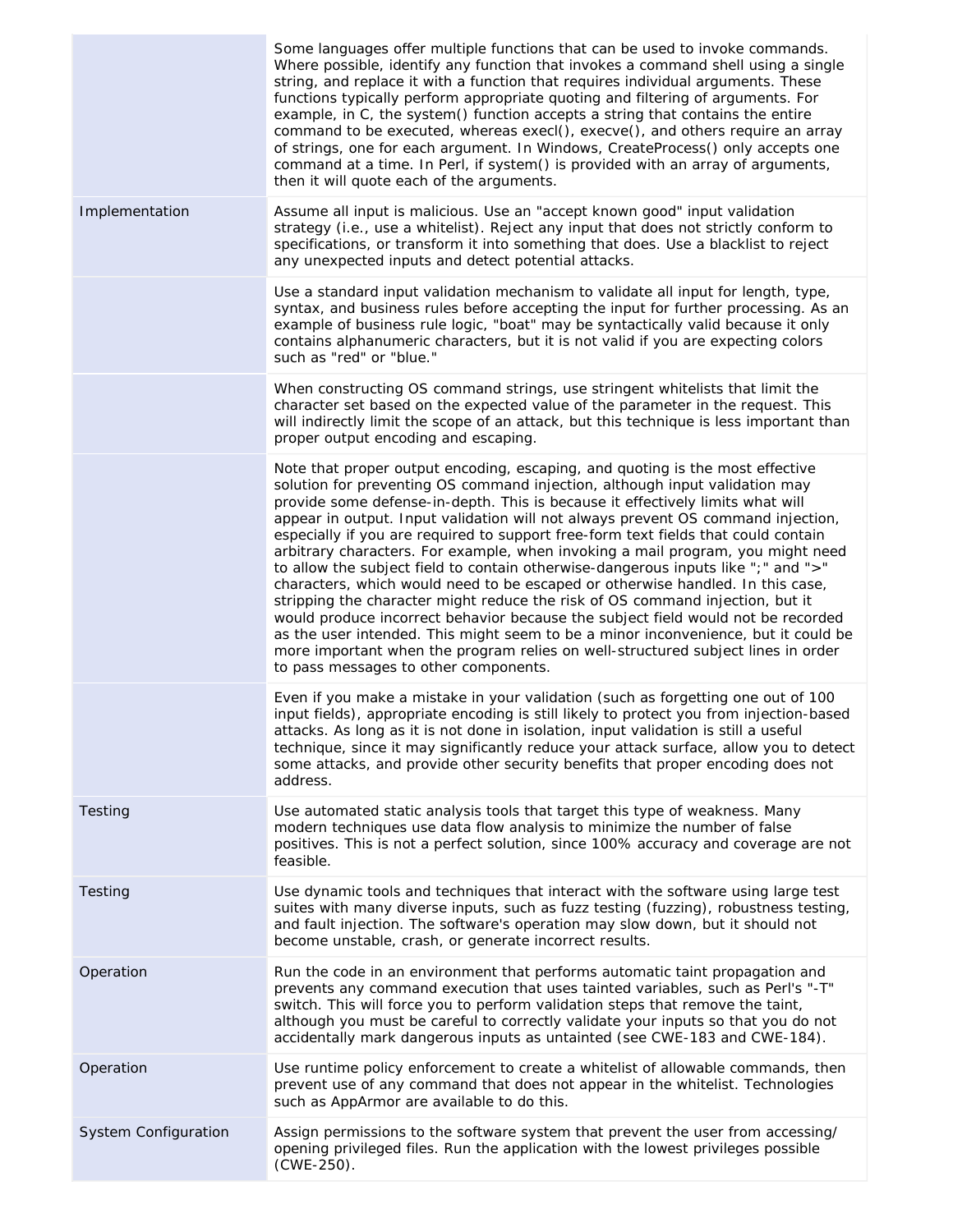**Related Attack Patterns**

CAPEC-IDs: [\[view all\]](http://cwe.mitre.org/data/definitions/78.html#Related_Attack_Patterns) [6](http://capec.mitre.org/data/definitions/6.html), [15](http://capec.mitre.org/data/definitions/15.html), [43](http://capec.mitre.org/data/definitions/43.html), [88](http://capec.mitre.org/data/definitions/88.html), [108](http://capec.mitre.org/data/definitions/108.html)

### <span id="page-14-0"></span>**[CWE-319](http://cwe.mitre.org/data/definitions/319.html): Cleartext Transmission of Sensitive Information**

| <b>Summary</b>          |                  |                    |           |
|-------------------------|------------------|--------------------|-----------|
| Weakness Prevalence     | Medium           | Consequences       | Data loss |
| Remediation Cost        | Medium           | Ease of Detection  | Easy      |
| <b>Attack Frequency</b> | <b>Sometimes</b> | Attacker Awareness | High      |
| <b>Discussion</b>       |                  |                    |           |

If your software sends sensitive information across a network, such as private data or authentication credentials, that information crosses many different nodes in transit to its final destination. Attackers can sniff this data right off the wire, and it doesn't require a lot of effort. All they need to do is control one node along the path to the final destination, control any node within the same networks of those transit nodes, or plug into an available interface. Trying to obfuscate traffic using schemes like Base64 and URL encoding doesn't offer any protection, either; those encodings are for normalizing communications, not scrambling data to make it unreadable.

| <b>Prevention and Mitigations</b> |                                                                                                                                                                                                                                                                                                                                                                                                                                                                                                                                                                                                                                                                              |
|-----------------------------------|------------------------------------------------------------------------------------------------------------------------------------------------------------------------------------------------------------------------------------------------------------------------------------------------------------------------------------------------------------------------------------------------------------------------------------------------------------------------------------------------------------------------------------------------------------------------------------------------------------------------------------------------------------------------------|
| Architecture and Design           | Encrypt the data with a reliable encryption scheme before transmitting.                                                                                                                                                                                                                                                                                                                                                                                                                                                                                                                                                                                                      |
| Implementation                    | When using web applications with SSL, use SSL for the entire session from login to<br>logout, not just for the initial login page.                                                                                                                                                                                                                                                                                                                                                                                                                                                                                                                                           |
| Testing                           | Use tools and techniques that require manual (human) analysis, such as<br>penetration testing, threat modeling, and interactive tools that allow the tester to<br>record and modify an active session. These may be more effective than strictly<br>automated techniques. This is especially the case with weaknesses that are related<br>to design and business rules.                                                                                                                                                                                                                                                                                                      |
| Testing                           | Use monitoring tools that examine the software's process as it interacts with the<br>operating system and the network. This technique is useful in cases when source<br>code is unavailable, if the software was not developed by you, or if you want to<br>verify that the build phase did not introduce any new weaknesses. Examples<br>include debuggers that directly attach to the running process; system-call tracing<br>utilities such as truss (Solaris) and strace (Linux); system activity monitors such as<br>FileMon, RegMon, Process Monitor, and other Sysinternals utilities (Windows); and<br>sniffers and protocol analyzers that monitor network traffic. |
|                                   |                                                                                                                                                                                                                                                                                                                                                                                                                                                                                                                                                                                                                                                                              |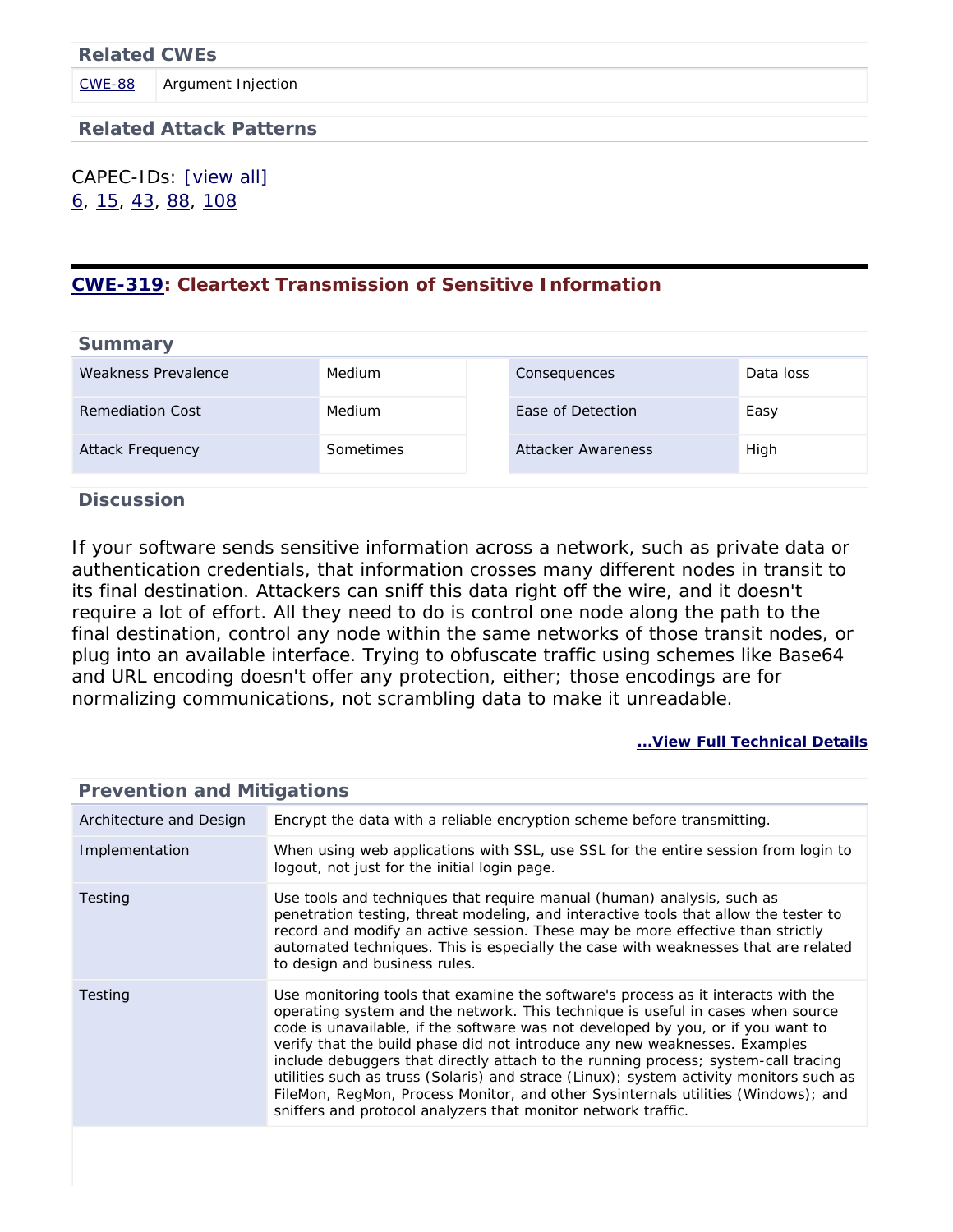|           | Attach the monitor to the process, trigger the feature that sends the data, and look<br>for the presence or absence of common cryptographic functions in the call tree.<br>Monitor the network and determine if the data packets contain readable<br>commands. Tools exist for detecting if certain encodings are in use. If the traffic<br>contains high entropy, this might indicate the usage of encryption. |
|-----------|-----------------------------------------------------------------------------------------------------------------------------------------------------------------------------------------------------------------------------------------------------------------------------------------------------------------------------------------------------------------------------------------------------------------|
| Operation | Configure servers to use encrypted channels for communication, which may<br>include SSL or other secure protocols.                                                                                                                                                                                                                                                                                              |

| $\text{CWE-}312$ | Plaintext Storage of Sensitive Information                   |
|------------------|--------------------------------------------------------------|
| $CWE-614$        | Sensitive Cookie in HTTPS Session Without "Secure" Attribute |

#### **Related Attack Patterns**

### CAPEC-IDs: [\[view all\]](http://cwe.mitre.org/data/definitions/319.html#Related_Attack_Patterns) [65,](http://capec.mitre.org/data/definitions/65.html) [102](http://capec.mitre.org/data/definitions/102.html)

## <span id="page-15-0"></span>**[CWE-352](http://cwe.mitre.org/data/definitions/352.html): Cross-Site Request Forgery (CSRF)**

| <b>Summary</b>          |       |                    |                             |
|-------------------------|-------|--------------------|-----------------------------|
| Weakness Prevalence     | High  | Consequences       | Data loss<br>Code execution |
| Remediation Cost        | High  | Ease of Detection  | Moderate                    |
| <b>Attack Frequency</b> | Often | Attacker Awareness | <b>Medium</b>               |
| <b>Discussion</b>       |       |                    |                             |

You know better than to accept a package from a stranger at the airport. It could contain dangerous contents. Plus, if anything goes wrong, then it's going to look as if you did it, because you're the one with the package when you board the plane. Crosssite request forgery is like that strange package, except the attacker tricks a user into activating a request that goes to your site. Thanks to scripting and the way the web works in general, the user might not even be aware that the request is being sent. But once the request gets to your server, it looks as if it came from the user, not the attacker. This might not seem like a big deal, but the attacker has essentially masqueraded as a legitimate user and gained all the potential access that the user has. This is especially handy when the user has administrator privileges, resulting in a complete compromise of your application's functionality. When combined with XSS, the result can be extensive and devastating. If you've heard about XSS worms that stampede through very large web sites in a matter of minutes, there's usually CSRF feeding them.

#### **[...View Full Technical Details](http://cwe.mitre.org/data/definitions/352.html)**

#### **Prevention and Mitigations**

Architecture and Design Use anti-CSRF packages such as the OWASP CSRFGuard.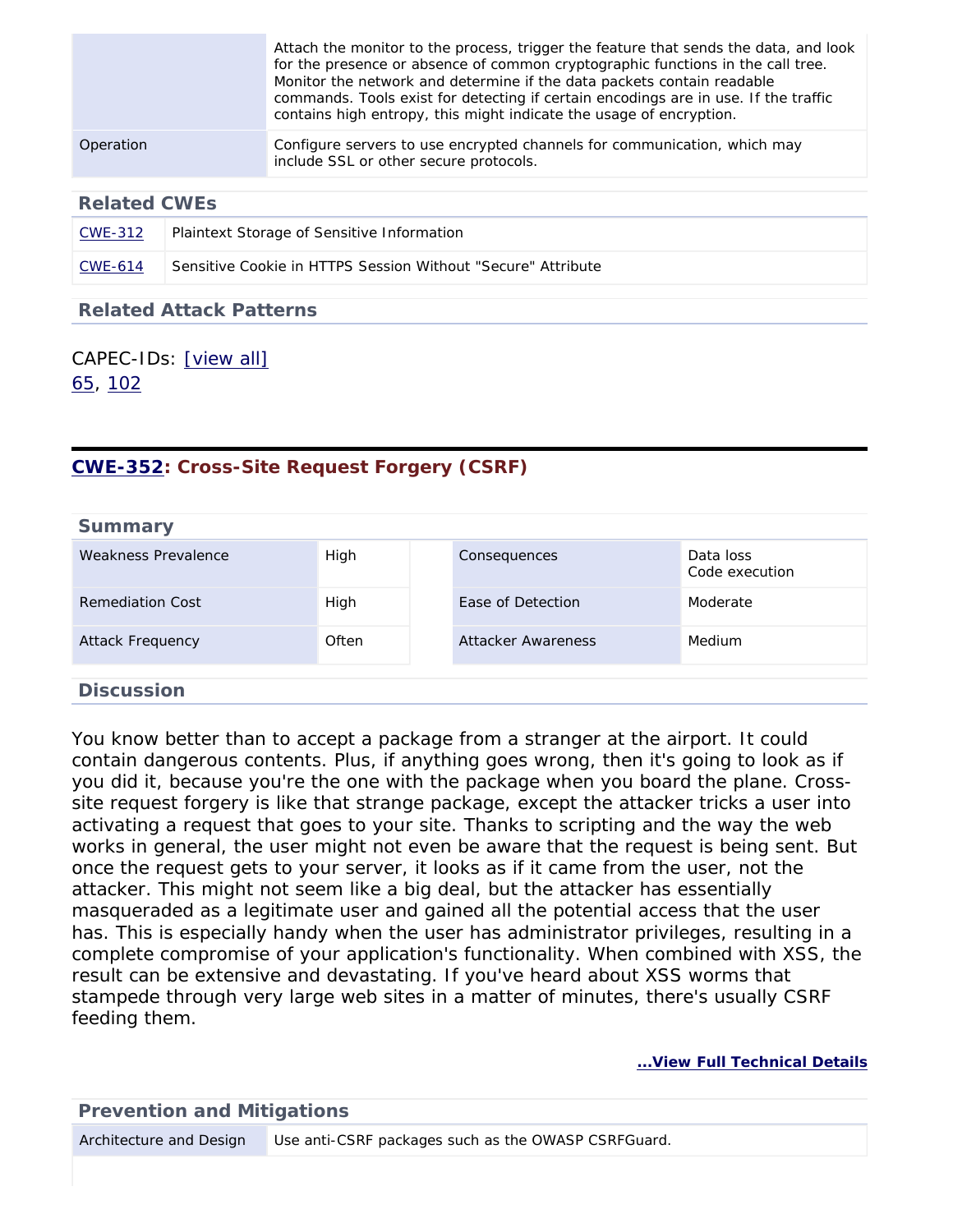| Generate a unique nonce for each form, place the nonce into the form, and verify<br>Architecture and Design<br>the nonce upon receipt of the form. Be sure that the nonce is not predictable (CWE-<br>$330$ ).<br>Note that this can be bypassed using XSS (CWE-79).<br>Identify especially dangerous operations. When the user performs a dangerous<br>Architecture and Design<br>operation, send a separate confirmation request to ensure that the user intended<br>to perform that operation.<br>Note that this can be bypassed using XSS (CWE-79).<br>Architecture and Design<br>Use the "double-submitted cookie" method as described by Felten and Zeller.<br>Note that this can probably be bypassed using XSS (CWE-79).<br>Architecture and Design<br>Use the ESAPI Session Management control. | Implementation | Ensure that your application is free of cross-site scripting issues (CWE-79),<br>because most CSRF defenses can be bypassed using attacker-controlled script. |
|----------------------------------------------------------------------------------------------------------------------------------------------------------------------------------------------------------------------------------------------------------------------------------------------------------------------------------------------------------------------------------------------------------------------------------------------------------------------------------------------------------------------------------------------------------------------------------------------------------------------------------------------------------------------------------------------------------------------------------------------------------------------------------------------------------|----------------|---------------------------------------------------------------------------------------------------------------------------------------------------------------|
|                                                                                                                                                                                                                                                                                                                                                                                                                                                                                                                                                                                                                                                                                                                                                                                                          |                |                                                                                                                                                               |
|                                                                                                                                                                                                                                                                                                                                                                                                                                                                                                                                                                                                                                                                                                                                                                                                          |                |                                                                                                                                                               |
|                                                                                                                                                                                                                                                                                                                                                                                                                                                                                                                                                                                                                                                                                                                                                                                                          |                |                                                                                                                                                               |
|                                                                                                                                                                                                                                                                                                                                                                                                                                                                                                                                                                                                                                                                                                                                                                                                          |                |                                                                                                                                                               |
|                                                                                                                                                                                                                                                                                                                                                                                                                                                                                                                                                                                                                                                                                                                                                                                                          |                |                                                                                                                                                               |
|                                                                                                                                                                                                                                                                                                                                                                                                                                                                                                                                                                                                                                                                                                                                                                                                          |                |                                                                                                                                                               |
|                                                                                                                                                                                                                                                                                                                                                                                                                                                                                                                                                                                                                                                                                                                                                                                                          |                |                                                                                                                                                               |
|                                                                                                                                                                                                                                                                                                                                                                                                                                                                                                                                                                                                                                                                                                                                                                                                          |                | This control includes a component for CSRF.                                                                                                                   |
| Architecture and Design<br>Do not use the GET method for any request that triggers a state change.                                                                                                                                                                                                                                                                                                                                                                                                                                                                                                                                                                                                                                                                                                       |                |                                                                                                                                                               |
| Check the HTTP Referer header to see if the request originated from an expected<br>Implementation<br>page. This could break legitimate functionality, because users or proxies may have<br>disabled sending the Referer for privacy reasons.                                                                                                                                                                                                                                                                                                                                                                                                                                                                                                                                                             |                |                                                                                                                                                               |
| Note that this can be bypassed using XSS (CWE-79). An attacker could use XSS to<br>generate a spoofed Referer, or to generate a malicious request from a page whose<br>Referer would be allowed.                                                                                                                                                                                                                                                                                                                                                                                                                                                                                                                                                                                                         |                |                                                                                                                                                               |
| Use tools and techniques that require manual (human) analysis, such as<br>Testing<br>penetration testing, threat modeling, and interactive tools that allow the tester to<br>record and modify an active session. These may be more effective than strictly<br>automated techniques. This is especially the case with weaknesses that are related<br>to design and business rules.                                                                                                                                                                                                                                                                                                                                                                                                                       |                |                                                                                                                                                               |
| Use OWASP CSRFTester to identify potential issues.                                                                                                                                                                                                                                                                                                                                                                                                                                                                                                                                                                                                                                                                                                                                                       |                |                                                                                                                                                               |

| CWE-346 | Origin Validation Error       |
|---------|-------------------------------|
| CWE-441 | Unintended Proxy/Intermediary |

### **Related Attack Patterns**

# CAPEC-IDs: [\[view all\]](http://cwe.mitre.org/data/definitions/352.html#Related_Attack_Patterns) [62,](http://capec.mitre.org/data/definitions/62.html) [111](http://capec.mitre.org/data/definitions/111.html)

### <span id="page-16-0"></span>**[CWE-362](http://cwe.mitre.org/data/definitions/362.html): Race Condition**

| <b>Summary</b>      |                  |                    |                                                  |
|---------------------|------------------|--------------------|--------------------------------------------------|
| Weakness Prevalence | <b>Medium</b>    | Consequences       | Denial of service<br>Code execution<br>Data loss |
| Remediation Cost    | Medium to High   | Ease of Detection  | Moderate                                         |
| Attack Frequency    | <b>Sometimes</b> | Attacker Awareness | High                                             |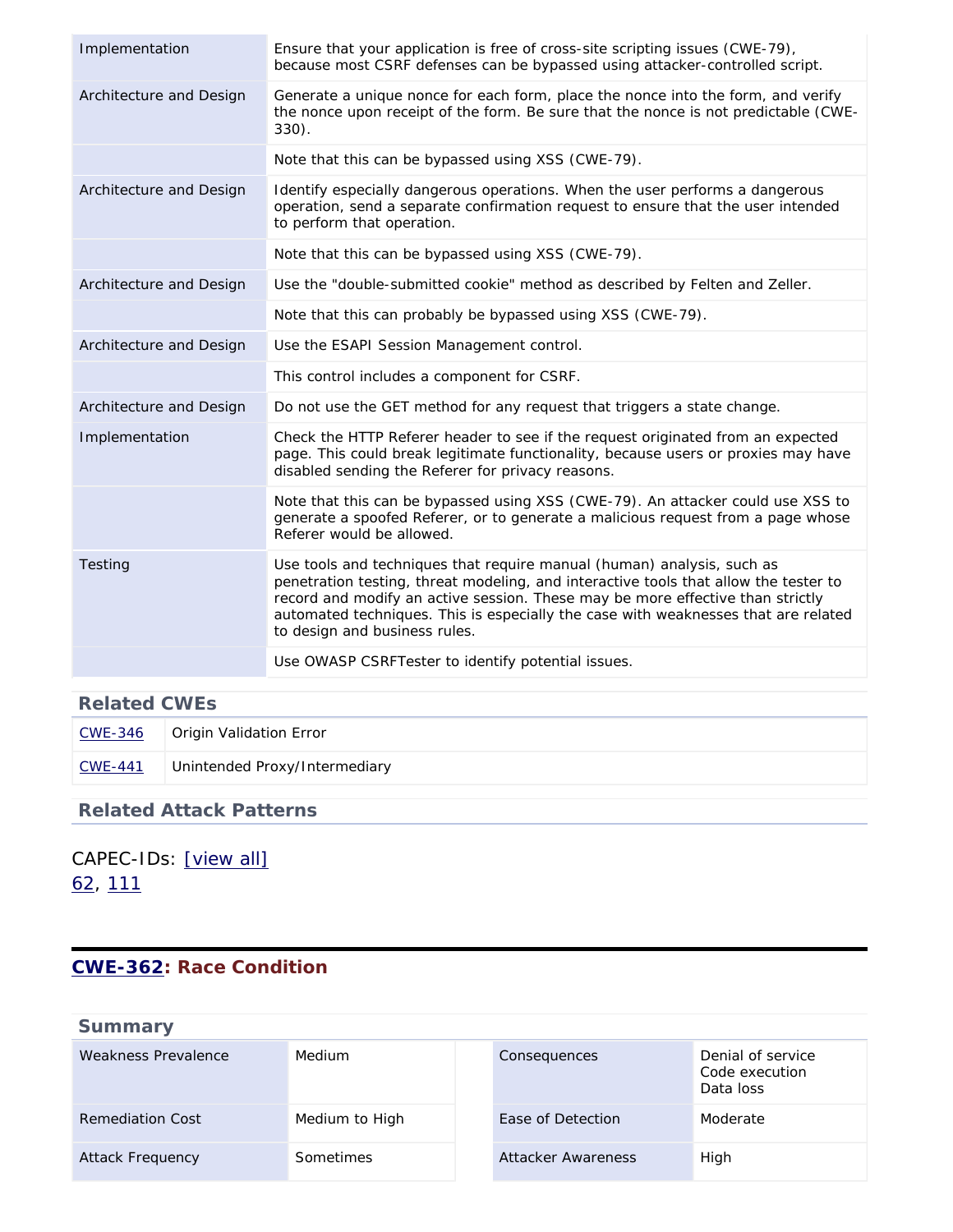#### **Discussion**

Traffic accidents occur when two vehicles attempt to use the exact same resource at almost exactly the same time, i.e., the same part of the road. Race conditions in your software aren't much different, except an attacker is consciously looking to exploit them to cause chaos or get your application to cough up something valuable. In many cases, a race condition can involve multiple processes in which the attacker has full control over one process. Even when the race condition occurs between multiple threads, the attacker may be able to influence when some of those threads execute. Your only comfort with race conditions is that data corruption and denial of service are the norm. Reliable techniques for code execution haven't been developed - yet. At least not for some kinds of race conditions. Small comfort indeed. The impact can be local or global, depending on what the race condition affects - such as state variables or security logic - and whether it occurs within multiple threads, processes, or systems.

| <b>Prevention and Mitigations</b> |                                                                                                                                                                                                                                                                                |  |
|-----------------------------------|--------------------------------------------------------------------------------------------------------------------------------------------------------------------------------------------------------------------------------------------------------------------------------|--|
| Architecture and Design           | In languages that support it, use synchronization primitives. Only wrap these<br>around critical code to minimize the impact on performance.                                                                                                                                   |  |
| Architecture and Design           | Use thread-safe capabilities such as the data access abstraction in Spring.                                                                                                                                                                                                    |  |
| Architecture and Design           | Minimize the usage of shared resources in order to remove as much complexity as<br>possible from the control flow and to reduce the likelihood of unexpected<br>conditions occurring.                                                                                          |  |
|                                   | Additionally, this will minimize the amount of synchronization necessary and may<br>even help to reduce the likelihood of a denial of service where an attacker may be<br>able to repeatedly trigger a critical section (CWE-400).                                             |  |
| Implementation                    | When using multi-threading, only use thread-safe functions on shared variables.                                                                                                                                                                                                |  |
| Implementation                    | Use atomic operations on shared variables. Be wary of innocent-looking constructs<br>like " $x++$ ". This is actually non-atomic, since it involves a read followed by a write.                                                                                                |  |
| Implementation                    | Use a mutex if available, but be sure to avoid related weaknesses such as CWE-<br>412.                                                                                                                                                                                         |  |
| Implementation                    | Avoid double-checked locking (CWE-609) and other implementation errors that<br>arise when trying to avoid the overhead of synchronization.                                                                                                                                     |  |
| Implementation                    | Disable interrupts or signals over critical parts of the code, but also make sure that<br>the code does not go into a large or infinite loop.                                                                                                                                  |  |
| Implementation                    | Use the volatile type modifier for critical variables to avoid unexpected compiler<br>optimization or reordering. This does not necessarily solve the synchronization<br>problem, but it can help.                                                                             |  |
| Testing                           | Stress-test the software by calling it simultaneously from a large number of<br>threads or processes, and look for evidence of any unexpected behavior. The<br>software's operation may slow down, but it should not become unstable, crash, or<br>generate incorrect results. |  |
|                                   | Insert breakpoints or delays in between relevant code statements to artificially<br>expand the race window so that it will be easier to detect.                                                                                                                                |  |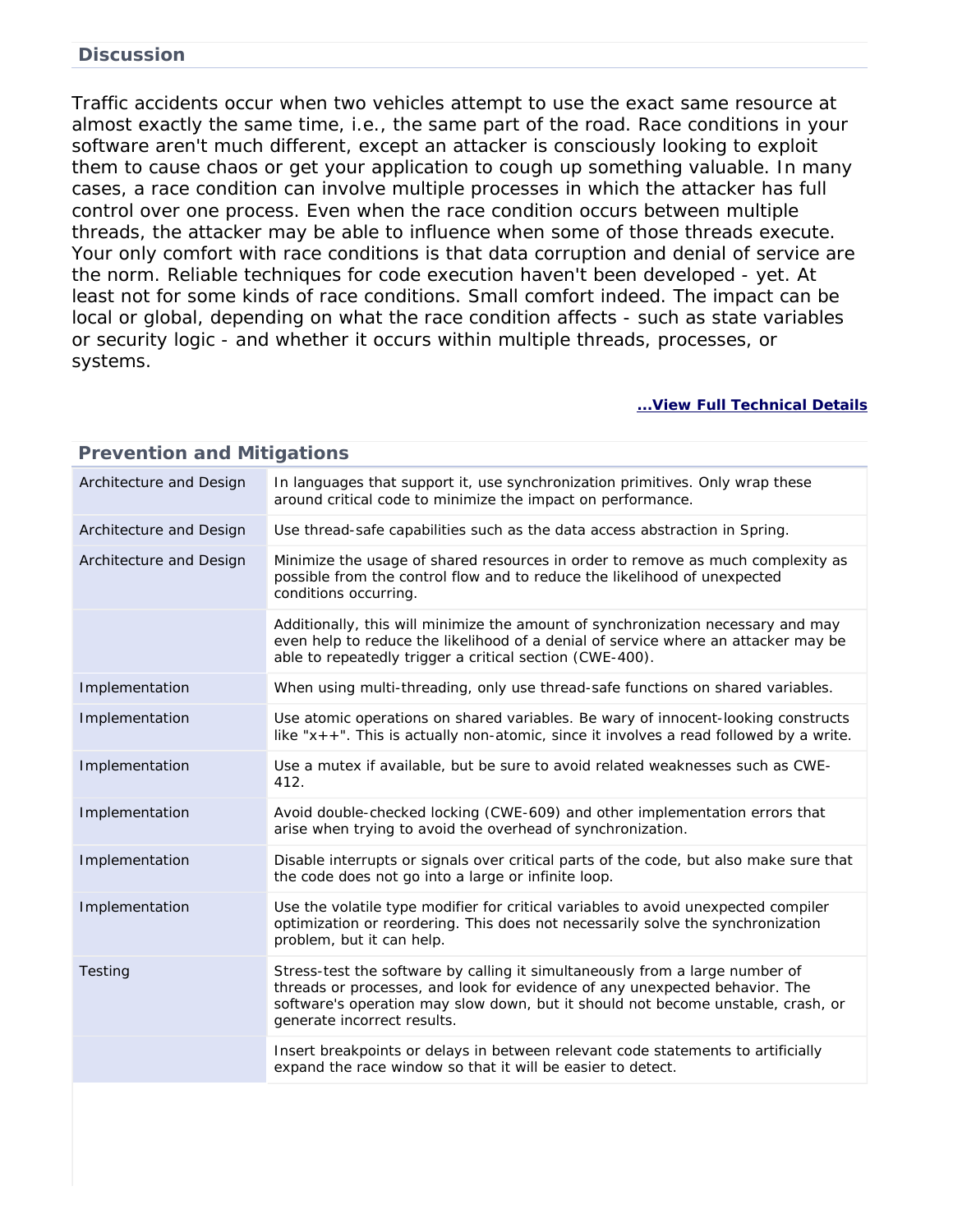Testing Identify error conditions that are not likely to occur during normal usage and trigger them. For example, run the program under low memory conditions, run with insufficient privileges or permissions, interrupt a transaction before it is completed, or disable connectivity to basic network services such as DNS. Monitor the software for any unexpected behavior. If you trigger an unhandled exception or similar error that was discovered and handled by the application's environment, it may still indicate unexpected conditions that were not handled by the application itself.

#### **Related CWEs**

| CWE-364        | Signal Handler Race Condition                         |
|----------------|-------------------------------------------------------|
| CWE-366        | Race Condition within a Thread                        |
| <b>CWE-367</b> | Time-of-check Time-of-use (TOCTOU) Race Condition     |
| <b>CWE-370</b> | Race Condition in Checking for Certificate Revocation |
| <b>CWE-421</b> | Race Condition During Access to Alternate Channel     |

#### **Related Attack Patterns**

CAPEC-IDs: [\[view all\]](http://cwe.mitre.org/data/definitions/362.html#Related_Attack_Patterns) [26,](http://capec.mitre.org/data/definitions/26.html) [29](http://capec.mitre.org/data/definitions/29.html)

### <span id="page-18-0"></span>**[CWE-209](http://cwe.mitre.org/data/definitions/209.html): Error Message Information Leak**

| <b>Summary</b>             |       |                    |           |
|----------------------------|-------|--------------------|-----------|
| <b>Weakness Prevalence</b> | High  | Consequences       | Data loss |
| <b>Remediation Cost</b>    | Low   | Ease of Detection  | Easy      |
| <b>Attack Frequency</b>    | Often | Attacker Awareness | High      |
| <b>Discussion</b>          |       |                    |           |

If you use chatty error messages, then they could disclose secrets to any attacker who dares to misuse your software. The secrets could cover a wide range of valuable data, including personally identifiable information (PII), authentication credentials, and server configuration. Sometimes, they might seem like harmless secrets that are convenient for your users and admins, such as the full installation path of your software. Even these little secrets can greatly simplify a more concerted attack that yields much bigger rewards, which is done in real-world attacks all the time. This is a concern whether you send temporary error messages back to the user or if you permanently record them in a log file.

**[...View Full Technical Details](http://cwe.mitre.org/data/definitions/209.html)**

**Prevention and Mitigations**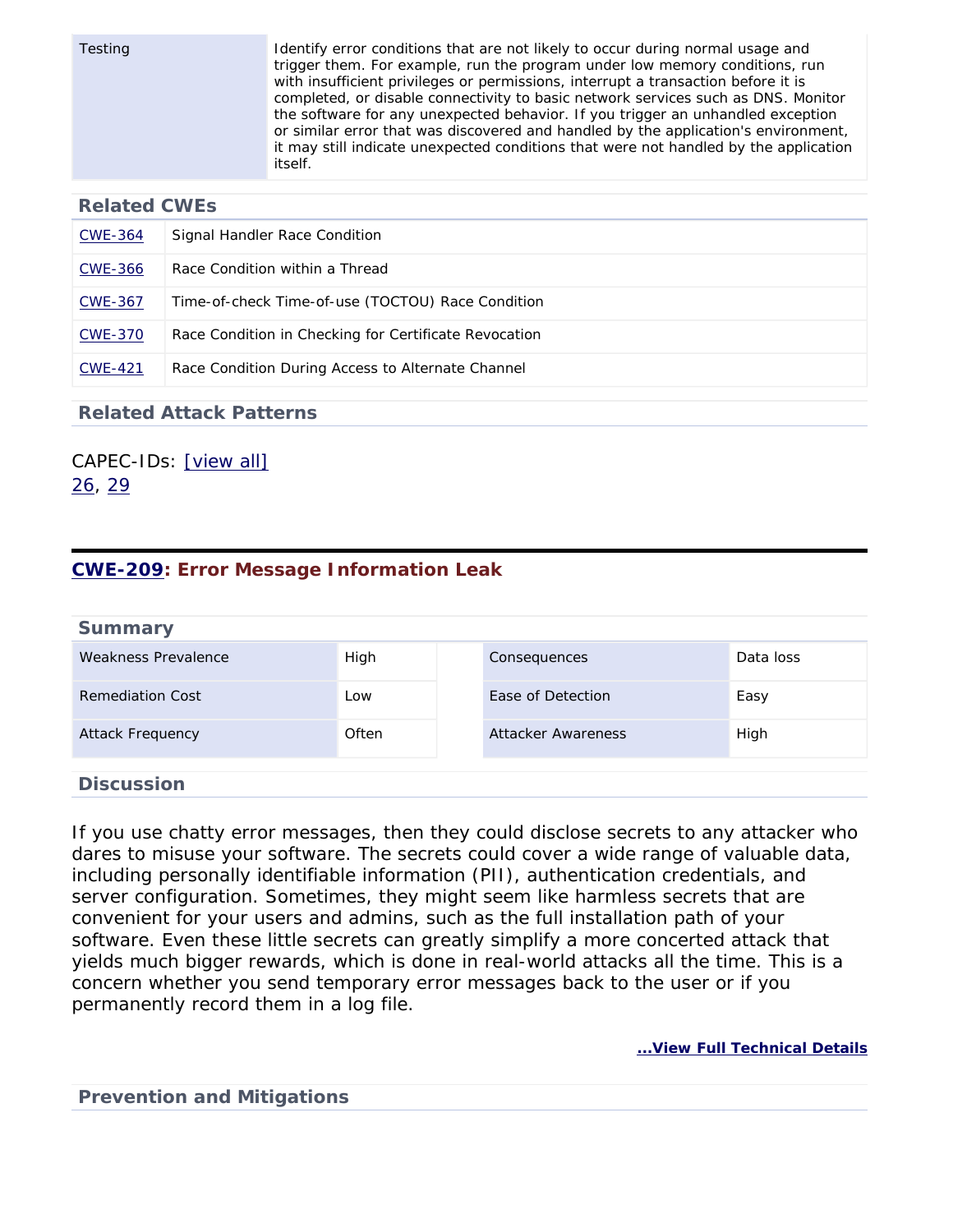| If errors must be tracked in some detail, capture them in log messages - but                                                                                                                                                                                                                                                                                                                                                                                                                                                                                                                                                |
|-----------------------------------------------------------------------------------------------------------------------------------------------------------------------------------------------------------------------------------------------------------------------------------------------------------------------------------------------------------------------------------------------------------------------------------------------------------------------------------------------------------------------------------------------------------------------------------------------------------------------------|
| consider what could occur if the log messages can be viewed by attackers. Avoid<br>recording highly sensitive information such as passwords in any form. Avoid<br>inconsistent messaging that might accidentally tip off an attacker about internal<br>state, such as whether a username is valid or not.                                                                                                                                                                                                                                                                                                                   |
| Handle exceptions internally and do not display errors containing potentially sensitive<br>Implementation<br>information to a user.                                                                                                                                                                                                                                                                                                                                                                                                                                                                                         |
| Debugging information should not make its way into a production release.<br><b>Build and Compilation</b>                                                                                                                                                                                                                                                                                                                                                                                                                                                                                                                    |
| Identify error conditions that are not likely to occur during normal usage and trigger<br>Testing<br>them. For example, run the program under low memory conditions, run with<br>insufficient privileges or permissions, interrupt a transaction before it is completed,<br>or disable connectivity to basic network services such as DNS. Monitor the software<br>for any unexpected behavior. If you trigger an unhandled exception or similar error<br>that was discovered and handled by the application's environment, it may still<br>indicate unexpected conditions that were not handled by the application itself. |
| Stress-test the software by calling it simultaneously from a large number of threads<br>Testing<br>or processes, and look for evidence of any unexpected behavior. The software's<br>operation may slow down, but it should not become unstable, crash, or generate<br>incorrect results.                                                                                                                                                                                                                                                                                                                                   |
| System Configuration<br>Where available, configure the environment to use less verbose error messages. For<br>example, in PHP, disable the display_errors setting during configuration, or at<br>runtime using the error_reporting() function.                                                                                                                                                                                                                                                                                                                                                                              |
| Create default error pages or messages that do not leak any information.<br><b>System Configuration</b>                                                                                                                                                                                                                                                                                                                                                                                                                                                                                                                     |

| <b>CWE-204</b> | Response Discrepancy Information Leak            |
|----------------|--------------------------------------------------|
| CWE-210        | Product-Generated Error Message Information Leak |
| CWE-538        | File and Directory Information Leaks             |

### **Related Attack Patterns**

<span id="page-19-0"></span>CAPEC-IDs: [\[view all\]](http://cwe.mitre.org/data/definitions/209.html#Related_Attack_Patterns) [7](http://capec.mitre.org/data/definitions/7.html), [54](http://capec.mitre.org/data/definitions/54.html)

# **Risky Resource Management**

### <span id="page-19-1"></span>**[CWE-119](http://cwe.mitre.org/data/definitions/119.html): Failure to Constrain Operations within the Bounds of a Memory Buffer**

| <b>Summary</b>      |      |              |                                                  |
|---------------------|------|--------------|--------------------------------------------------|
| Weakness Prevalence | High | Consequences | Code execution<br>Denial of service<br>Data loss |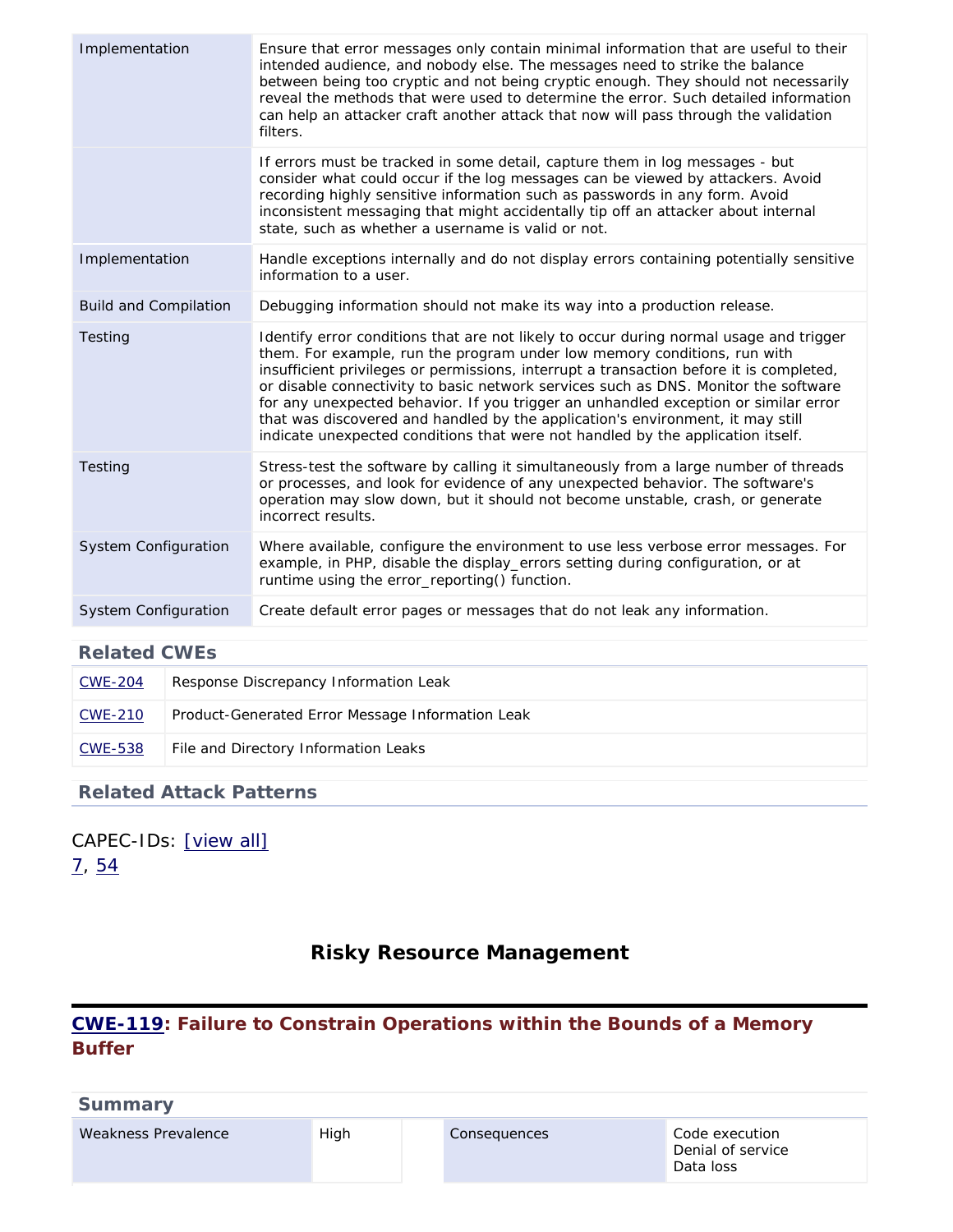| <b>Remediation Cost</b> | LOW   | Ease of Detection  | Easy to Moderate |
|-------------------------|-------|--------------------|------------------|
| Attack Frequency        | Often | Attacker Awareness | High             |
| <b>Discussion</b>       |       |                    |                  |

Buffer overflows are Mother Nature's little reminder of that law of physics that says: if you try to put more stuff into a container than it can hold, you're going to make a mess. The scourge of C applications for decades, buffer overflows have been remarkably resistant to elimination. One reason is that they aren't just about using strcpy() incorrectly, or improperly checking the length of your inputs. Attack and detection techniques continue to improve, and today's buffer overflow variants aren't always obvious at first or even second glance. You may think that you're completely immune to buffer overflows because you write your code in higher-level languages instead of C. But what is your favorite "safe" language's interpreter written in? What about the native code you call? What languages are the operating system API's written in? How about the software that runs Internet infrastructure? Thought so.

#### **[...View Full Technical Details](http://cwe.mitre.org/data/definitions/119.html)**

| Prevention and Mitigations   |                                                                                                                                                                                                                                                                                                             |  |
|------------------------------|-------------------------------------------------------------------------------------------------------------------------------------------------------------------------------------------------------------------------------------------------------------------------------------------------------------|--|
| Requirements                 | Use a language with features that can automatically mitigate or eliminate buffer<br>overflows.                                                                                                                                                                                                              |  |
|                              | For example, many languages that perform their own memory management, such<br>as Java and Perl, are not subject to buffer overflows. Other languages, such as Ada<br>and C#, typically provide overflow protection, but the protection can be disabled<br>by the programmer.                                |  |
|                              | Be wary that a language's interface to native code may still be subject to<br>overflows, even if the language itself is theoretically safe.                                                                                                                                                                 |  |
| Architecture and Design      | Use languages, libraries, or frameworks that make it easier to manage buffers<br>without exceeding their boundaries.                                                                                                                                                                                        |  |
|                              | Examples include the Safe C String Library (SafeStr) by Messier and Viega, and the<br>Strsafe.h library from Microsoft. These libraries provide safer versions of overflow-<br>prone string-handling functions. This is not a complete solution, since many buffer<br>overflows are not related to strings. |  |
| <b>Build and Compilation</b> | Run or compile your software using features or extensions that automatically<br>provide a protection mechanism that mitigates or eliminates buffer overflows.                                                                                                                                               |  |
|                              | For example, certain compilers and extensions provide automatic buffer overflow<br>detection mechanisms that are built into the compiled code. Examples include the<br>Microsoft Visual Studio / GS flag, Fedora/Red Hat FORTIFY_SOURCE GCC flag,<br>StackGuard, and ProPolice.                             |  |
|                              | This is not necessarily a complete solution, since these mechanisms can only<br>detect certain types of overflows. In addition, a buffer overflow attack can still<br>cause a denial of service, since the typical response is to exit the application.                                                     |  |
| Implementation               | Programmers should adhere to the following rules when allocating and managing<br>their application's memory:                                                                                                                                                                                                |  |
|                              | Double check that your buffer is as large as you specify.                                                                                                                                                                                                                                                   |  |
|                              | When using functions that accept a number of bytes to copy, such as strncpy(), be<br>aware that if the destination buffer size is equal to the source buffer size, it may<br>not NULL-terminate the string.                                                                                                 |  |
|                              |                                                                                                                                                                                                                                                                                                             |  |

#### **Prevention and Mitigations**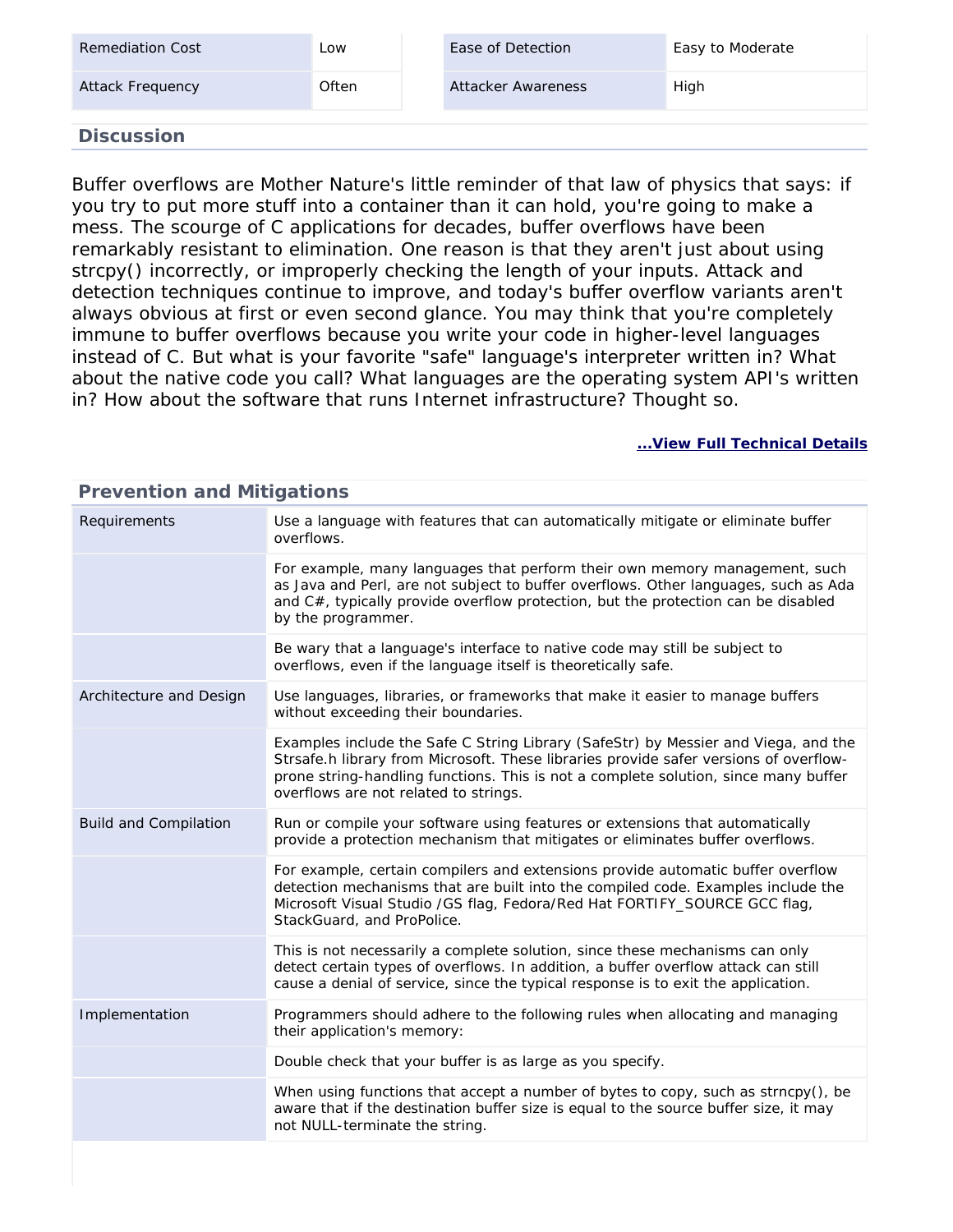|           | Check buffer boundaries if calling this function in a loop and make sure you are not<br>in danger of writing past the allocated space.                                                                                                                                                                                                        |
|-----------|-----------------------------------------------------------------------------------------------------------------------------------------------------------------------------------------------------------------------------------------------------------------------------------------------------------------------------------------------|
|           | If necessary, truncate all input strings to a reasonable length before passing them<br>to the copy and concatenation functions.                                                                                                                                                                                                               |
| Testing   | Use automated static analysis tools that target this type of weakness. Many<br>modern techniques use data flow analysis to minimize the number of false<br>positives. This is not a perfect solution, since 100% accuracy and coverage are not<br>feasible.                                                                                   |
| Testing   | Use dynamic tools and techniques that interact with the software using large test<br>suites with many diverse inputs, such as fuzz testing (fuzzing), robustness testing,<br>and fault injection. The software's operation may slow down, but it should not<br>become unstable, crash, or generate incorrect results.                         |
| Operation | Use a feature like Address Space Layout Randomization (ASLR). This is not a<br>complete solution. However, it forces the attacker to guess an unknown value that<br>changes every program execution.                                                                                                                                          |
| Operation | Use a CPU and operating system that offers Data Execution Protection (NX) or its<br>equivalent. This is not a complete solution, since buffer overflows could be used to<br>overwrite nearby variables to modify the software's state in dangerous ways. In<br>addition, it cannot be used in cases in which self-modifying code is required. |

# **Related CWEs** [CWE-120](http://cwe.mitre.org/data/definitions/120.html) | Classic Buffer Overflow [CWE-129](http://cwe.mitre.org/data/definitions/129.html) Unchecked Array Indexing [CWE-130](http://cwe.mitre.org/data/definitions/130.html) Failure to Handle Length Parameter Inconsistency [CWE-131](http://cwe.mitre.org/data/definitions/131.html) Incorrect Calculation of Buffer Size [CWE-415](http://cwe.mitre.org/data/definitions/415.html) Double Free [CWE-416](http://cwe.mitre.org/data/definitions/416.html) Use After Free

#### **Related Attack Patterns**

CAPEC-IDs: [\[view all\]](http://cwe.mitre.org/data/definitions/119.html#Related_Attack_Patterns) [8](http://capec.mitre.org/data/definitions/8.html), [9,](http://capec.mitre.org/data/definitions/9.html) [10,](http://capec.mitre.org/data/definitions/10.html) [14,](http://capec.mitre.org/data/definitions/14.html) [24,](http://capec.mitre.org/data/definitions/24.html) [42,](http://capec.mitre.org/data/definitions/42.html) [44](http://capec.mitre.org/data/definitions/44.html), [45](http://capec.mitre.org/data/definitions/45.html), [46](http://capec.mitre.org/data/definitions/46.html), [47](http://capec.mitre.org/data/definitions/47.html), [100](http://capec.mitre.org/data/definitions/100.html)

### <span id="page-21-0"></span>**[CWE-642](http://cwe.mitre.org/data/definitions/642.html): External Control of Critical State Data**

| <b>Summary</b>          |               |                    |                                                |
|-------------------------|---------------|--------------------|------------------------------------------------|
| Weakness Prevalence     | High          | Consequences       | Security bypass<br>Data loss<br>Code execution |
| Remediation Cost        | <b>Medium</b> | Ease of Detection  | Easy                                           |
| <b>Attack Frequency</b> | Often         | Attacker Awareness | High                                           |
| <b>Discussion</b>       |               |                    |                                                |

There are many ways to store user state data without the overhead of a database. Unfortunately, if you store that data in a place where an attacker can modify it, this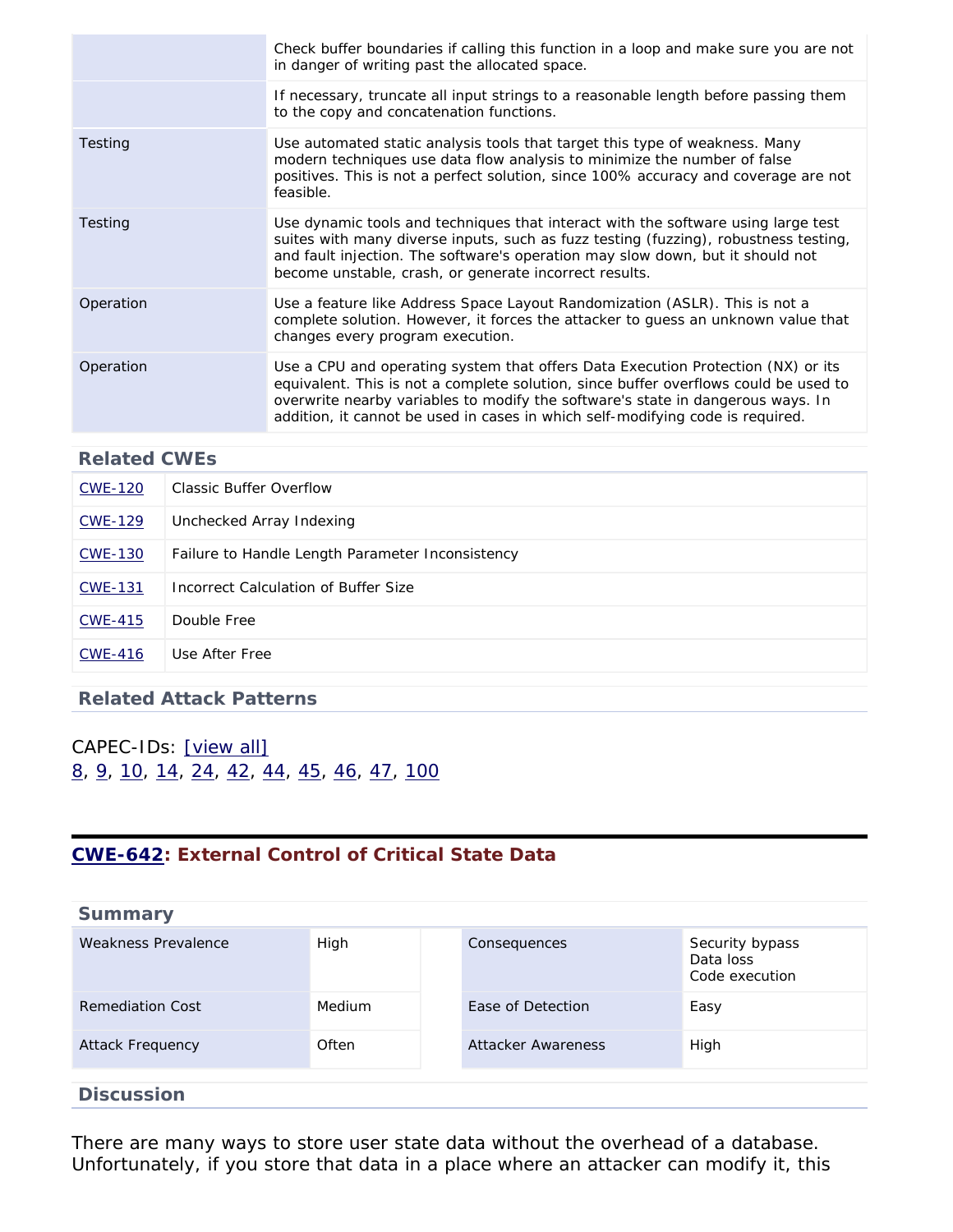also reduces the overhead for a successful compromise. For example, the data could be stored in configuration files, profiles, cookies, hidden form fields, environment variables, registry keys, or other locations, all of which can be modified by an attacker. In stateless protocols such as HTTP, some form of user state information must be captured in each request, so it is exposed to an attacker out of necessity. If you perform any security-critical operations based on this data (such as stating that the user is an administrator), then you can bet that somebody will modify the data in order to trick your application into doing something you didn't intend.

| <b>Prevention and Mitigations</b> |                                                                                                                                                                                                                                                                                                                                                                                                                                                                                                                               |  |
|-----------------------------------|-------------------------------------------------------------------------------------------------------------------------------------------------------------------------------------------------------------------------------------------------------------------------------------------------------------------------------------------------------------------------------------------------------------------------------------------------------------------------------------------------------------------------------|--|
| Architecture and Design           | Understand all the potential locations that are accessible to attackers. For<br>example, some programmers assume that cookies and hidden form fields cannot<br>be modified by an attacker, or they may not consider that environment variables<br>can be modified before a privileged program is invoked.                                                                                                                                                                                                                     |  |
| Architecture and Design           | Do not keep state information on the client without using encryption and integrity<br>checking, or otherwise having a mechanism on the server side to catch state<br>tampering. Use a message authentication code (MAC) algorithm, such as Hash<br>Message Authentication Code (HMAC). Apply this against the state data that you<br>have to expose, which can guarantee the integrity of the data - i.e., that the data<br>has not been modified. Ensure that you use an algorithm with a strong hash<br>function (CWE-328). |  |
| Architecture and Design           | Store state information on the server side only. Ensure that the system definitively<br>and unambiguously keeps track of its own state and user state and has rules<br>defined for legitimate state transitions. Do not allow any application user to affect<br>state directly in any way other than through legitimate actions leading to state<br>transitions.                                                                                                                                                              |  |
| Architecture and Design           | With a stateless protocol such as HTTP, use a framework that maintains the state<br>for you.                                                                                                                                                                                                                                                                                                                                                                                                                                  |  |
|                                   | Examples include ASP.NET View State and the OWASP ESAPI Session Management<br>feature.                                                                                                                                                                                                                                                                                                                                                                                                                                        |  |
|                                   | Be careful of language features that provide state support, since these might be<br>provided as a convenience to the programmer and may not be considering<br>security.                                                                                                                                                                                                                                                                                                                                                       |  |
| Architecture and Design           | For any security checks that are performed on the client side, ensure that these<br>checks are duplicated on the server side, in order to avoid CWE-602. Attackers can<br>bypass the client-side checks by modifying values after the checks have been<br>performed, or by changing the client to remove the client-side checks entirely.<br>Then, these modified values would be submitted to the server.                                                                                                                    |  |
| Operation                         | If you are using PHP, configure your application so that it does not use<br>register_globals. During implementation, develop your application so that it does<br>not rely on this feature, but be wary of implementing a register_globals emulation<br>that is subject to weaknesses such as CWE-95, CWE-621, and similar issues.                                                                                                                                                                                             |  |
| Testing                           | Use automated static analysis tools that target this type of weakness. Many<br>modern techniques use data flow analysis to minimize the number of false<br>positives. This is not a perfect solution, since 100% accuracy and coverage are not<br>feasible.                                                                                                                                                                                                                                                                   |  |
| Testing                           | Use dynamic tools and techniques that interact with the software using large test<br>suites with many diverse inputs, such as fuzz testing (fuzzing), robustness testing,<br>and fault injection. The software's operation may slow down, but it should not<br>become unstable, crash, or generate incorrect results.                                                                                                                                                                                                         |  |
|                                   |                                                                                                                                                                                                                                                                                                                                                                                                                                                                                                                               |  |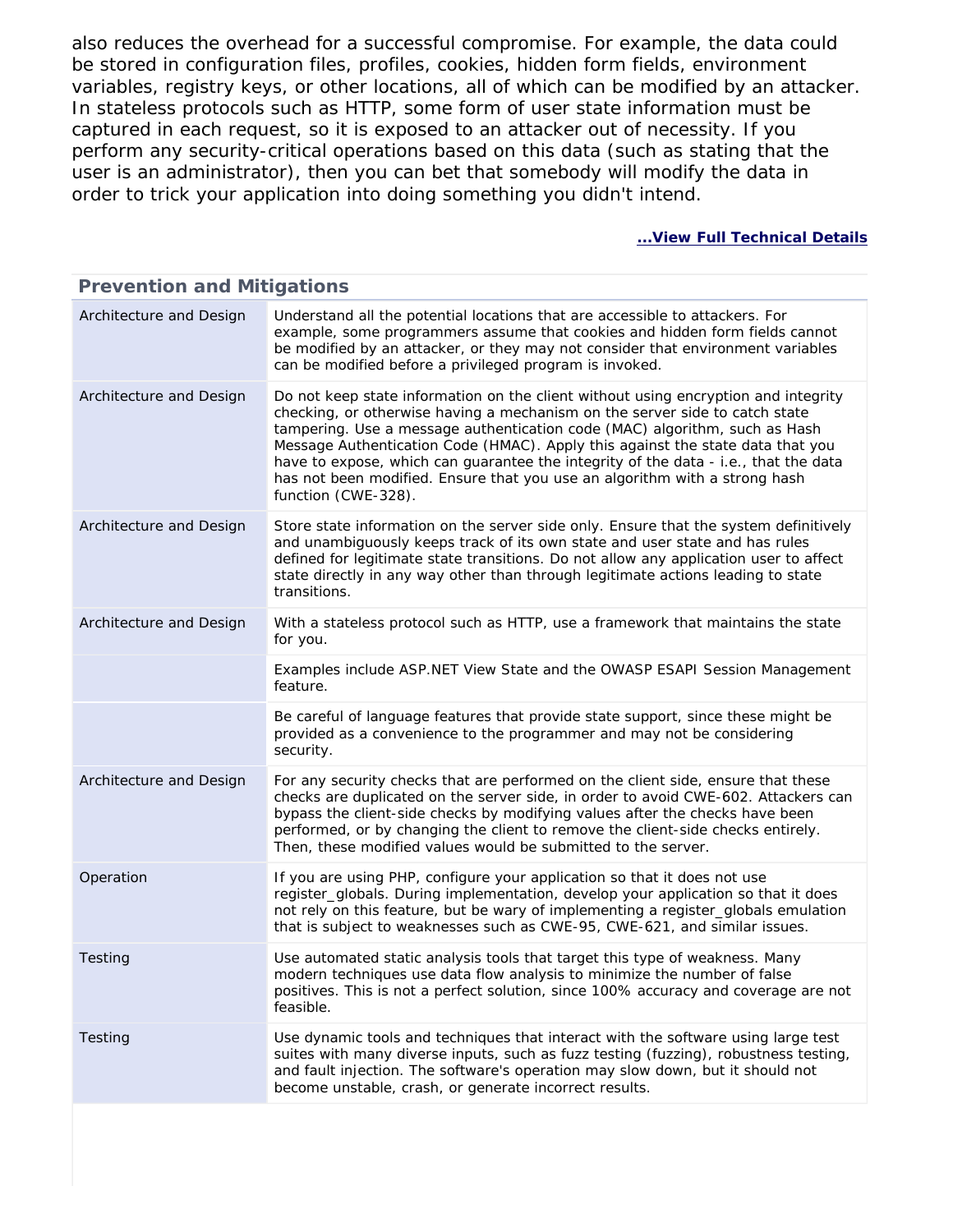| Testing                        |                                                     | Use tools and techniques that require manual (human) analysis, such as<br>penetration testing, threat modeling, and interactive tools that allow the tester to<br>record and modify an active session. These may be more effective than strictly<br>automated techniques. This is especially the case with weaknesses that are related<br>to design and business rules. |
|--------------------------------|-----------------------------------------------------|-------------------------------------------------------------------------------------------------------------------------------------------------------------------------------------------------------------------------------------------------------------------------------------------------------------------------------------------------------------------------|
| <b>Related CWEs</b>            |                                                     |                                                                                                                                                                                                                                                                                                                                                                         |
| <b>CWE-472</b>                 | External Control of Assumed-Immutable Web Parameter |                                                                                                                                                                                                                                                                                                                                                                         |
| <b>CWE-565</b>                 | Use of Cookies in Security Decision                 |                                                                                                                                                                                                                                                                                                                                                                         |
| <b>Related Attack Patterns</b> |                                                     |                                                                                                                                                                                                                                                                                                                                                                         |

CAPEC-IDs: [\[view all\]](http://cwe.mitre.org/data/definitions/642.html#Related_Attack_Patterns) [21,](http://capec.mitre.org/data/definitions/21.html) [31,](http://capec.mitre.org/data/definitions/31.html) [167](http://capec.mitre.org/data/definitions/167.html)

#### <span id="page-23-0"></span>**[CWE-73](http://cwe.mitre.org/data/definitions/73.html): External Control of File Name or Path**

| <b>Summary</b>          |        |                    |                             |
|-------------------------|--------|--------------------|-----------------------------|
| Weakness Prevalence     | High   | Consequences       | Code execution<br>Data loss |
| Remediation Cost        | Medium | Ease of Detection  | Easy                        |
| <b>Attack Frequency</b> | Often  | Attacker Awareness | High                        |
| <b>Discussion</b>       |        |                    |                             |

While data is often exchanged using files, sometimes you don't intend to expose every file on your system while doing so. When you use an outsider's input while constructing a filename, the resulting path could point outside of the intended directory. An attacker could combine multiple ".." or similar sequences to cause the operating system to navigate out of the restricted directory. Other file-related attacks are simplified by external control of a filename, such as symbolic link following, which causes your application to read or modify files that the attacker can't access directly. The same applies if your program is running with raised privileges and it accepts filenames as input. And if you allow an outsider to specify an arbitrary URL from which you'll download code and execute it, you're just asking for worms.

| <b>Prevention and Mitigations</b> |                                                                                                                                                                                                                                                                                                                                                 |  |
|-----------------------------------|-------------------------------------------------------------------------------------------------------------------------------------------------------------------------------------------------------------------------------------------------------------------------------------------------------------------------------------------------|--|
| Architecture and Design           | When the set of filenames is limited or known, create a mapping from a set of<br>fixed input values (such as numeric IDs) to the actual filenames, and reject all<br>other inputs. For example, ID 1 could map to "inbox.txt" and ID 2 could map to<br>"profile.txt". Features such as the ESAPI AccessReferenceMap provide this<br>capability. |  |
| Architecture and Design           | Run your code in a "jail" or similar sandbox environment that enforces strict<br>boundaries between the process and the operating system. This may effectively<br>restrict all access to files within a particular directory.                                                                                                                   |  |
|                                   |                                                                                                                                                                                                                                                                                                                                                 |  |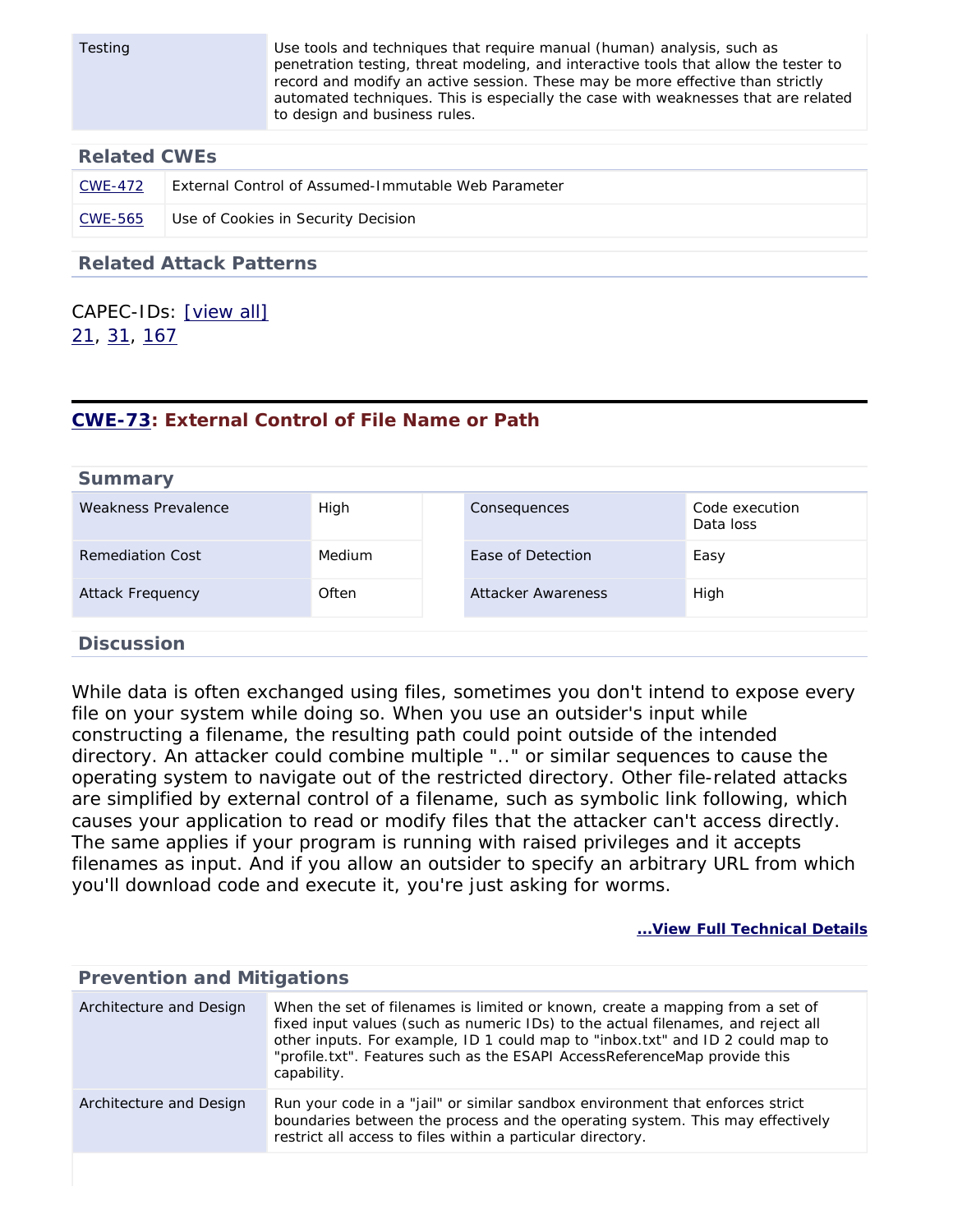| Examples include the Unix chroot jail and AppArmor. In general, managed code<br>may provide some protection.                                                                                                                                                                                                                                                                                               |
|------------------------------------------------------------------------------------------------------------------------------------------------------------------------------------------------------------------------------------------------------------------------------------------------------------------------------------------------------------------------------------------------------------|
| This may not be a feasible solution, and it only limits the impact to the operating<br>system; the rest of your application may still be subject to compromise.                                                                                                                                                                                                                                            |
| Be careful to avoid CWE-243 and other weaknesses related to jails.                                                                                                                                                                                                                                                                                                                                         |
| For any security checks that are performed on the client side, ensure that these<br>checks are duplicated on the server side, in order to avoid CWE-602. Attackers can<br>bypass the client-side checks by modifying values after the checks have been<br>performed, or by changing the client to remove the client-side checks entirely.<br>Then, these modified values would be submitted to the server. |
| Assume all input is malicious. Use an "accept known good" input validation<br>strategy (i.e., use a whitelist). Reject any input that does not strictly conform to<br>specifications, or transform it into something that does. Use a blacklist to reject<br>any unexpected inputs and detect potential attacks.                                                                                           |
| For filenames, use stringent whitelists that limit the character set to be used. If<br>feasible, only allow a single "." character in the filename to avoid weaknesses such<br>as CWE-23, and exclude directory separators such as "/" to avoid CWE-36. Use a<br>whitelist of allowable file extensions, which will help to avoid CWE-434.                                                                 |
| Use a built-in path canonicalization function (such as realpath() in C) that produces<br>the canonical version of the pathname, which effectively removes "" sequences<br>and symbolic links (CWE-23, CWE-59).                                                                                                                                                                                             |
| Use OS-level permissions and run as a low-privileged user to limit the scope of any<br>successful attack.                                                                                                                                                                                                                                                                                                  |
| If you are using PHP, configure your application so that it does not use<br>register_globals. During implementation, develop your application so that it does<br>not rely on this feature, but be wary of implementing a register_globals emulation<br>that is subject to weaknesses such as CWE-95, CWE-621, and similar issues.                                                                          |
| Use automated static analysis tools that target this type of weakness. Many<br>modern techniques use data flow analysis to minimize the number of false<br>positives. This is not a perfect solution, since 100% accuracy and coverage are not<br>feasible.                                                                                                                                                |
| Use dynamic tools and techniques that interact with the software using large test<br>suites with many diverse inputs, such as fuzz testing (fuzzing), robustness testing,<br>and fault injection. The software's operation may slow down, but it should not<br>become unstable, crash, or generate incorrect results.                                                                                      |
| Use tools and techniques that require manual (human) analysis, such as<br>penetration testing, threat modeling, and interactive tools that allow the tester to<br>record and modify an active session. These may be more effective than strictly<br>automated techniques. This is especially the case with weaknesses that are related<br>to design and business rules.                                    |
|                                                                                                                                                                                                                                                                                                                                                                                                            |

| <u>CWE-22</u>  | Path Traversal           |
|----------------|--------------------------|
| <b>CWE-434</b> | Unrestricted File Upload |
| <b>CWE-59</b>  | Link Following           |
| <b>CWE-98</b>  | Remote File Inclusion    |

### **Related Attack Patterns**

<span id="page-24-0"></span>CAPEC-IDs: [\[view all\]](http://cwe.mitre.org/data/definitions/73.html#Related_Attack_Patterns) [13,](http://capec.mitre.org/data/definitions/13.html) [64,](http://capec.mitre.org/data/definitions/64.html) [72,](http://capec.mitre.org/data/definitions/72.html) [76](http://capec.mitre.org/data/definitions/76.html), [78](http://capec.mitre.org/data/definitions/78.html), [79](http://capec.mitre.org/data/definitions/79.html), [80](http://capec.mitre.org/data/definitions/80.html)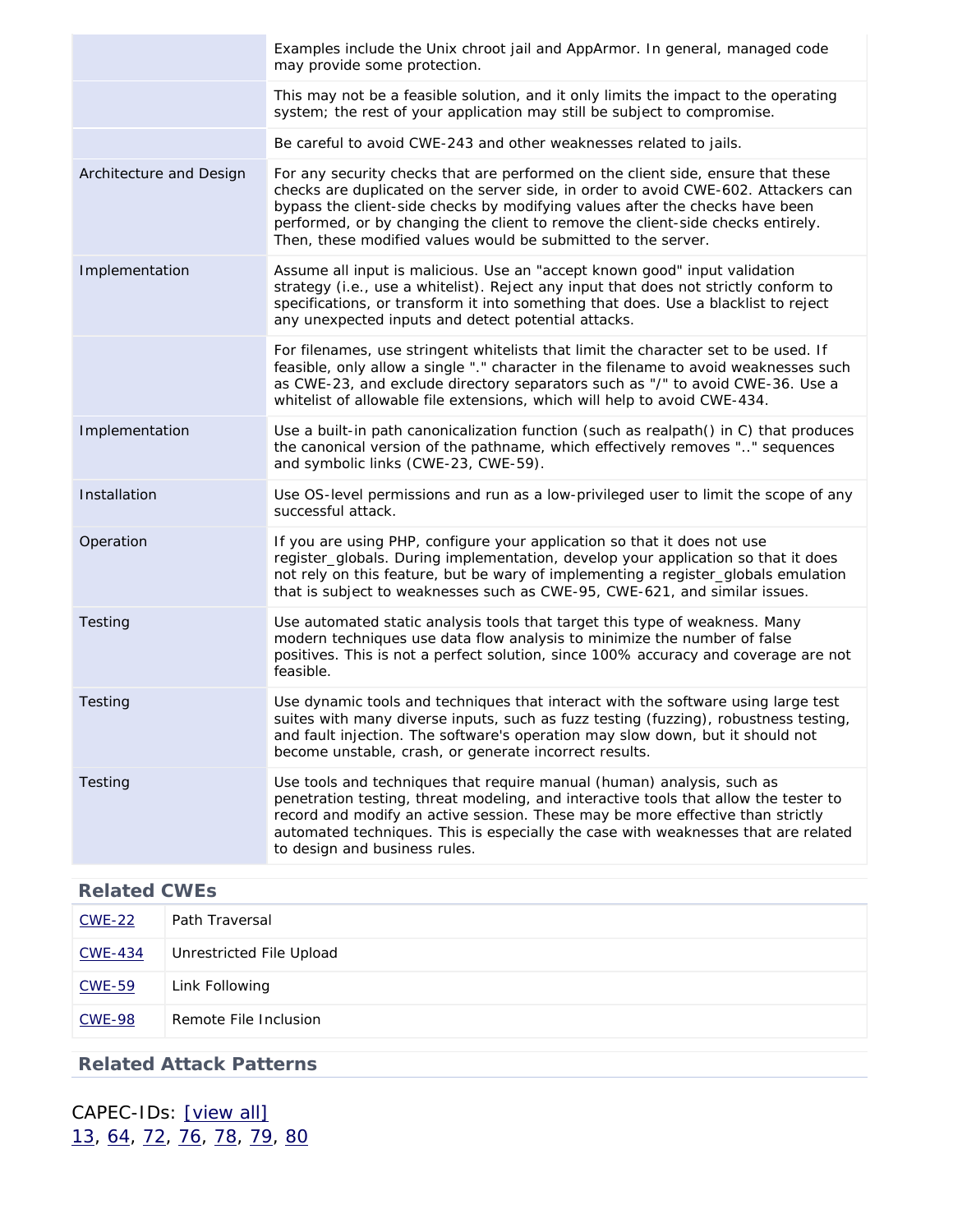### **[CWE-426](http://cwe.mitre.org/data/definitions/426.html): Untrusted Search Path**

| <b>Summary</b>          |               |                           |                |
|-------------------------|---------------|---------------------------|----------------|
| Weakness Prevalence     | Low           | Consequences              | Code execution |
| Remediation Cost        | <b>Medium</b> | Ease of Detection         | Easy           |
| <b>Attack Frequency</b> | Rarely        | <b>Attacker Awareness</b> | High           |
|                         |               |                           |                |
| <b>Discussion</b>       |               |                           |                |

Your software depends on you, or its environment, to provide a search path so that it knows where it can find critical resources such as code libraries or configuration files. If the search path is under attacker control, then the attacker can modify it to point to resources of the attacker's choosing. This causes the software to access the wrong resource at the wrong time. The same risk exists if a single search path element could be under attacker control, such as the current working directory.

| <b>Prevention and Mitigations</b> |                                                                                                                                                                                                                                                                                                                                                                         |  |
|-----------------------------------|-------------------------------------------------------------------------------------------------------------------------------------------------------------------------------------------------------------------------------------------------------------------------------------------------------------------------------------------------------------------------|--|
| Architecture and Design           | Hard-code your search path to a set of known-safe values, or allow them to be<br>specified by the administrator in a configuration file. Do not allow these settings to<br>be modified by an external party. Be careful to avoid related weaknesses such as<br>CWE-427 and CWE-428.                                                                                     |  |
| Implementation                    | When invoking other programs, specify those programs using fully-qualified<br>pathnames.                                                                                                                                                                                                                                                                                |  |
| Implementation                    | Sanitize your environment before invoking other programs. This includes the PATH<br>environment variable, LD_LIBRARY_PATH and other settings that identify the<br>location of code libraries, and any application-specific search paths.                                                                                                                                |  |
| Implementation                    | Check your search path before use and remove any elements that are likely to be<br>unsafe, such as the current working directory or a temporary files directory.                                                                                                                                                                                                        |  |
| Implementation                    | Use other functions that require explicit paths. Making use of any of the other<br>readily available functions that require explicit paths is a safe way to avoid this<br>problem. For example, system() in C does not require a full path since the shell<br>can take care of it, while execl() and execv() require a full path.                                       |  |
| Testing                           | Use automated static analysis tools that target this type of weakness. Many<br>modern techniques use data flow analysis to minimize the number of false<br>positives. This is not a perfect solution, since 100% accuracy and coverage are not<br>feasible.                                                                                                             |  |
| Testing                           | Use dynamic tools and techniques that interact with the software using large test<br>suites with many diverse inputs, such as fuzz testing (fuzzing), robustness testing,<br>and fault injection. The software's operation may slow down, but it should not<br>become unstable, crash, or generate incorrect results.                                                   |  |
| <b>Testing</b>                    | Use tools and techniques that require manual (human) analysis, such as<br>penetration testing, threat modeling, and interactive tools that allow the tester to<br>record and modify an active session. These may be more effective than strictly<br>automated techniques. This is especially the case with weaknesses that are related<br>to design and business rules. |  |
|                                   |                                                                                                                                                                                                                                                                                                                                                                         |  |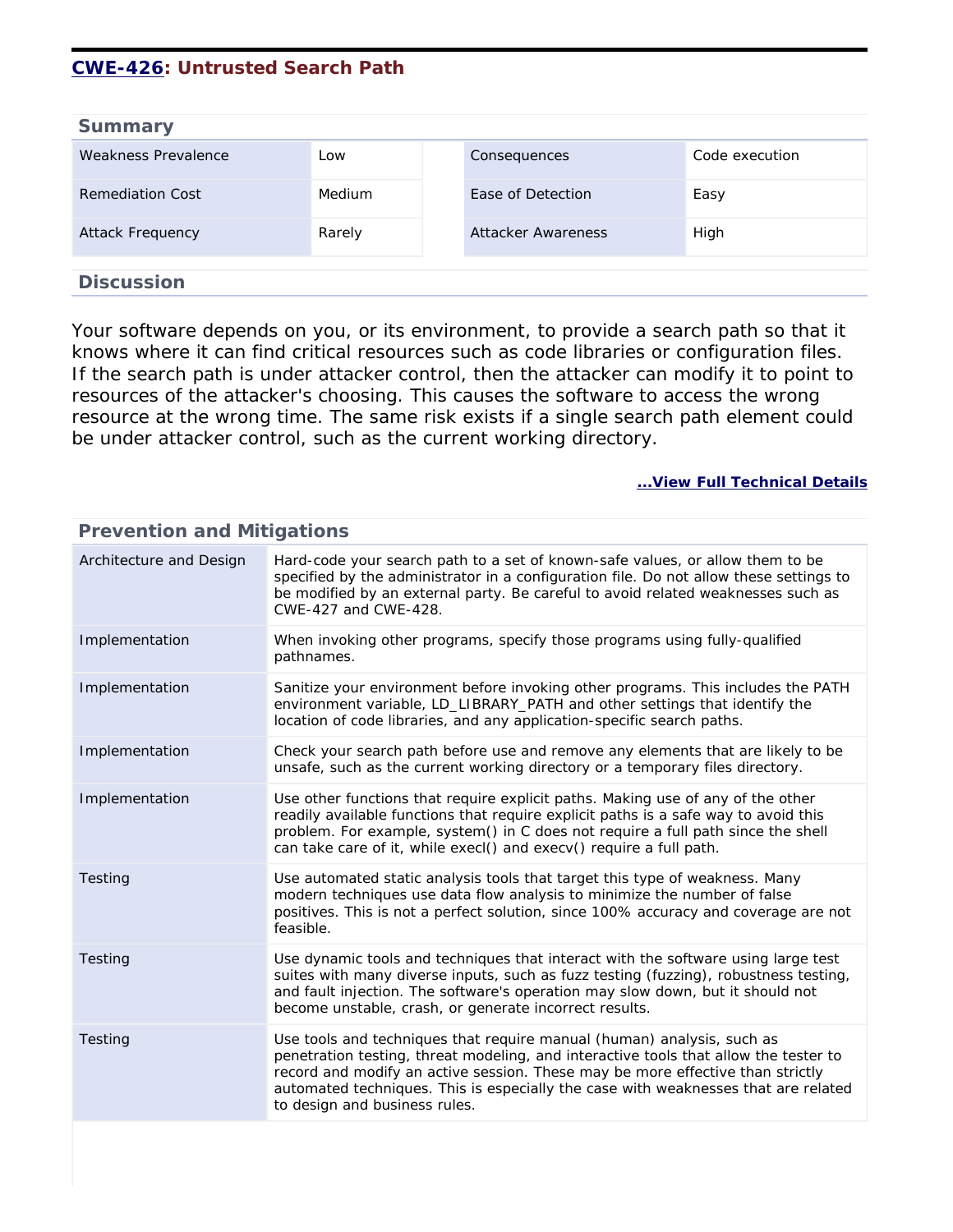| <b>Testing</b> | Use monitoring tools that examine the software's process as it interacts with the<br>operating system and the network. This technique is useful in cases when source<br>code is unavailable, if the software was not developed by you, or if you want to<br>verify that the build phase did not introduce any new weaknesses. Examples<br>include debuggers that directly attach to the running process; system-call tracing<br>utilities such as truss (Solaris) and strace (Linux); system activity monitors such as<br>FileMon, RegMon, Process Monitor, and other Sysinternals utilities (Windows); and<br>sniffers and protocol analyzers that monitor network traffic. |
|----------------|------------------------------------------------------------------------------------------------------------------------------------------------------------------------------------------------------------------------------------------------------------------------------------------------------------------------------------------------------------------------------------------------------------------------------------------------------------------------------------------------------------------------------------------------------------------------------------------------------------------------------------------------------------------------------|
|                | Attach the monitor to the process and look for library functions and system calls<br>that suggest when a search path is being used. One pattern is when the program<br>performs multiple accesses of the same file but in different directories, with<br>repeated failures until the proper filename is found. Library calls such as getenv()<br>or their equivalent can be checked to see if any path-related variables are being<br>accessed.                                                                                                                                                                                                                              |

| CWE-427 | Uncontrolled Search Path Element |
|---------|----------------------------------|
| CWE-428 | Unguoted Search Path or Element  |

#### **Related Attack Patterns**

### CAPEC-IDs: [\[view all\]](http://cwe.mitre.org/data/definitions/426.html#Related_Attack_Patterns) [38](http://capec.mitre.org/data/definitions/38.html)

### <span id="page-26-0"></span>**[CWE-94](http://cwe.mitre.org/data/definitions/94.html): Failure to Control Generation of Code ('Code Injection')**

| <b>Summary</b>          |           |                    |                |
|-------------------------|-----------|--------------------|----------------|
| Weakness Prevalence     | Medium    | Consequences       | Code execution |
| Remediation Cost        | High      | Ease of Detection  | Moderate       |
| <b>Attack Frequency</b> | Sometimes | Attacker Awareness | Medium         |
| <b>Discussion</b>       |           |                    |                |

For ease of development, sometimes you can't beat using a couple lines of code to employ lots of functionality. It's even cooler when you manage the code dynamically. While it's tough to deny the sexiness of dynamically-generated code, attackers find it equally appealing. It becomes a serious vulnerability when your code is directly callable by unauthorized parties, if external inputs can affect which code gets executed, or (horror of horrors) if those inputs are fed directly into the code itself. The implications are obvious: all your code are belong to them.

| <b>Prevention and Mitigations</b> |                                                                                                                                                                                                                         |  |
|-----------------------------------|-------------------------------------------------------------------------------------------------------------------------------------------------------------------------------------------------------------------------|--|
| Architecture and Design           | Refactor your program so that you do not have to dynamically generate code.                                                                                                                                             |  |
| Architecture and Design           | Run your code in a "jail" or similar sandbox environment that enforces strict<br>boundaries between the process and the operating system. This may effectively<br>restrict which code can be executed by your software. |  |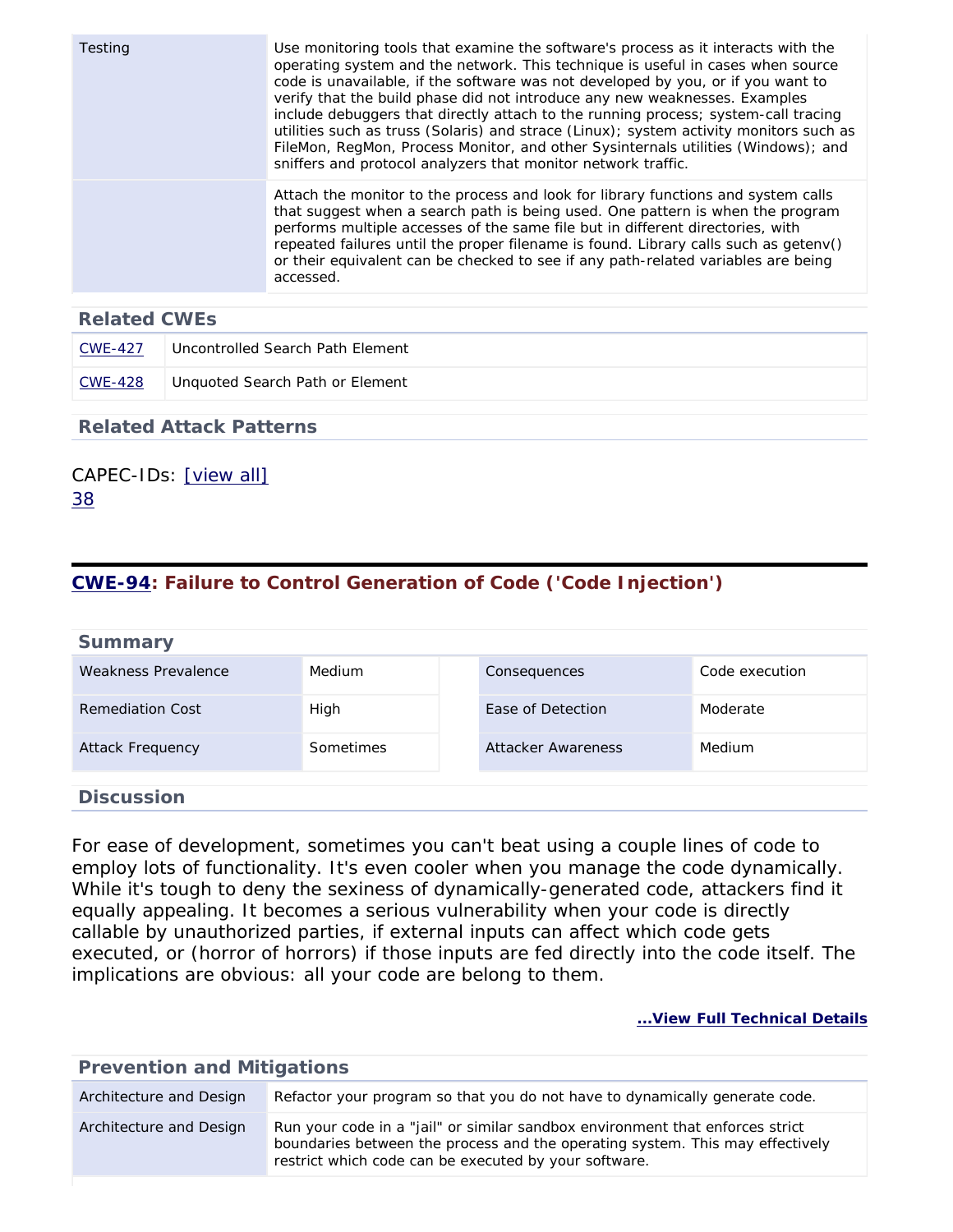|                | Examples include the Unix chroot jail and AppArmor. In general, managed code<br>may provide some protection.                                                                                                                                                                                                                                                                                                         |
|----------------|----------------------------------------------------------------------------------------------------------------------------------------------------------------------------------------------------------------------------------------------------------------------------------------------------------------------------------------------------------------------------------------------------------------------|
|                | This may not be a feasible solution, and it only limits the impact to the operating<br>system; the rest of your application may still be subject to compromise.                                                                                                                                                                                                                                                      |
|                | Be careful to avoid CWE-243 and other weaknesses related to jails.                                                                                                                                                                                                                                                                                                                                                   |
| Implementation | Assume all input is malicious. Use an "accept known good" input validation<br>strategy (i.e., use a whitelist). Reject any input that does not strictly conform to<br>specifications, or transform it into something that does. Use a blacklist to reject<br>any unexpected inputs and detect potential attacks.                                                                                                     |
|                | To reduce the likelihood of code injection, use stringent whitelists that limit which<br>constructs are allowed. If you are dynamically constructing code that invokes a<br>function, then verifying that the input is alphanumeric might be insufficient. An<br>attacker might still be able to reference a dangerous function that you did not<br>intend to allow, such as system(), exec(), or exit().            |
| Testing        | Use automated static analysis tools that target this type of weakness. Many<br>modern techniques use data flow analysis to minimize the number of false<br>positives. This is not a perfect solution, since 100% accuracy and coverage are not<br>feasible.                                                                                                                                                          |
| Testing        | Use dynamic tools and techniques that interact with the software using large test<br>suites with many diverse inputs, such as fuzz testing (fuzzing), robustness testing,<br>and fault injection. The software's operation may slow down, but it should not<br>become unstable, crash, or generate incorrect results.                                                                                                |
| Operation      | Run the code in an environment that performs automatic taint propagation and<br>prevents any command execution that uses tainted variables, such as Perl's "-T"<br>switch. This will force you to perform validation steps that remove the taint,<br>although you must be careful to correctly validate your inputs so that you do not<br>accidentally mark dangerous inputs as untainted (see CWE-183 and CWE-184). |

| <b>CWE-470</b> | Unsafe Reflection     |
|----------------|-----------------------|
| <b>CWE-95</b>  | Eval Injection        |
| <b>CWE-96</b>  | Static Code Injection |
| <b>CWE-98</b>  | Remote File Inclusion |

### **Related Attack Patterns**

CAPEC-IDs: [\[view all\]](http://cwe.mitre.org/data/definitions/94.html#Related_Attack_Patterns) [35,](http://capec.mitre.org/data/definitions/35.html) [77](http://capec.mitre.org/data/definitions/77.html)

### <span id="page-27-0"></span>**[CWE-494](http://cwe.mitre.org/data/definitions/494.html): Download of Code Without Integrity Check**

| <b>Summary</b>             |                |                           |                |
|----------------------------|----------------|---------------------------|----------------|
| <b>Weakness Prevalence</b> | Medium         | Consequences              | Code execution |
| <b>Remediation Cost</b>    | Medium to High | Ease of Detection         | Moderate       |
| <b>Attack Frequency</b>    | Rarely         | <b>Attacker Awareness</b> | Low            |
| <b>Discussion</b>          |                |                           |                |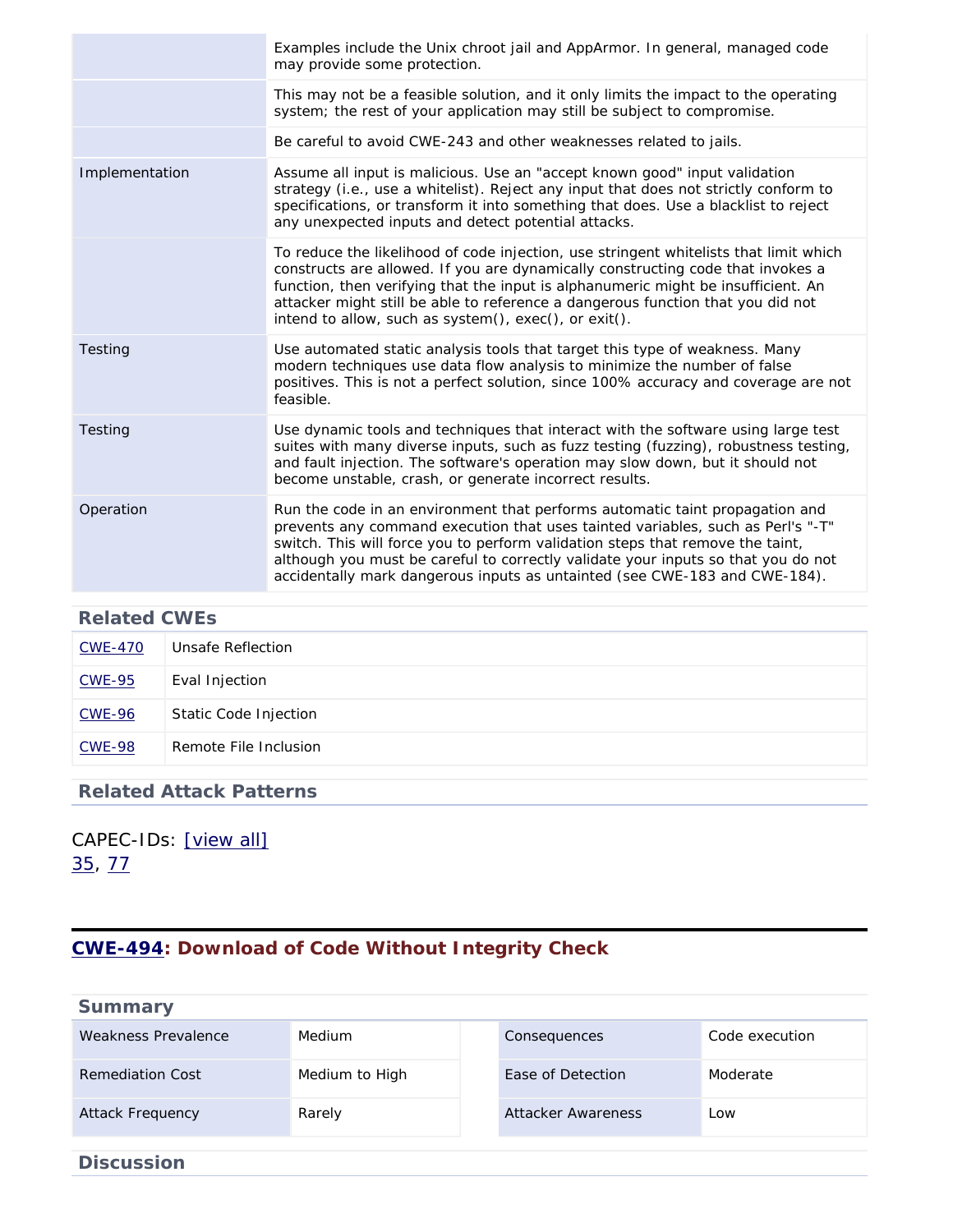You don't need to be a guru to realize that if you download code and execute it, you're trusting that the source of that code isn't malicious. Maybe you only access a download site that you trust, but attackers can perform all sorts of tricks to modify that code before it reaches you. They can hack the download site, impersonate it with DNS spoofing or cache poisoning, convince the system to redirect to a different site, or even modify the code in transit as it crosses the network. This scenario even applies to cases in which your own product downloads and installs its own updates. When this happens, your software will wind up running code that it doesn't expect, which is bad for you but great for attackers.

#### **[...View Full Technical Details](http://cwe.mitre.org/data/definitions/494.html)**

| . . evention and mitigations |                                                                                                                                                                                                                                                                                                                                                                                                                                                                                                                                                                                                                                                                              |  |  |  |
|------------------------------|------------------------------------------------------------------------------------------------------------------------------------------------------------------------------------------------------------------------------------------------------------------------------------------------------------------------------------------------------------------------------------------------------------------------------------------------------------------------------------------------------------------------------------------------------------------------------------------------------------------------------------------------------------------------------|--|--|--|
| Implementation               | Perform proper forward and reverse DNS lookups to detect DNS spoofing. This is<br>only a partial solution since it will not prevent your code from being modified on<br>the hosting site or in transit.                                                                                                                                                                                                                                                                                                                                                                                                                                                                      |  |  |  |
| Architecture and Design      | Encrypt the code with a reliable encryption scheme before transmitting.                                                                                                                                                                                                                                                                                                                                                                                                                                                                                                                                                                                                      |  |  |  |
|                              | This will only be a partial solution, since it will not detect DNS spoofing and it will<br>not prevent your code from being modified on the hosting site.                                                                                                                                                                                                                                                                                                                                                                                                                                                                                                                    |  |  |  |
| Architecture and Design      | Use integrity checking on the transmitted code.                                                                                                                                                                                                                                                                                                                                                                                                                                                                                                                                                                                                                              |  |  |  |
|                              | If you are providing the code that is to be downloaded, such as for automatic<br>updates of your software, then use cryptographic signatures for your code and<br>modify your download clients to verify the signatures. Ensure that your<br>implementation does not contain CWE-295, CWE-320, CWE-347, and related<br>weaknesses.                                                                                                                                                                                                                                                                                                                                           |  |  |  |
|                              | Use code signing technologies such as Authenticode. See references.                                                                                                                                                                                                                                                                                                                                                                                                                                                                                                                                                                                                          |  |  |  |
| <b>Testing</b>               | Use tools and techniques that require manual (human) analysis, such as<br>penetration testing, threat modeling, and interactive tools that allow the tester to<br>record and modify an active session. These may be more effective than strictly<br>automated techniques. This is especially the case with weaknesses that are related<br>to design and business rules.                                                                                                                                                                                                                                                                                                      |  |  |  |
| <b>Testing</b>               | Use monitoring tools that examine the software's process as it interacts with the<br>operating system and the network. This technique is useful in cases when source<br>code is unavailable, if the software was not developed by you, or if you want to<br>verify that the build phase did not introduce any new weaknesses. Examples<br>include debuggers that directly attach to the running process; system-call tracing<br>utilities such as truss (Solaris) and strace (Linux); system activity monitors such as<br>FileMon, RegMon, Process Monitor, and other Sysinternals utilities (Windows); and<br>sniffers and protocol analyzers that monitor network traffic. |  |  |  |
|                              | Attach the monitor to the process and also sniff the network connection. Trigger<br>features related to product updates or plugin installation, which is likely to force a<br>code download. Monitor when files are downloaded and separately executed, or if<br>they are otherwise read back into the process. Look for evidence of cryptographic<br>library calls that use integrity checking.                                                                                                                                                                                                                                                                             |  |  |  |

### **Prevention and Mitigations**

| <b>Related CWEs</b> |                                                |  |
|---------------------|------------------------------------------------|--|
| <b>CWE-247</b>      | Reliance on DNS Lookups in a Security Decision |  |
| CWE-292             | Trusting Self-reported DNS Name                |  |
| CWE-346             | Origin Validation Error                        |  |
| <b>CWE-350</b>      | <b>Improperly Trusted Reverse DNS</b>          |  |

#### **Related Attack Patterns**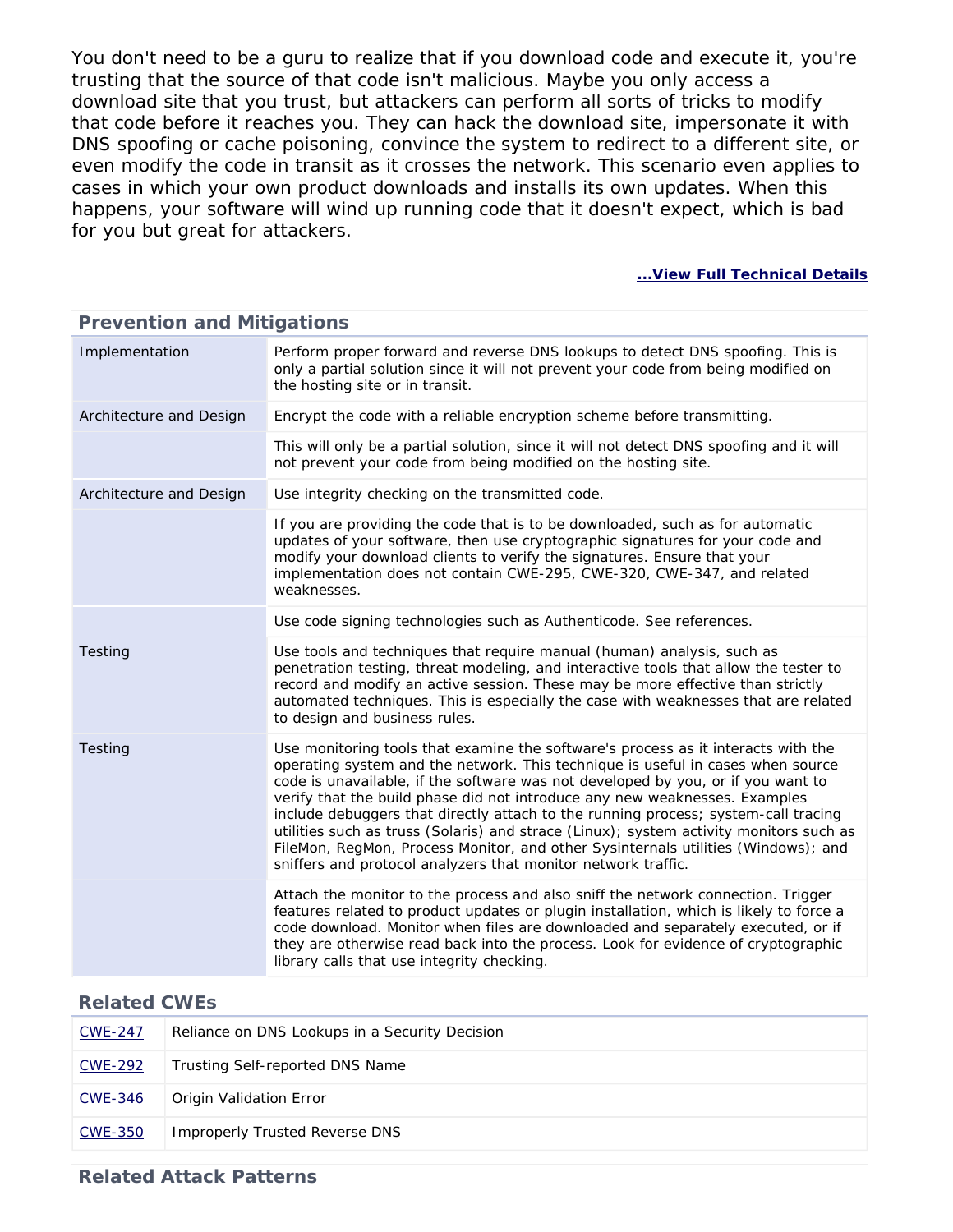### <span id="page-29-0"></span>**[CWE-404](http://cwe.mitre.org/data/definitions/404.html): Improper Resource Shutdown or Release**

| <b>Summary</b>      |        |                    |                                     |
|---------------------|--------|--------------------|-------------------------------------|
| Weakness Prevalence | Medium | Consequences       | Denial of service<br>Code execution |
| Remediation Cost    | Medium | Ease of Detection  | Easy to Moderate                    |
| Attack Frequency    | Rarely | Attacker Awareness | Low                                 |
| <b>Discussion</b>   |        |                    |                                     |

When your precious system resources have reached their end-of-life, you need to dispose of them correctly. Otherwise, your environment will become heavily congested or contaminated. This applies to memory, files, cookies, data structures, sessions, communication pipes, and so on. Attackers can exploit improper shutdown to maintain control over those resources well after you thought you got rid of them. This can lead to significant resource consumption because nothing actually gets released back to the system. If you don't wash your garbage before you dispose of it, attackers may sift through it, looking for gems in the form of sensitive data that should have been wiped. They could also reuse the resources, which may seem like the right thing to do in a "Green" world, except in the virtual world, those resources may still have significant value.

#### **[...View Full Technical Details](http://cwe.mitre.org/data/definitions/404.html)**

| Requirements   | Use a language with features that can automatically mitigate or eliminate resource-<br>shutdown weaknesses.                                                                                                                                                                                                                                       |  |  |
|----------------|---------------------------------------------------------------------------------------------------------------------------------------------------------------------------------------------------------------------------------------------------------------------------------------------------------------------------------------------------|--|--|
|                | For example, languages such as Java, Ruby, and Lisp perform automatic garbage collection<br>that releases memory for objects that have been deallocated.                                                                                                                                                                                          |  |  |
| Implementation | It is good practice to be responsible for freeing all resources you allocate and to be<br>consistent with how and where you free memory in a function. If you allocate memory that<br>you intend to free upon completion of the function, you must be sure to free the memory<br>at all exit points for that function including error conditions. |  |  |
| Implementation | Memory should be allocated/freed using matching functions such as malloc/free, new/<br>delete, and new[]/delete[].                                                                                                                                                                                                                                |  |  |
| Implementation | When releasing a complex object or structure, ensure that you properly dispose of all of its<br>member components, not just the object itself.                                                                                                                                                                                                    |  |  |
| Testing        | Use dynamic tools and techniques that interact with the software using large test suites<br>with many diverse inputs, such as fuzz testing (fuzzing), robustness testing, and fault<br>injection. The software's operation may slow down, but it should not become unstable,<br>crash, or generate incorrect results.                             |  |  |
|                |                                                                                                                                                                                                                                                                                                                                                   |  |  |

### **Prevention and Mitigations**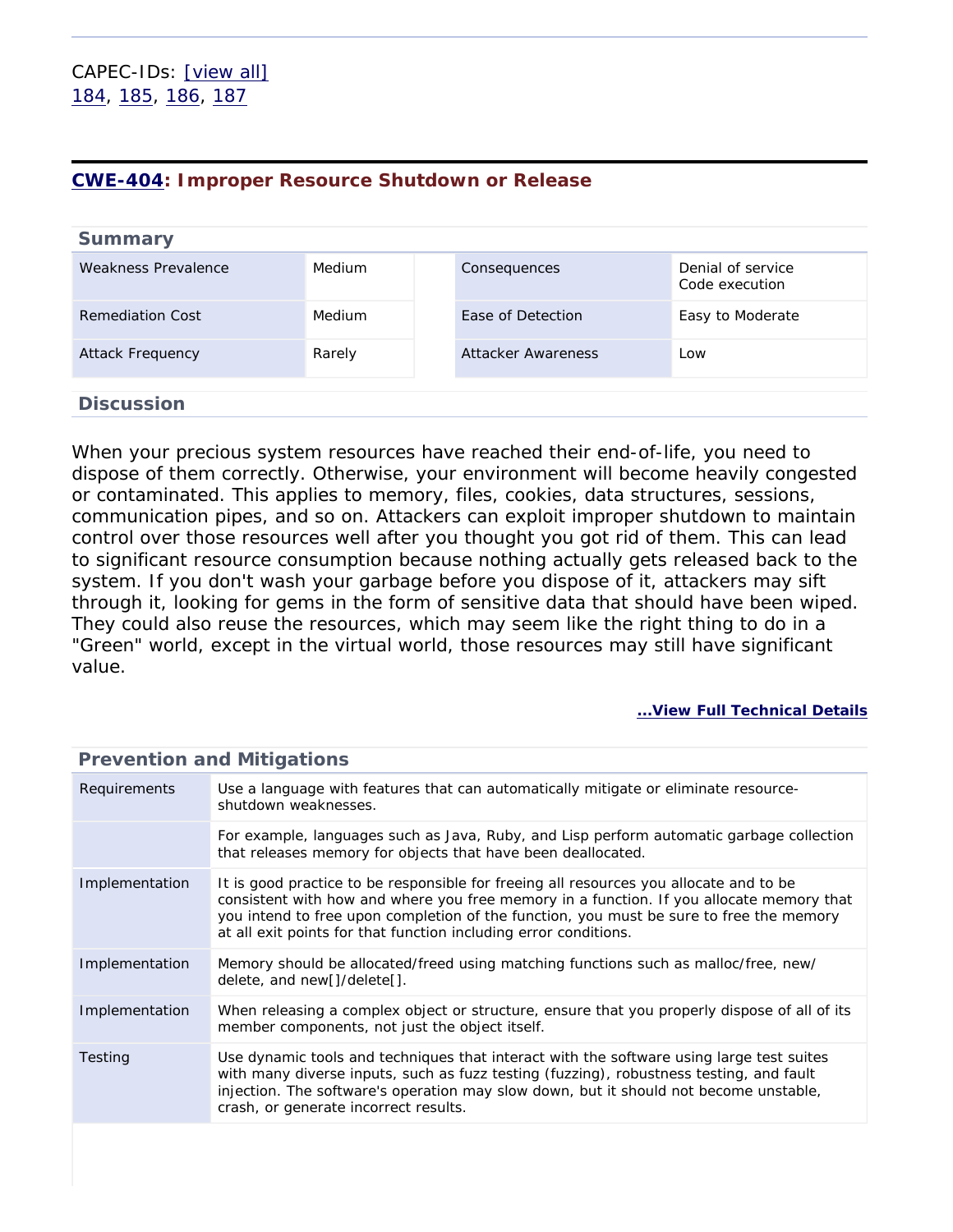| Testing | Stress-test the software by calling it simultaneously from a large number of threads or<br>processes, and look for evidence of any unexpected behavior. The software's operation<br>may slow down, but it should not become unstable, crash, or generate incorrect results.                                                                                                                                                                                                                                                                                                                                      |
|---------|------------------------------------------------------------------------------------------------------------------------------------------------------------------------------------------------------------------------------------------------------------------------------------------------------------------------------------------------------------------------------------------------------------------------------------------------------------------------------------------------------------------------------------------------------------------------------------------------------------------|
| Testing | Identify error conditions that are not likely to occur during normal usage and trigger them.<br>For example, run the program under low memory conditions, run with insufficient<br>privileges or permissions, interrupt a transaction before it is completed, or disable<br>connectivity to basic network services such as DNS. Monitor the software for any<br>unexpected behavior. If you trigger an unhandled exception or similar error that was<br>discovered and handled by the application's environment, it may still indicate unexpected<br>conditions that were not handled by the application itself. |

| <b>CWE-14</b>  | Compiler Removal of Code to Clear Buffers      |
|----------------|------------------------------------------------|
| <b>CWE-226</b> | Sensitive Information Uncleared Before Release |
| <b>CWE-262</b> | Not Using Password Aging                       |
| <b>CWE-299</b> | Failure to Check for Certificate Revocation    |
| <b>CWE-401</b> | Memory Leak                                    |
| <b>CWE-415</b> | Double Free                                    |
| <b>CWE-416</b> | Use After Free                                 |
| <b>CWE-568</b> | finalize() Method Without super.finalize()     |
| <b>CWE-590</b> | Free of Invalid Pointer Not on the Heap        |

#### **Related Attack Patterns**

CAPEC-IDs: [\[view all\]](http://cwe.mitre.org/data/definitions/404.html#Related_Attack_Patterns) [118](http://capec.mitre.org/data/definitions/118.html), [119](http://capec.mitre.org/data/definitions/119.html), [125](http://capec.mitre.org/data/definitions/125.html), [130,](http://capec.mitre.org/data/definitions/130.html) [131](http://capec.mitre.org/data/definitions/131.html)

### <span id="page-30-0"></span>**[CWE-665](http://cwe.mitre.org/data/definitions/665.html): Improper Initialization**

| <b>Summar</b> |  |  |
|---------------|--|--|
|               |  |  |

| Weakness Prevalence     | Medium           | Consequences       | Code execution<br>Data loss |
|-------------------------|------------------|--------------------|-----------------------------|
| Remediation Cost        | Low              | Ease of Detection  | Easy                        |
| <b>Attack Frequency</b> | <b>Sometimes</b> | Attacker Awareness | Low                         |
| <b>Discussion</b>       |                  |                    |                             |

Just as you should start your day with a healthy breakfast, proper initialization helps to ensure that your software will run without fainting in the middle of an important event. If you don't properly initialize your data and variables, an attacker might be able to do the initialization for you, or extract sensitive information that remains from previous sessions. When those variables are used in security-critical operations, such as making an authentication decision, then they could be modified to bypass your security. Incorrect initialization can occur anywhere, but it is probably most prevalent in rarely-encountered conditions that cause your code to inadvertently skip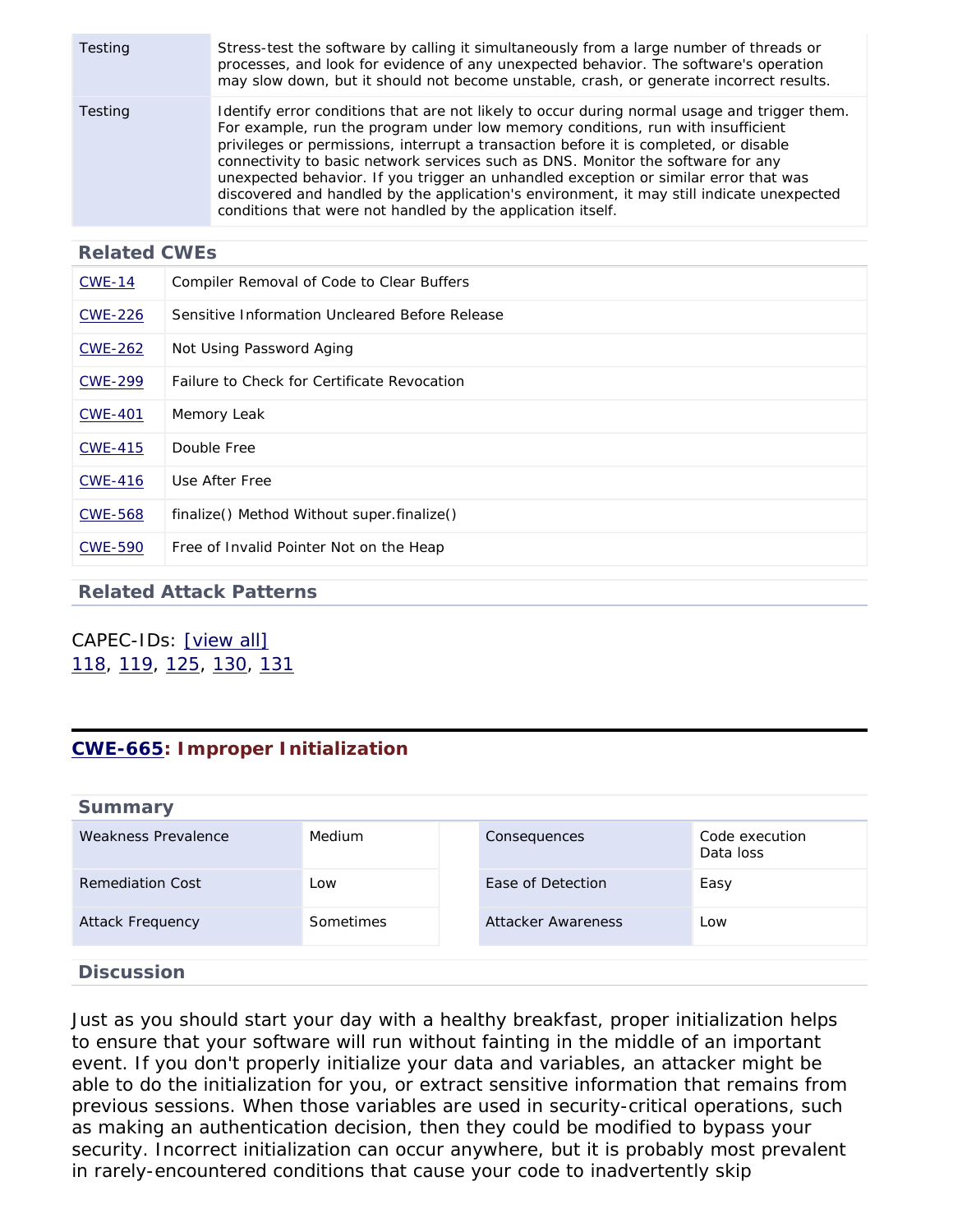| <b>Prevention and Mitigations</b> |                                                                                                                                                                                                                                                                                                                                                                                                                                                                                                                                                                                                                     |  |  |
|-----------------------------------|---------------------------------------------------------------------------------------------------------------------------------------------------------------------------------------------------------------------------------------------------------------------------------------------------------------------------------------------------------------------------------------------------------------------------------------------------------------------------------------------------------------------------------------------------------------------------------------------------------------------|--|--|
| Requirements                      | Use a language with features that can automatically mitigate or eliminate<br>weaknesses related to initialization.                                                                                                                                                                                                                                                                                                                                                                                                                                                                                                  |  |  |
|                                   | For example, in Java, if the programmer does not explicitly initialize a variable,<br>then the code could produce a compile-time error (if the variable is local) or<br>automatically initialize the variable to the default value for the variable's type. In<br>Perl, if explicit initialization is not performed, then a default value of undef is<br>assigned, which is interpreted as 0, false, or an equivalent value depending on the<br>context in which the variable is accessed.                                                                                                                          |  |  |
| Architecture and Design           | Identify all variables and data stores that receive information from external<br>sources, and apply input validation to make sure that they are only initialized to<br>expected values.                                                                                                                                                                                                                                                                                                                                                                                                                             |  |  |
| Implementation                    | Explicitly initialize all your variables and other data stores, either during<br>declaration or just before the first usage.                                                                                                                                                                                                                                                                                                                                                                                                                                                                                        |  |  |
| Implementation                    | Pay close attention to complex conditionals that affect initialization, since some<br>conditions might not perform the initialization.                                                                                                                                                                                                                                                                                                                                                                                                                                                                              |  |  |
| Implementation                    | Avoid race conditions (CWE-362) during initialization routines.                                                                                                                                                                                                                                                                                                                                                                                                                                                                                                                                                     |  |  |
| <b>Build and Compilation</b>      | Run or compile your software with settings that generate warnings about<br>uninitialized variables or data.                                                                                                                                                                                                                                                                                                                                                                                                                                                                                                         |  |  |
| Testing                           | Use automated static analysis tools that target this type of weakness. Many<br>modern techniques use data flow analysis to minimize the number of false<br>positives. This is not a perfect solution, since 100% accuracy and coverage are not<br>feasible.                                                                                                                                                                                                                                                                                                                                                         |  |  |
| Testing                           | Use dynamic tools and techniques that interact with the software using large test<br>suites with many diverse inputs, such as fuzz testing (fuzzing), robustness testing,<br>and fault injection. The software's operation may slow down, but it should not<br>become unstable, crash, or generate incorrect results.                                                                                                                                                                                                                                                                                               |  |  |
| Testing                           | Stress-test the software by calling it simultaneously from a large number of<br>threads or processes, and look for evidence of any unexpected behavior. The<br>software's operation may slow down, but it should not become unstable, crash, or<br>generate incorrect results.                                                                                                                                                                                                                                                                                                                                      |  |  |
| Testing                           | Identify error conditions that are not likely to occur during normal usage and<br>trigger them. For example, run the program under low memory conditions, run<br>with insufficient privileges or permissions, interrupt a transaction before it is<br>completed, or disable connectivity to basic network services such as DNS. Monitor<br>the software for any unexpected behavior. If you trigger an unhandled exception<br>or similar error that was discovered and handled by the application's environment,<br>it may still indicate unexpected conditions that were not handled by the application<br>itself. |  |  |

# **Related CWEs** [CWE-453](http://cwe.mitre.org/data/definitions/453.html) Insecure Default Variable Initialization [CWE-454](http://cwe.mitre.org/data/definitions/454.html) External Initialization of Trusted Variables [CWE-456](http://cwe.mitre.org/data/definitions/456.html) Missing Initialization

### **Related Attack Patterns**

CAPEC-IDs: [\[view all\]](http://cwe.mitre.org/data/definitions/665.html#Related_Attack_Patterns) [26,](http://capec.mitre.org/data/definitions/26.html) [29,](http://capec.mitre.org/data/definitions/29.html) [172](http://capec.mitre.org/data/definitions/172.html)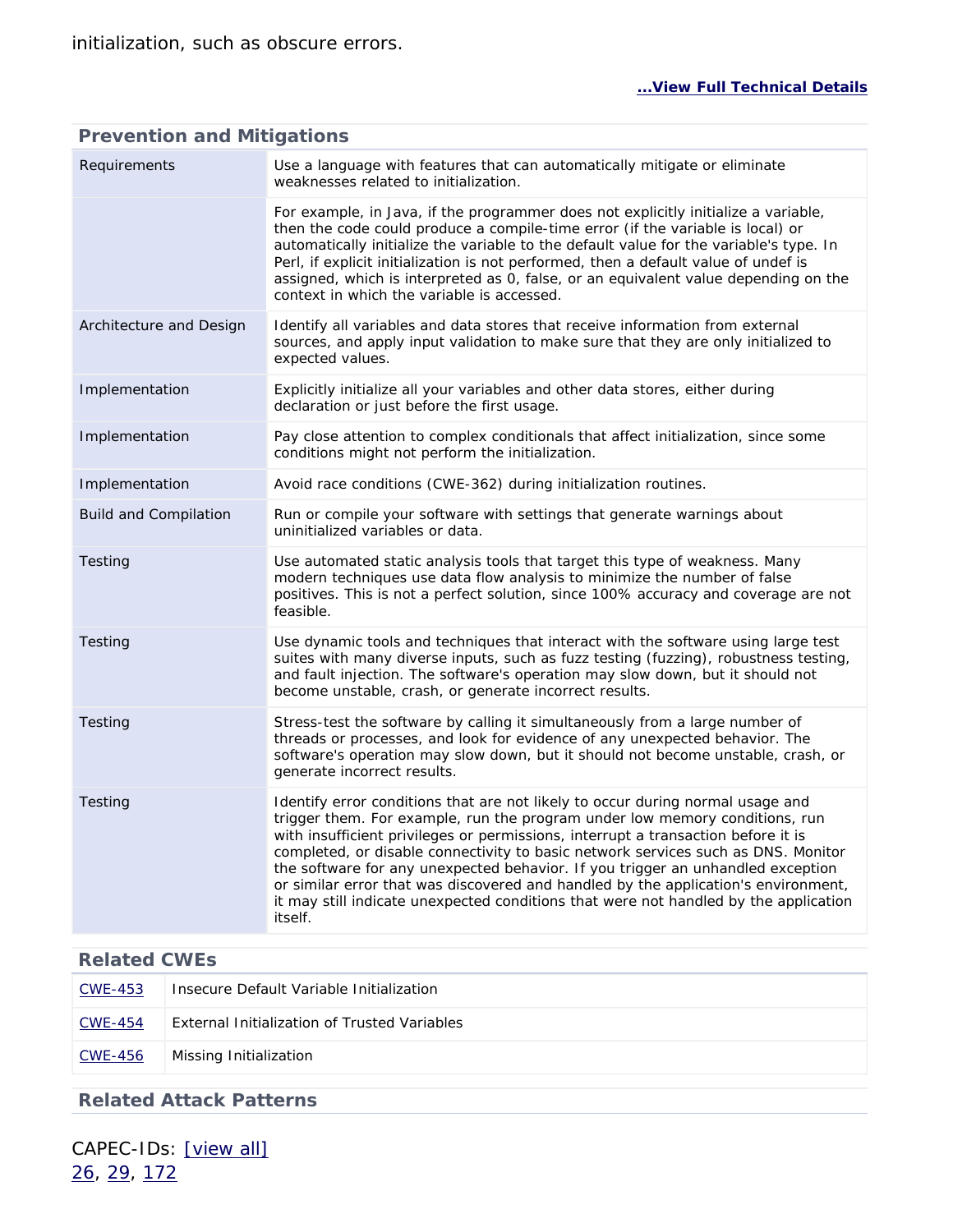### <span id="page-32-0"></span>**[CWE-682](http://cwe.mitre.org/data/definitions/682.html): Incorrect Calculation**

| <b>Summary</b>          |       |                    |                                                  |
|-------------------------|-------|--------------------|--------------------------------------------------|
| Weakness Prevalence     | High  | Consequences       | Denial of service<br>Data loss<br>Code execution |
| <b>Remediation Cost</b> | Low   | Ease of Detection  | Easy to Difficult                                |
| <b>Attack Frequency</b> | Often | Attacker Awareness | Medium                                           |
| <b>Discussion</b>       |       |                    |                                                  |

Computers can perform calculations whose results don't seem to make mathematical sense. For example, if you are multiplying two large, positive numbers, the result might be a much smaller number due to an integer overflow. In other cases, the calculation might be impossible for the program to perform, such as a divide-by-zero. When attackers have some control over the inputs that are used in numeric calculations, this weakness can actually have security consequences. It could cause you to make incorrect security decisions. It might cause you to allocate far more resources than you intended - or maybe far fewer, as in the case of integer overflows that trigger buffer overflows due to insufficient memory allocation. It could violate business logic, such as a calculation that produces a negative price. Finally, denial of service is also possible, such as a divide-by-zero that triggers a program crash.

#### **[...View Full Technical Details](http://cwe.mitre.org/data/definitions/682.html)**

| <u>FICVENTION AND MILIGATIONS</u>                                                                                                                                                                                                                                                                                                                                                                             |  |  |
|---------------------------------------------------------------------------------------------------------------------------------------------------------------------------------------------------------------------------------------------------------------------------------------------------------------------------------------------------------------------------------------------------------------|--|--|
| Understand your programming language's underlying representation and how it interacts<br>with numeric calculation. Pay close attention to byte size discrepancies, precision, signed/<br>unsigned distinctions, truncation, conversion and casting between types, "not-a-number"<br>calculations, and how your language handles numbers that are too large or too small for its<br>underlying representation. |  |  |
| Perform input validation on any numeric inputs by ensuring that they are within the<br>expected range.                                                                                                                                                                                                                                                                                                        |  |  |
| Use the appropriate type for the desired action. For example, in $C/C++$ , only use unsigned<br>types for values that could never be negative, such as height, width, or other numbers<br>related to quantity.                                                                                                                                                                                                |  |  |
| Use languages, libraries, or frameworks that make it easier to handle numbers without<br>unexpected consequences.                                                                                                                                                                                                                                                                                             |  |  |
| Examples include safe integer handling packages such as SafeInt (C++) or IntegerLib (C<br>or $C++$ ).                                                                                                                                                                                                                                                                                                         |  |  |
| Use automated static analysis tools that target this type of weakness. Many modern<br>techniques use data flow analysis to minimize the number of false positives. This is not a<br>perfect solution, since 100% accuracy and coverage are not feasible.                                                                                                                                                      |  |  |
| Use dynamic tools and techniques that interact with the software using large test suites<br>with many diverse inputs, such as fuzz testing (fuzzing), robustness testing, and fault<br>injection. The software's operation may slow down, but it should not become unstable,<br>crash, or generate incorrect results.                                                                                         |  |  |
|                                                                                                                                                                                                                                                                                                                                                                                                               |  |  |

#### **Prevention and Mitigations**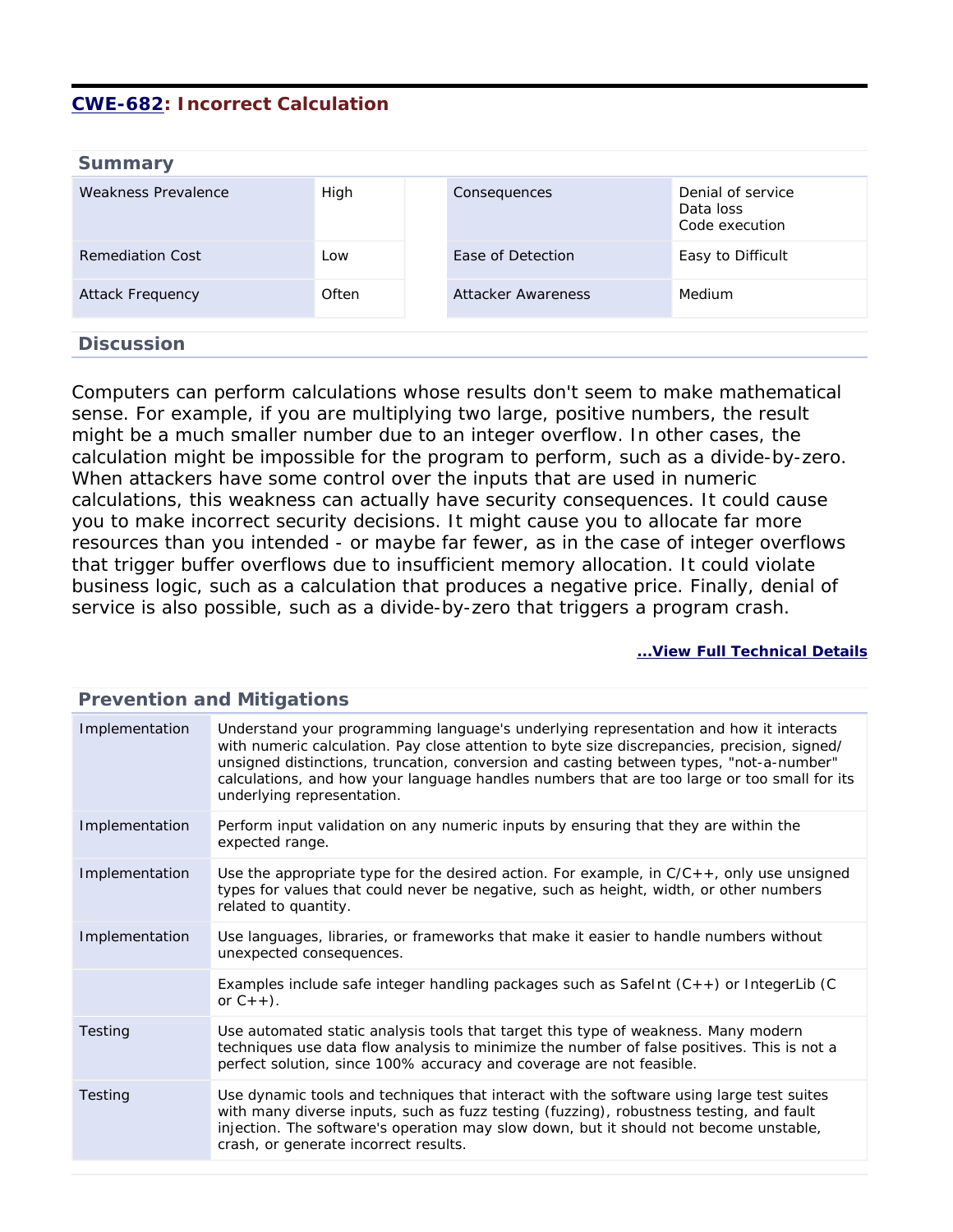| <b>CWE-131</b> | Incorrect Calculation of Buffer Size              |
|----------------|---------------------------------------------------|
| <b>CWE-135</b> | Incorrect Calculation of Multi-Byte String Length |
| <b>CWE-190</b> | Integer Overflow or Wraparound                    |
| <b>CWE-193</b> | Off-by-one Error                                  |
| <b>CWE-369</b> | Divide By Zero                                    |
| <b>CWE-467</b> | Use of sizeof() on a Pointer Type                 |
| <b>CWE-681</b> | Incorrect Conversion between Numeric Types        |

### **Related Attack Patterns**

<span id="page-33-0"></span>CAPEC-IDs: [\[view all\]](http://cwe.mitre.org/data/definitions/682.html#Related_Attack_Patterns) [124](http://capec.mitre.org/data/definitions/124.html), [128](http://capec.mitre.org/data/definitions/128.html), [129](http://capec.mitre.org/data/definitions/129.html)

### **Porous Defenses**

### <span id="page-33-1"></span>**[CWE-285](http://cwe.mitre.org/data/definitions/285.html): Improper Access Control (Authorization)**

| <b>Summary</b>          |               |                    |                 |
|-------------------------|---------------|--------------------|-----------------|
| Weakness Prevalence     | High          | Consequences       | Security bypass |
| Remediation Cost        | Low to Medium | Ease of Detection  | Moderate        |
| <b>Attack Frequency</b> | Often         | Attacker Awareness | High            |
| <b>Discussion</b>       |               |                    |                 |

Suppose you're hosting a house party for a few close friends and their guests. You invite everyone into your living room, but while you're catching up with one of your friends, one of the guests raids your fridge, peeks into your medicine cabinet, and ponders what you've hidden in the nightstand next to your bed. Software faces similar authorization problems that could lead to more dire consequences. If you don't ensure that your software's users are only doing what they're allowed to, then attackers will try to exploit your improper authorization and exercise unauthorized functionality that you only intended for restricted users.

| <b>Prevention and Mitigations</b> |                                                                                                                                                                                                                                                                           |  |
|-----------------------------------|---------------------------------------------------------------------------------------------------------------------------------------------------------------------------------------------------------------------------------------------------------------------------|--|
| Architecture and Design           | Divide your application into anonymous, normal, privileged, and administrative<br>areas. Reduce the attack surface by carefully mapping roles with data and<br>functionality. Use role-based access control (RBAC) to enforce the roles at the<br>appropriate boundaries. |  |
|                                   |                                                                                                                                                                                                                                                                           |  |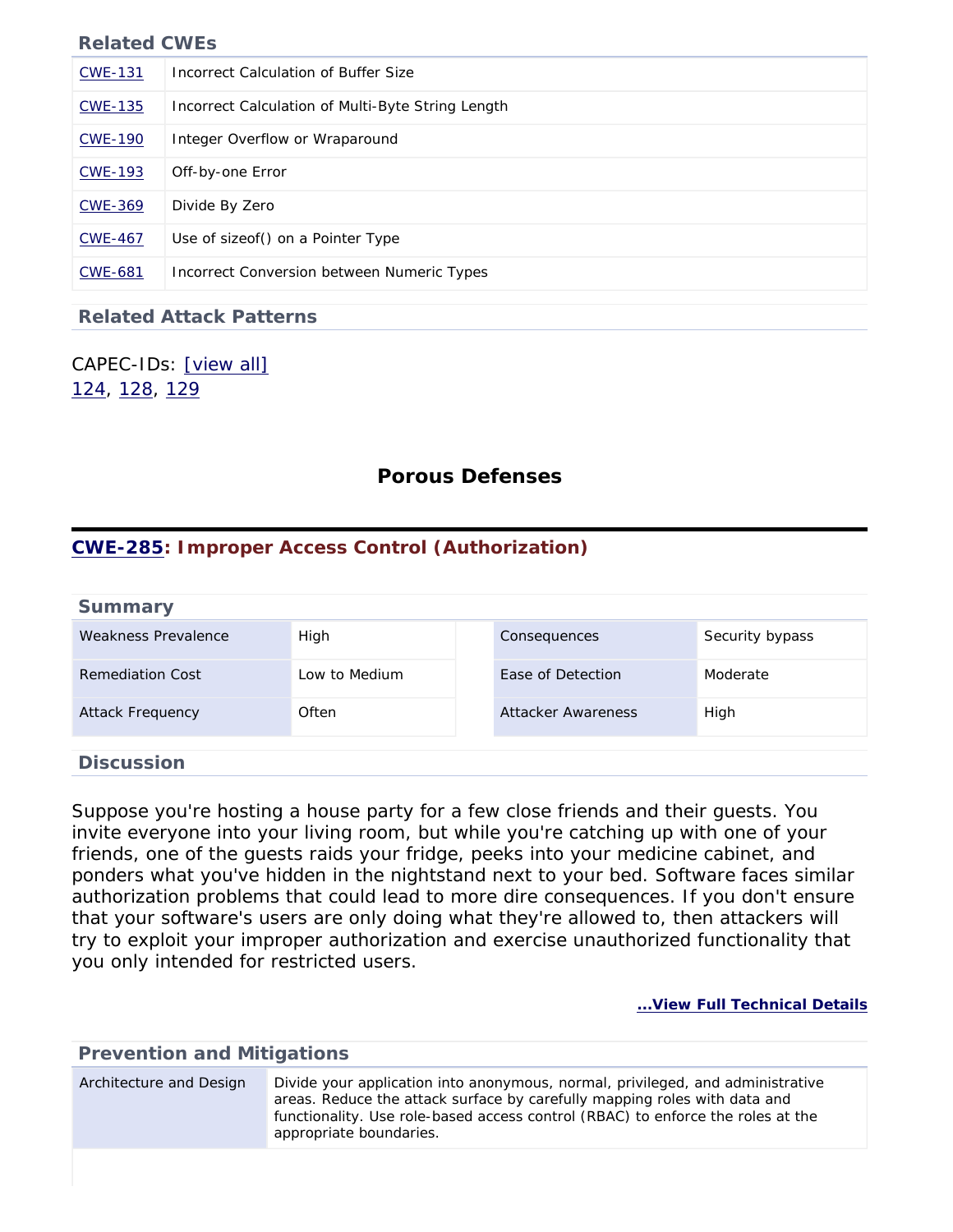|                         | Note that this approach may not protect against horizontal authorization, i.e., it<br>will not protect a user from attacking others with the same role.                                                                                                                                                                                                                 |
|-------------------------|-------------------------------------------------------------------------------------------------------------------------------------------------------------------------------------------------------------------------------------------------------------------------------------------------------------------------------------------------------------------------|
| Architecture and Design | Ensure that you perform access control checks related to your business logic.<br>These may be different than the access control checks that you apply to the<br>resources that support your business logic.                                                                                                                                                             |
| Architecture and Design | Use authorization frameworks such as the JAAS Authorization Framework and the<br><b>OWASP ESAPI Access Control feature.</b>                                                                                                                                                                                                                                             |
| Architecture and Design | For web applications, make sure that the access control mechanism is enforced<br>correctly at the server side on every page. Users should not be able to access any<br>unauthorized functionality or information by simply requesting direct access to that<br>page.                                                                                                    |
|                         | One way to do this is to ensure that all pages containing sensitive information are<br>not cached, and that all such pages restrict access to requests that are<br>accompanied by an active and authenticated session token associated with a user<br>who has the required permissions to access that page.                                                             |
| Testing                 | Use tools and techniques that require manual (human) analysis, such as<br>penetration testing, threat modeling, and interactive tools that allow the tester to<br>record and modify an active session. These may be more effective than strictly<br>automated techniques. This is especially the case with weaknesses that are related<br>to design and business rules. |
| System Configuration    | Use the access control capabilities of your operating system and server<br>environment and define your access control lists accordingly. Use a "default deny"<br>policy when defining these ACLs.                                                                                                                                                                       |

| <b>Related CWEs</b> |                                    |  |
|---------------------|------------------------------------|--|
| CWE-425             | Direct Request ('Forced Browsing') |  |
| CWE-749             | Insecure Exposed Methods           |  |
|                     |                                    |  |

#### **Related Attack Patterns**

### CAPEC-IDs: [\[view all\]](http://cwe.mitre.org/data/definitions/285.html#Related_Attack_Patterns) [1](http://capec.mitre.org/data/definitions/1.html), [13](http://capec.mitre.org/data/definitions/13.html), [17](http://capec.mitre.org/data/definitions/17.html), [39](http://capec.mitre.org/data/definitions/39.html), [45,](http://capec.mitre.org/data/definitions/45.html) [51,](http://capec.mitre.org/data/definitions/51.html) [59,](http://capec.mitre.org/data/definitions/59.html) [60,](http://capec.mitre.org/data/definitions/60.html) [76,](http://capec.mitre.org/data/definitions/76.html) [77](http://capec.mitre.org/data/definitions/77.html), [87](http://capec.mitre.org/data/definitions/87.html), [104](http://capec.mitre.org/data/definitions/104.html)

### <span id="page-34-0"></span>**[CWE-327](http://cwe.mitre.org/data/definitions/327.html): Use of a Broken or Risky Cryptographic Algorithm**

| <b>Summary</b>          |                |                    |                              |
|-------------------------|----------------|--------------------|------------------------------|
| Weakness Prevalence     | High           | Consequences       | Data loss<br>Security bypass |
| <b>Remediation Cost</b> | Medium to High | Ease of Detection  | Moderate                     |
| <b>Attack Frequency</b> | Rarely         | Attacker Awareness | Medium                       |
|                         |                |                    |                              |

#### **Discussion**

If you are handling sensitive data or you need to protect a communication channel, you may be using cryptography to prevent attackers from reading it. You may be tempted to develop your own encryption scheme in the hopes of making it difficult for attackers to crack. This kind of grow-your-own cryptography is a welcome sight to attackers. Cryptography is just plain hard. If brilliant mathematicians and computer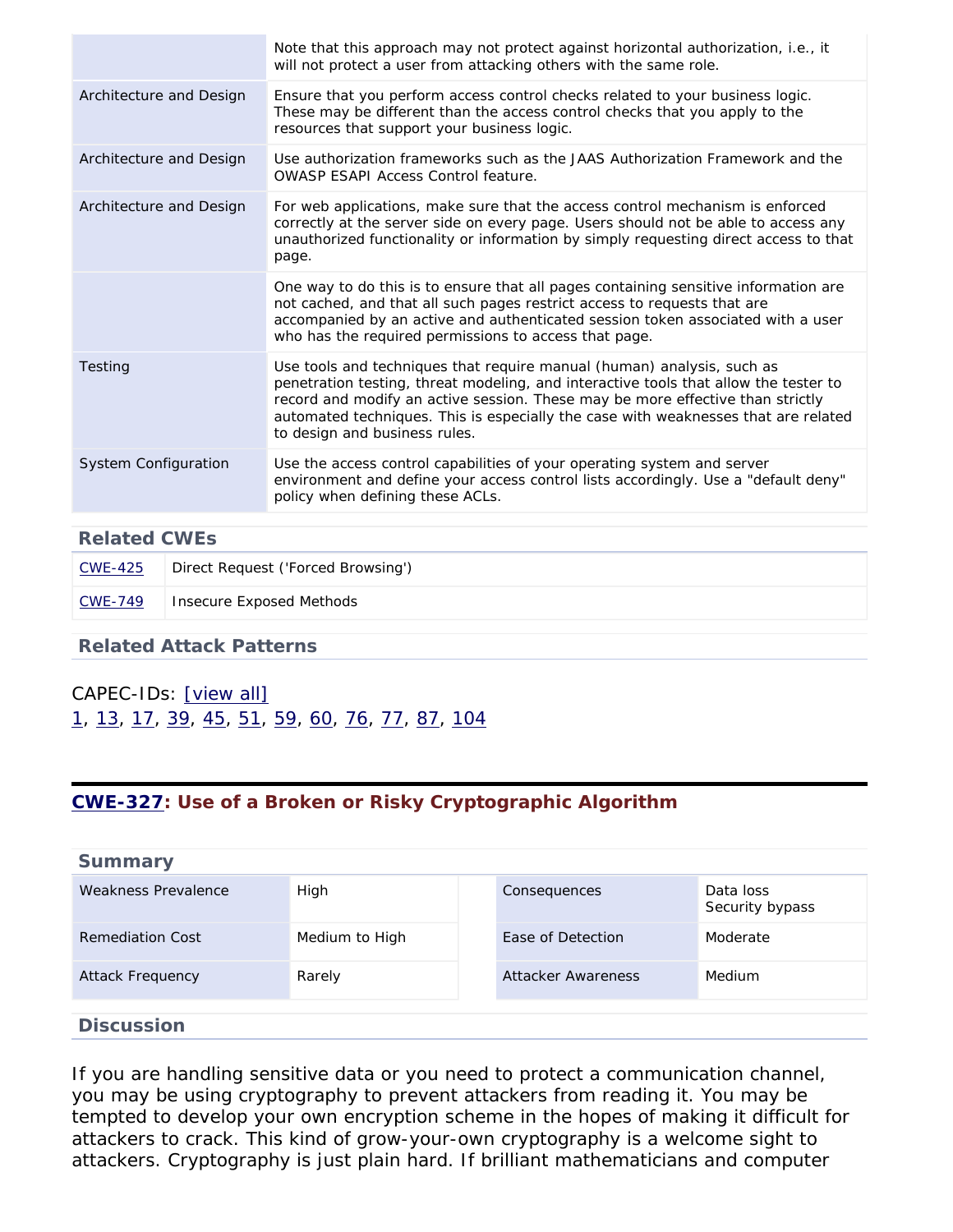scientists worldwide can't get it right (and they're always breaking their own stuff), then neither can you. You might think you created a brand-new algorithm that nobody will figure out, but it's more likely that you're reinventing a wheel that falls off just before the parade is about to start.

#### **[...View Full Technical Details](http://cwe.mitre.org/data/definitions/327.html)**

| <b>Prevention and Mitigations</b> |                                                                                                                                                                                                                                                                                                                                                                         |  |  |
|-----------------------------------|-------------------------------------------------------------------------------------------------------------------------------------------------------------------------------------------------------------------------------------------------------------------------------------------------------------------------------------------------------------------------|--|--|
| Architecture and Design           | Do not develop your own cryptographic algorithms. They will likely be exposed to<br>attacks that are well-understood by cryptographers. Reverse engineering<br>techniques are mature. If your algorithm can be compromised if attackers find out<br>how it works, then it is especially weak.                                                                           |  |  |
| Architecture and Design           | Use a well-vetted algorithm that is currently considered to be strong by experts in<br>the field, and select well-tested implementations.                                                                                                                                                                                                                               |  |  |
|                                   | For example, US government systems require FIPS 140-2 certification.                                                                                                                                                                                                                                                                                                    |  |  |
|                                   | As with all cryptographic mechanisms, the source code should be available for<br>analysis.                                                                                                                                                                                                                                                                              |  |  |
|                                   | Periodically ensure that you aren't using obsolete cryptography. Some older<br>algorithms, once thought to require a billion years of computing time, can now be<br>broken in days or hours. This includes MD4, MD5, SHA1, DES, and other<br>algorithms which were once regarded as strong.                                                                             |  |  |
| Architecture and Design           | Design your software so that you can replace one cryptographic algorithm with<br>another. This will make it easier to upgrade to stronger algorithms.                                                                                                                                                                                                                   |  |  |
| Architecture and Design           | Carefully manage and protect cryptographic keys (see CWE-320). If the keys can<br>be guessed or stolen, then the strength of the cryptography itself is irrelevant.                                                                                                                                                                                                     |  |  |
| Architecture and Design           | Use languages, libraries, or frameworks that make it easier to use strong<br>cryptography.                                                                                                                                                                                                                                                                              |  |  |
|                                   | Industry-standard implementations will save you development time and may be<br>more likely to avoid errors that can occur during implementation of cryptographic<br>algorithms. Consider the ESAPI Encryption feature.                                                                                                                                                  |  |  |
| Implementation                    | When you use industry-approved techniques, you need to use them correctly.<br>Don't cut corners by skipping resource-intensive steps (CWE-325). These steps are<br>often essential for preventing common attacks.                                                                                                                                                       |  |  |
| Testing                           | Use tools and techniques that require manual (human) analysis, such as<br>penetration testing, threat modeling, and interactive tools that allow the tester to<br>record and modify an active session. These may be more effective than strictly<br>automated techniques. This is especially the case with weaknesses that are related<br>to design and business rules. |  |  |

#### **Related CWEs**

| CWE-320        | Key Management Errors               |
|----------------|-------------------------------------|
| CWE-329        | Not Using a Random IV with CBC Mode |
| CWE-331        | Insufficient Entropy                |
| <b>CWE-338</b> | Use of Cryptographically Weak PRNG  |

#### **Related Attack Patterns**

<span id="page-35-0"></span>CAPEC-IDs: [\[view all\]](http://cwe.mitre.org/data/definitions/327.html#Related_Attack_Patterns) [97](http://capec.mitre.org/data/definitions/97.html)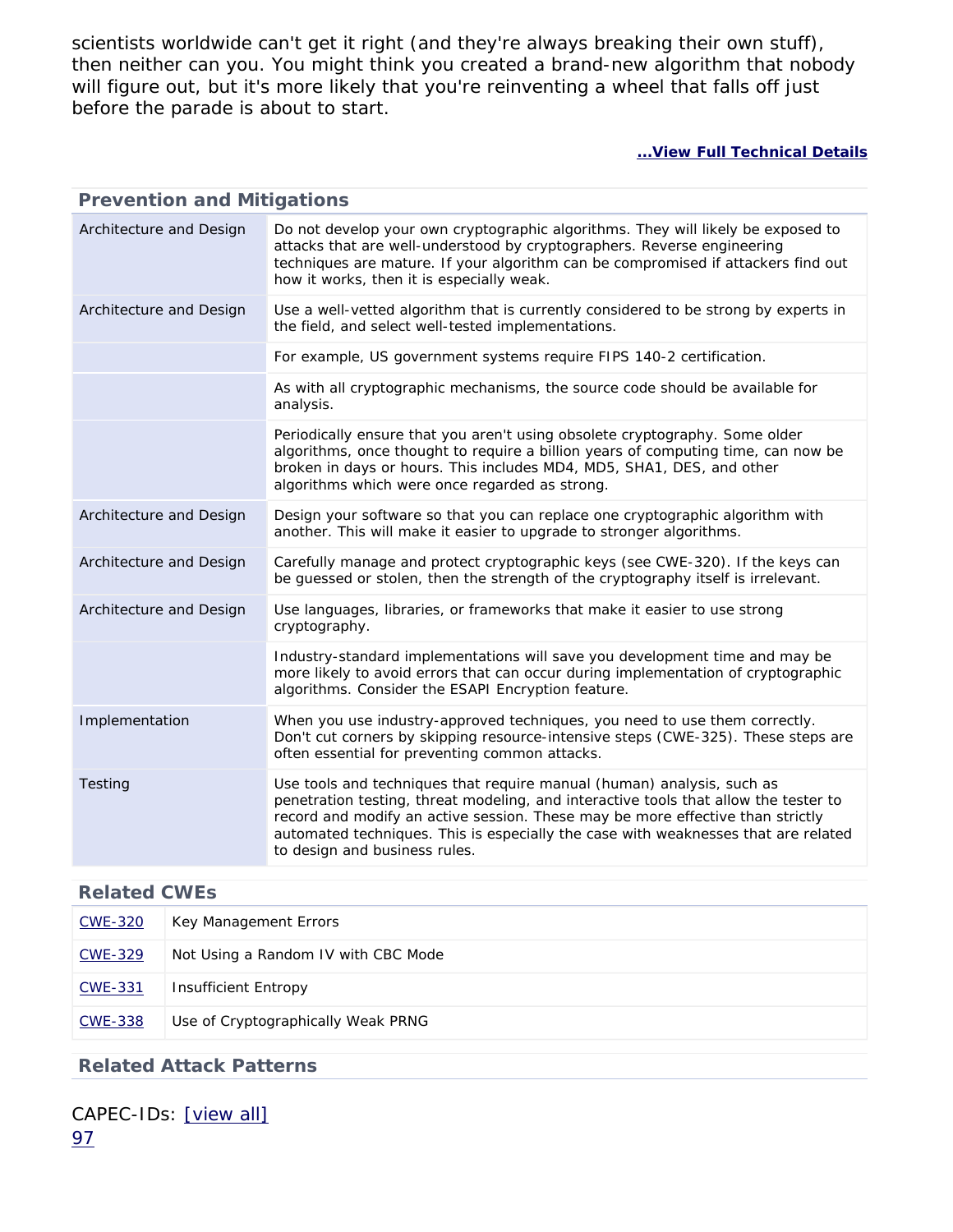### **[CWE-259](http://cwe.mitre.org/data/definitions/259.html): Hard-Coded Password**

| <b>Summary</b>          |        |                    |                 |
|-------------------------|--------|--------------------|-----------------|
| Weakness Prevalence     | Medium | Consequences       | Security bypass |
| Remediation Cost        | High   | Ease of Detection  | Moderate        |
| <b>Attack Frequency</b> | Rarely | Attacker Awareness | High            |
| <b>Discussion</b>       |        |                    |                 |

Hard-coding a secret account and password into your software's authentication module is extremely convenient - for skilled reverse engineers. While it might shrink your testing and support budgets, it can reduce the security of your customers to dust. If the password is the same across all your software, then every customer becomes vulnerable if (rather, when) your password becomes known. Because it's hard-coded, it's usually a huge pain for sysadmins to fix. And you know how much they love inconvenience at 2 AM when their network's being hacked - about as much as you'll love responding to hordes of angry customers and reams of bad press if your little secret should get out. Most of the CWE Top 25 can be explained away as an honest mistake; for this issue, though, customers won't see it that way.

| <b>Prevention and Mitigations</b> |                                                                                                                                                                                                                                                                                                                                                                                                                          |  |
|-----------------------------------|--------------------------------------------------------------------------------------------------------------------------------------------------------------------------------------------------------------------------------------------------------------------------------------------------------------------------------------------------------------------------------------------------------------------------|--|
| Architecture and Design           | For outbound authentication: store passwords outside of the code in a strongly-<br>protected, encrypted configuration file or database that is protected from access by<br>all outsiders, including other local users on the same system. Properly protect the<br>key (CWE-320). If you cannot use encryption to protect the file, then make sure<br>that the permissions are as restrictive as possible.                |  |
| Architecture and Design           | For inbound authentication: Rather than hard-code a default username and<br>password for first time logins, utilize a "first login" mode that requires the user to<br>enter a unique strong password.                                                                                                                                                                                                                    |  |
| Architecture and Design           | Perform access control checks and limit which entities can access the feature that<br>requires the hard-coded password. For example, a feature might only be enabled<br>through the system console instead of through a network connection.                                                                                                                                                                              |  |
| Architecture and Design           | For inbound authentication: apply strong one-way hashes to your passwords and<br>store those hashes in a configuration file or database with appropriate access<br>control. That way, theft of the file/database still requires the attacker to try to<br>crack the password. When handling an incoming password during authentication,<br>take the hash of the password and compare it to the hash that you have saved. |  |
|                                   | Use randomly assigned salts for each separate hash that you generate. This<br>increases the amount of computation that an attacker needs to conduct a brute-<br>force attack, possibly limiting the effectiveness of the rainbow table method.                                                                                                                                                                           |  |
| Architecture and Design           | For front-end to back-end connections: Three solutions are possible, although none<br>are complete.                                                                                                                                                                                                                                                                                                                      |  |
|                                   | The first suggestion involves the use of generated passwords which are changed<br>automatically and must be entered at given time intervals by a system<br>administrator. These passwords will be held in memory and only be valid for the<br>time intervals.                                                                                                                                                            |  |
|                                   |                                                                                                                                                                                                                                                                                                                                                                                                                          |  |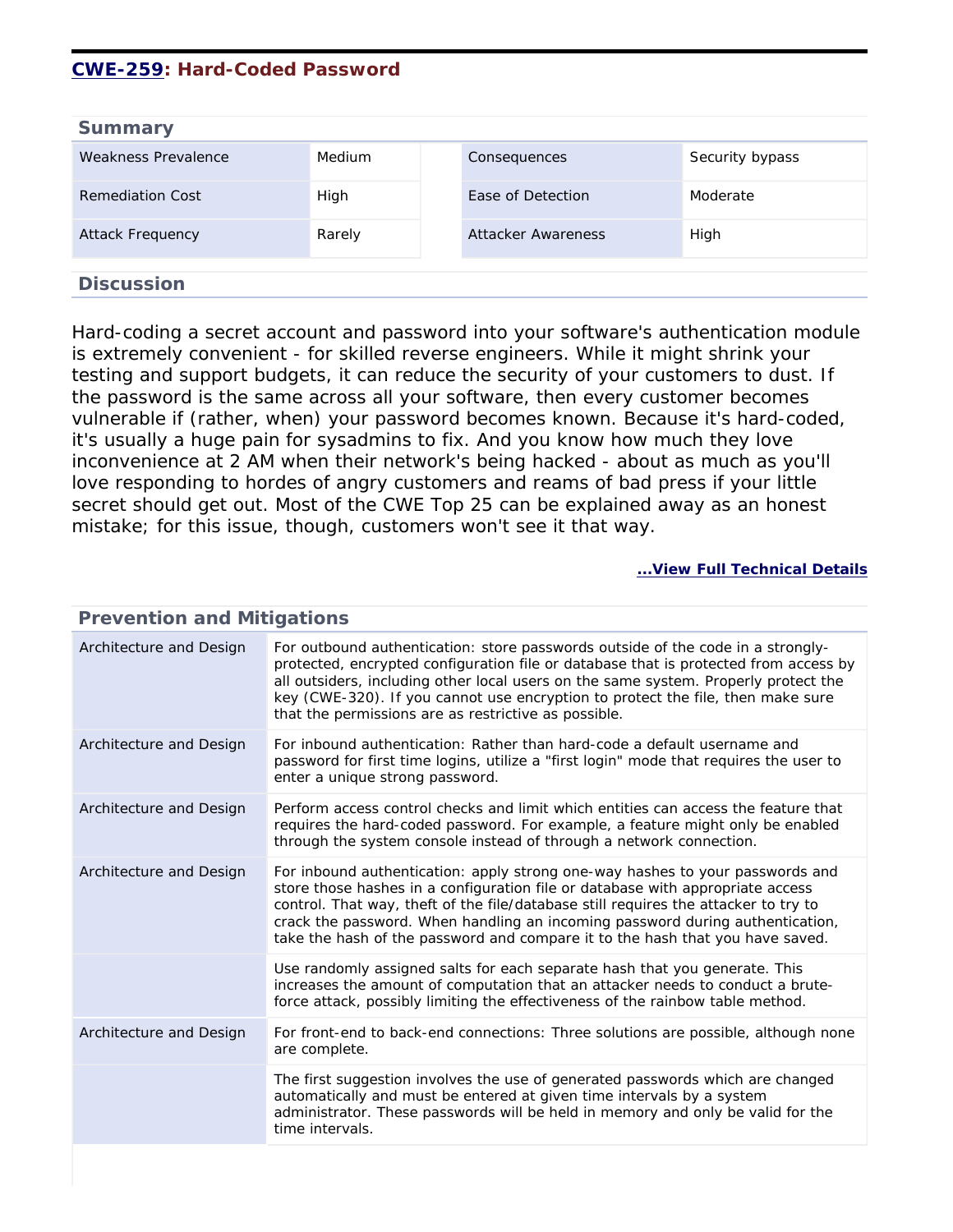|         | Next, the passwords used should be limited at the back end to only performing<br>actions valid for the front end, as opposed to having full access.                                                                                                                                                                                                                                                                                                                                                                                                                                                                                                                          |
|---------|------------------------------------------------------------------------------------------------------------------------------------------------------------------------------------------------------------------------------------------------------------------------------------------------------------------------------------------------------------------------------------------------------------------------------------------------------------------------------------------------------------------------------------------------------------------------------------------------------------------------------------------------------------------------------|
|         | Finally, the messages sent should be tagged and checksummed with time sensitive<br>values so as to prevent replay style attacks.                                                                                                                                                                                                                                                                                                                                                                                                                                                                                                                                             |
| Testing | Use tools and techniques that require manual (human) analysis, such as<br>penetration testing, threat modeling, and interactive tools that allow the tester to<br>record and modify an active session. These may be more effective than strictly<br>automated techniques. This is especially the case with weaknesses that are related<br>to design and business rules.                                                                                                                                                                                                                                                                                                      |
| Testing | Use monitoring tools that examine the software's process as it interacts with the<br>operating system and the network. This technique is useful in cases when source<br>code is unavailable, if the software was not developed by you, or if you want to<br>verify that the build phase did not introduce any new weaknesses. Examples<br>include debuggers that directly attach to the running process; system-call tracing<br>utilities such as truss (Solaris) and strace (Linux); system activity monitors such as<br>FileMon, RegMon, Process Monitor, and other Sysinternals utilities (Windows); and<br>sniffers and protocol analyzers that monitor network traffic. |
|         | Attach the monitor to the process and perform a login. Using disassembled code,<br>look at the associated instructions and see if any of them appear to be comparing<br>the input to a fixed string or value.                                                                                                                                                                                                                                                                                                                                                                                                                                                                |

| <b>Related CWEs</b> |                                           |
|---------------------|-------------------------------------------|
| <b>CWE-256</b>      | Plaintext Storage of a Password           |
| <b>CWE-257</b>      | Storing Passwords in a Recoverable Format |
| <b>CWE-260</b>      | Password in Configuration File            |
| <b>CWE-321</b>      | Use of Hard-coded Cryptographic Key       |
|                     |                                           |

#### **Related Attack Patterns**

### CAPEC-IDs: [\[view all\]](http://cwe.mitre.org/data/definitions/259.html#Related_Attack_Patterns) [188](http://capec.mitre.org/data/definitions/188.html), [189](http://capec.mitre.org/data/definitions/189.html), [190](http://capec.mitre.org/data/definitions/190.html), [191,](http://capec.mitre.org/data/definitions/191.html) [192,](http://capec.mitre.org/data/definitions/192.html) [205](http://capec.mitre.org/data/definitions/205.html)

### <span id="page-37-0"></span>**[CWE-732](http://cwe.mitre.org/data/definitions/732.html): Incorrect Permission Assignment for Critical Resource**

| <b>Summary</b>      |               |                    |                             |
|---------------------|---------------|--------------------|-----------------------------|
| Weakness Prevalence | <b>Medium</b> | Consequences       | Data loss<br>Code execution |
| Remediation Cost    | Low to High   | Ease of Detection  | Easy                        |
| Attack Frequency    | Often         | Attacker Awareness | High                        |
| <b>Discussion</b>   |               |                    |                             |

It's rude to take something without asking permission first, but impolite users (i.e., attackers) are willing to spend a little time to see what they can get away with. If you have critical programs, data stores, or configuration files with permissions that make your resources readable or writable by the world - well, that's just what they'll become. While this issue might not be considered during implementation or design, sometimes that's where the solution needs to be applied. Leaving it up to a harried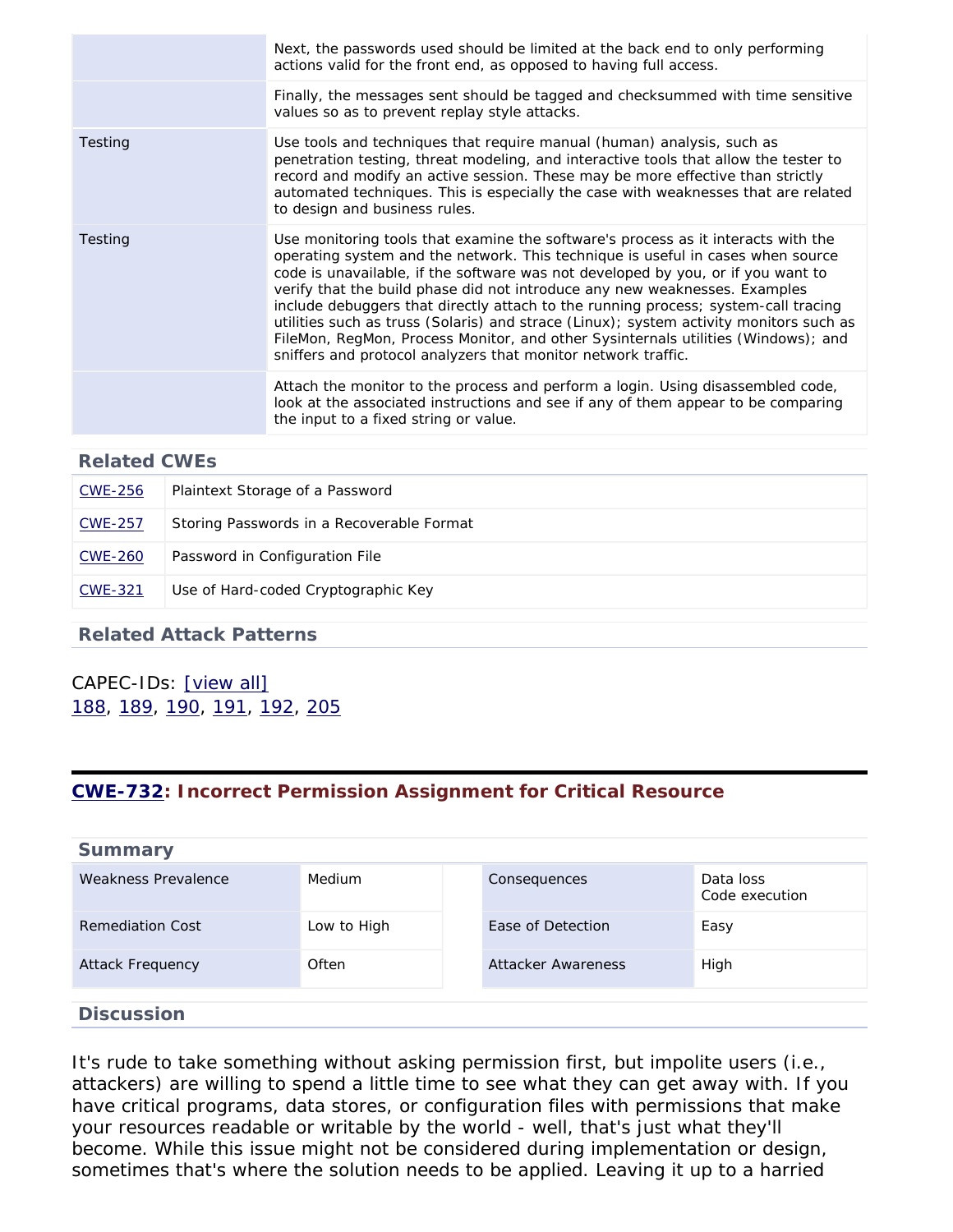sysadmin to notice and make the appropriate changes is far from optimal, and sometimes impossible.

#### **[...View Full Technical Details](http://cwe.mitre.org/data/definitions/732.html)**

#### **Prevention and Mitigations** Architecture and Design When using a critical resource such as a configuration file, check to see if the resource has insecure permissions (such as being modifiable by any regular user), and generate an error or even exit the software if there is a possibility that the resource could have been modified by an unauthorized party. Architecture and Design Divide your application into anonymous, normal, privileged, and administrative areas. Reduce the attack surface by carefully defining distinct user groups, privileges, and/or roles. Map these against data, functionality, and the related resources. Then set the permissions accordingly. This will allow you to maintain more fine-grained control over your resources. Implementation During program startup, explicitly set the default permissions or umask to the most restrictive setting possible. Also set the appropriate permissions during program installation. This will prevent you from inheriting insecure permissions from any user who installs or runs the program. System Configuration For all configuration files, executables, and libraries, make sure that they are only readable and writable by the software's administrator. Documentation Do not suggest insecure configuration changes in your documentation, especially if those configurations can extend to resources and other software that are outside the scope of your own software. Installation Do not assume that the system administrator will manually change the configuration to the settings that you recommend in the manual. Testing Use tools and techniques that require manual (human) analysis, such as penetration testing, threat modeling, and interactive tools that allow the tester to record and modify an active session. These may be more effective than strictly automated techniques. This is especially the case with weaknesses that are related to design and business rules. Testing Use monitoring tools that examine the software's process as it interacts with the operating system and the network. This technique is useful in cases when source code is unavailable, if the software was not developed by you, or if you want to verify that the build phase did not introduce any new weaknesses. Examples include debuggers that directly attach to the running process; system-call tracing utilities such as truss (Solaris) and strace (Linux); system activity monitors such as FileMon, RegMon, Process Monitor, and other Sysinternals utilities (Windows); and sniffers and protocol analyzers that monitor network traffic. Attach the monitor to the process and watch for library functions or system calls on OS resources such as files, directories, and shared memory. Examine the arguments to these calls to infer which permissions are being used. Note that this technique is only useful for permissions issues related to system resources. It is not likely to detect application-level business rules that are related to permissions, such as if a user of a blog system marks a post as "private," but the blog system inadvertently marks it as "public." Testing Ensure that your software runs properly under the Federal Desktop Core Configuration (FDCC) or an equivalent hardening configuration guide, which many organizations use to limit the attack surface and potential risk of deployed software.

#### **Related CWEs**

| CWE-276        | <b>Insecure Default Permissions</b> |
|----------------|-------------------------------------|
| <u>CWE-277</u> | Insecure Inherited Permissions      |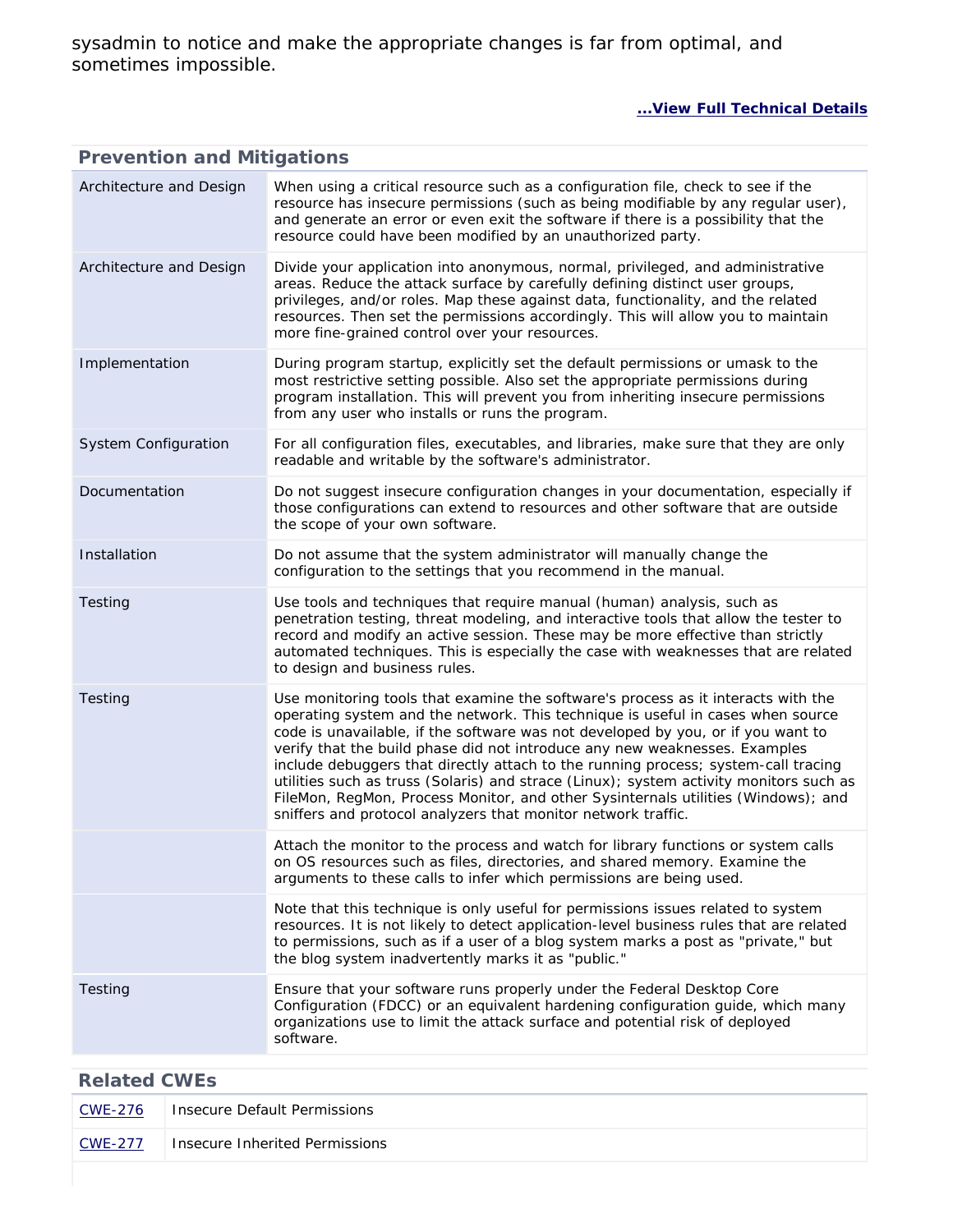#### **Related Attack Patterns**

CAPEC-IDs: [\[view all\]](http://cwe.mitre.org/data/definitions/732.html#Related_Attack_Patterns) [60,](http://capec.mitre.org/data/definitions/60.html) [61,](http://capec.mitre.org/data/definitions/61.html) [62](http://capec.mitre.org/data/definitions/62.html)

#### <span id="page-39-0"></span>**[CWE-330](http://cwe.mitre.org/data/definitions/330.html): Use of Insufficiently Random Values**

| <b>Summary</b>                  |        |                           |                              |
|---------------------------------|--------|---------------------------|------------------------------|
| Weakness Prevalence             | Medium | Consequences              | Security bypass<br>Data loss |
| <b>Remediation Cost</b>         | Medium | Ease of Detection         | Easy to Difficult            |
| <b>Attack Frequency</b>         | Rarely | <b>Attacker Awareness</b> | Medium                       |
|                                 |        |                           |                              |
| marked and a state of the state |        |                           |                              |

## **Discussion**

Imagine how quickly a Las Vegas casino would go out of business if gamblers could predict the next roll of the dice, spin of the wheel, or turn of the card. If you use security features that require good randomness, but you don't provide it, then you'll have attackers laughing all the way to the bank. You may depend on randomness without even knowing it, such as when generating session IDs or temporary filenames. Pseudo-Random Number Generators (PRNG) are commonly used, but a variety of things can go wrong. Once an attacker can determine which algorithm is being used, he or she can guess the next random number often enough to launch a successful attack after a relatively small number of tries. After all, if you were in Vegas and you figured out that a game with 1000-to-1 odds could be knocked down to 10-1 odds after you paid close attention for a couple games, wouldn't it be worthwhile to keep playing until you hit the jackpot?

| <b>Prevention and Mitigations</b> |                                                                                                                                                                                                                                                             |  |
|-----------------------------------|-------------------------------------------------------------------------------------------------------------------------------------------------------------------------------------------------------------------------------------------------------------|--|
| Architecture and Design           | Use a well-vetted algorithm that is currently considered to be strong by experts in<br>the field, and select well-tested implementations with adequate length seeds.                                                                                        |  |
|                                   | In general, if a pseudo-random number generator is not advertised as being<br>cryptographically secure, then it is probably a statistical PRNG and should not be<br>used in security-sensitive contexts.                                                    |  |
|                                   | Pseudo-random number generators can produce predictable numbers if the<br>generator is known and the seed can be guessed. A 256-bit seed is a good starting<br>point for producing a "random enough" number.                                                |  |
| Implementation                    | Consider a PRNG that re-seeds itself as needed from high quality pseudo-random<br>output sources, such as hardware devices.                                                                                                                                 |  |
| Testing                           | Use automated static analysis tools that target this type of weakness. Many<br>modern techniques use data flow analysis to minimize the number of false<br>positives. This is not a perfect solution, since 100% accuracy and coverage are not<br>feasible. |  |
|                                   |                                                                                                                                                                                                                                                             |  |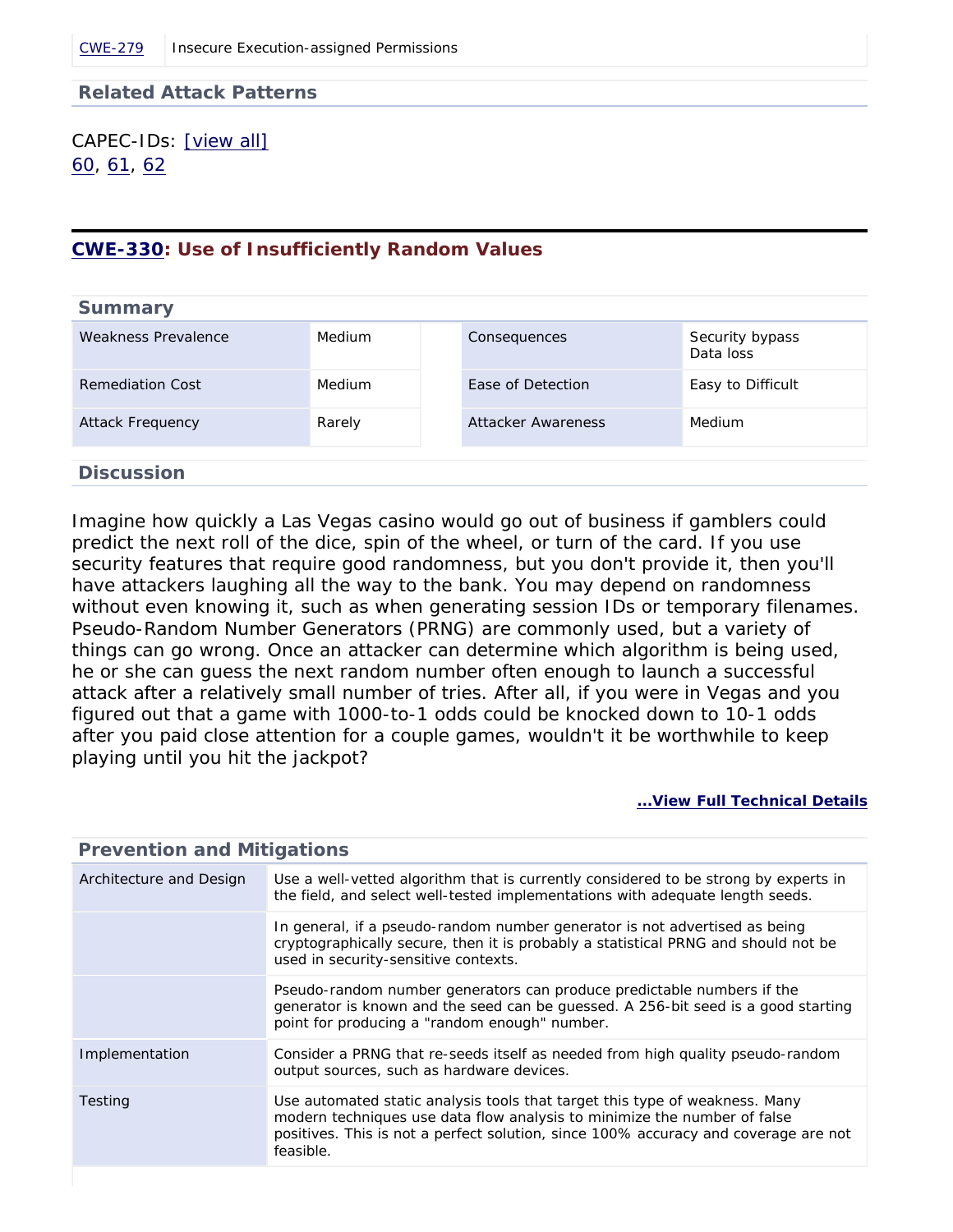| Testing | Perform FIPS 140-2 tests on data to catch obvious entropy problems.                                                                                                                                                                                                                                                                                                                                                                                                                                                                                                                                                                                                          |
|---------|------------------------------------------------------------------------------------------------------------------------------------------------------------------------------------------------------------------------------------------------------------------------------------------------------------------------------------------------------------------------------------------------------------------------------------------------------------------------------------------------------------------------------------------------------------------------------------------------------------------------------------------------------------------------------|
| Testing | Use tools and techniques that require manual (human) analysis, such as<br>penetration testing, threat modeling, and interactive tools that allow the tester to<br>record and modify an active session. These may be more effective than strictly<br>automated techniques. This is especially the case with weaknesses that are related<br>to design and business rules.                                                                                                                                                                                                                                                                                                      |
| Testing | Use monitoring tools that examine the software's process as it interacts with the<br>operating system and the network. This technique is useful in cases when source<br>code is unavailable, if the software was not developed by you, or if you want to<br>verify that the build phase did not introduce any new weaknesses. Examples<br>include debuggers that directly attach to the running process; system-call tracing<br>utilities such as truss (Solaris) and strace (Linux); system activity monitors such as<br>FileMon, RegMon, Process Monitor, and other Sysinternals utilities (Windows); and<br>sniffers and protocol analyzers that monitor network traffic. |
|         | Attach the monitor to the process and look for library functions that indicate when<br>randomness is being used. Run the process multiple times to see if the seed<br>changes. Look for accesses of devices or equivalent resources that are commonly<br>used for strong (or weak) randomness, such as /dev/urandom on Linux. Look for<br>library or system calls that access predictable information such as process IDs and<br>system time.                                                                                                                                                                                                                                |

| <b>CWE-329</b> | Not Using a Random IV with CBC Mode |
|----------------|-------------------------------------|
| <b>CWE-331</b> | <b>Insufficient Entropy</b>         |
| <b>CWE-334</b> | Small Space of Random Values        |
| <b>CWE-336</b> | Same Seed in PRNG                   |
| <b>CWE-337</b> | Predictable Seed in PRNG            |
| <b>CWE-338</b> | Use of Cryptographically Weak PRNG  |
| <b>CWE-341</b> | Predictable from Observable State   |

#### **Related Attack Patterns**

### CAPEC-IDs: [\[view all\]](http://cwe.mitre.org/data/definitions/330.html#Related_Attack_Patterns) [59,](http://capec.mitre.org/data/definitions/59.html) [112](http://capec.mitre.org/data/definitions/112.html)

### <span id="page-40-0"></span>**[CWE-250](http://cwe.mitre.org/data/definitions/250.html): Execution with Unnecessary Privileges**

| <b>Summary</b>          |           |                    |                |
|-------------------------|-----------|--------------------|----------------|
| Weakness Prevalence     | Medium    | Consequences       | Code execution |
| <b>Remediation Cost</b> | Medium    | Ease of Detection  | Moderate       |
| Attack Frequency        | Sometimes | Attacker Awareness | High           |
| <b>Discussion</b>       |           |                    |                |

Spider Man, the well-known comic superhero, lives by the motto "With great power comes great responsibility." Your software may need special privileges to perform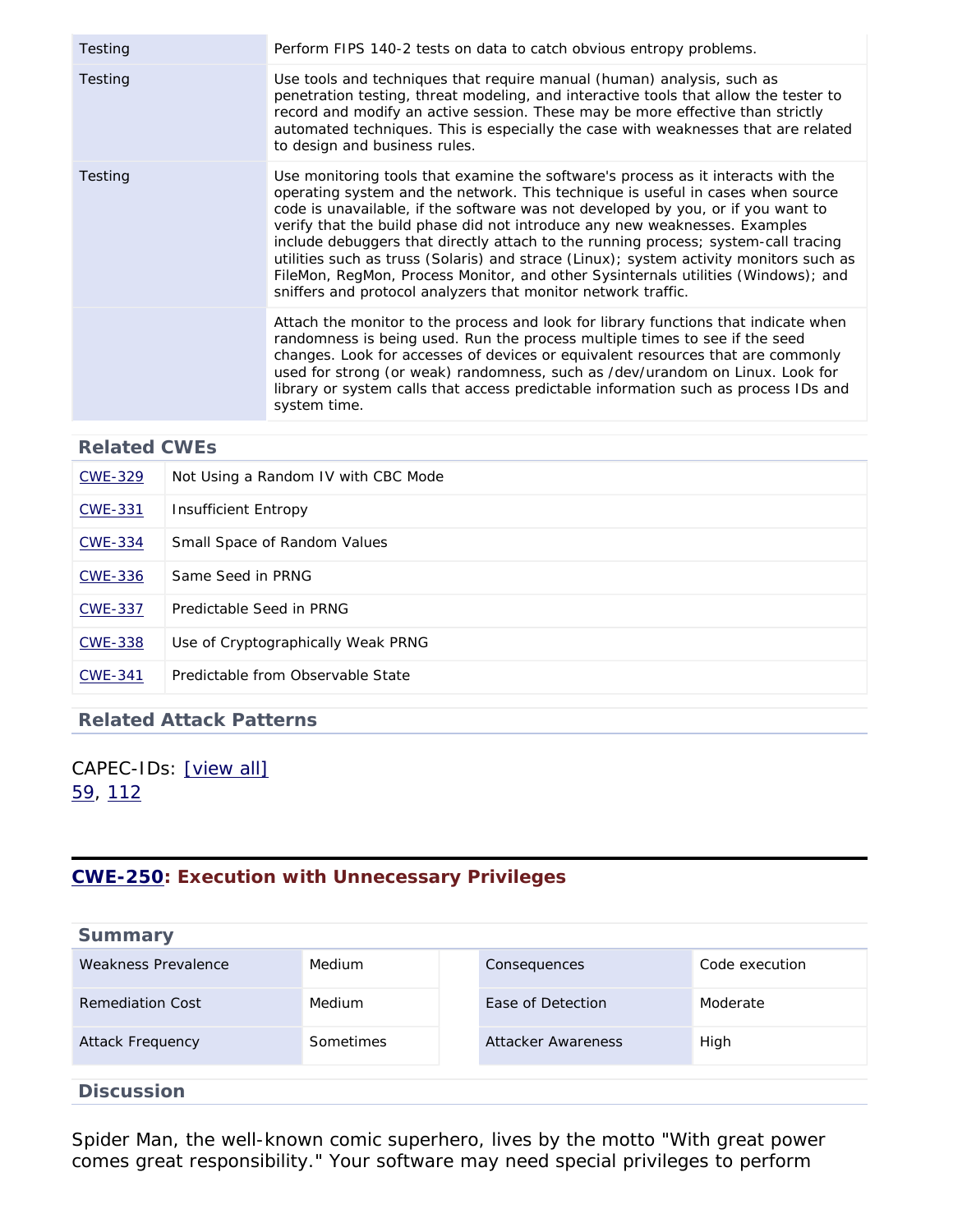certain operations, but wielding those privileges longer than necessary can be extremely risky. When running with extra privileges, your application has access to resources that the application's user can't directly reach. For example, you might intentionally launch a separate program, and that program allows its user to specify a file to open; this feature is frequently present in help utilities or editors. The user can access unauthorized files through the launched program, thanks to those extra privileges. Command execution can happen in a similar fashion. Even if you don't launch other programs, additional vulnerabilities in your software could have more serious consequences than if it were running at a lower privilege level.

| <b>Prevention and Mitigations</b> |                                                                                                                                                                                                                                                                                                                                                                                                                                                                                                                                                                                                                                                                              |  |  |
|-----------------------------------|------------------------------------------------------------------------------------------------------------------------------------------------------------------------------------------------------------------------------------------------------------------------------------------------------------------------------------------------------------------------------------------------------------------------------------------------------------------------------------------------------------------------------------------------------------------------------------------------------------------------------------------------------------------------------|--|--|
| Architecture and Design           | Identify the functionality that requires additional privileges, such as access to<br>privileged operating system resources. Wrap and centralize this functionality if<br>possible, and isolate the privileged code as much as possible from other code.<br>Raise your privileges as late as possible, and drop them as soon as possible. Avoid<br>weaknesses such as CWE-288 and CWE-420 by protecting all possible<br>communication channels that could interact with your privileged code, such as a<br>secondary socket that you only intend to be accessed by administrators.                                                                                            |  |  |
| Implementation                    | Perform extensive input validation for any privileged code that must be exposed to<br>the user and reject anything that does not fit your strict requirements.                                                                                                                                                                                                                                                                                                                                                                                                                                                                                                               |  |  |
| Implementation                    | Ensure that you drop privileges as soon as possible (CWE-271), and make sure<br>that you check to ensure that privileges have been dropped successfully (CWE-<br>$273$ ).                                                                                                                                                                                                                                                                                                                                                                                                                                                                                                    |  |  |
| Implementation                    | If circumstances force you to run with extra privileges, then determine the<br>minimum access level necessary. First identify the different permissions that the<br>software and its users will need to perform their actions, such as file read and<br>write permissions, network socket permissions, and so forth. Then explicitly allow<br>those actions while denying all else. Perform extensive input validation and<br>canonicalization to minimize the chances of introducing a separate vulnerability.<br>This mitigation is much more prone to error than dropping the privileges in the<br>first place.                                                           |  |  |
| Testing                           | Use tools and techniques that require manual (human) analysis, such as<br>penetration testing, threat modeling, and interactive tools that allow the tester to<br>record and modify an active session. These may be more effective than strictly<br>automated techniques. This is especially the case with weaknesses that are related<br>to design and business rules.                                                                                                                                                                                                                                                                                                      |  |  |
| Testing                           | Use monitoring tools that examine the software's process as it interacts with the<br>operating system and the network. This technique is useful in cases when source<br>code is unavailable, if the software was not developed by you, or if you want to<br>verify that the build phase did not introduce any new weaknesses. Examples<br>include debuggers that directly attach to the running process; system-call tracing<br>utilities such as truss (Solaris) and strace (Linux); system activity monitors such as<br>FileMon, RegMon, Process Monitor, and other Sysinternals utilities (Windows); and<br>sniffers and protocol analyzers that monitor network traffic. |  |  |
|                                   | Attach the monitor to the process and perform a login. Look for library functions<br>and system calls that indicate when privileges are being raised or dropped. Look<br>for accesses of resources that are restricted to normal users.                                                                                                                                                                                                                                                                                                                                                                                                                                      |  |  |
|                                   | Note that this technique is only useful for privilege issues related to system<br>resources. It is not likely to detect application-level business rules that are related<br>to privileges, such as if a blog system allows a user to delete a blog entry without<br>first checking that the user has administrator privileges.                                                                                                                                                                                                                                                                                                                                              |  |  |
| Testing                           | Ensure that your software runs properly under the Federal Desktop Core<br>Configuration (FDCC) or an equivalent hardening configuration guide, which many<br>organizations use to limit the attack surface and potential risk of deployed<br>software.                                                                                                                                                                                                                                                                                                                                                                                                                       |  |  |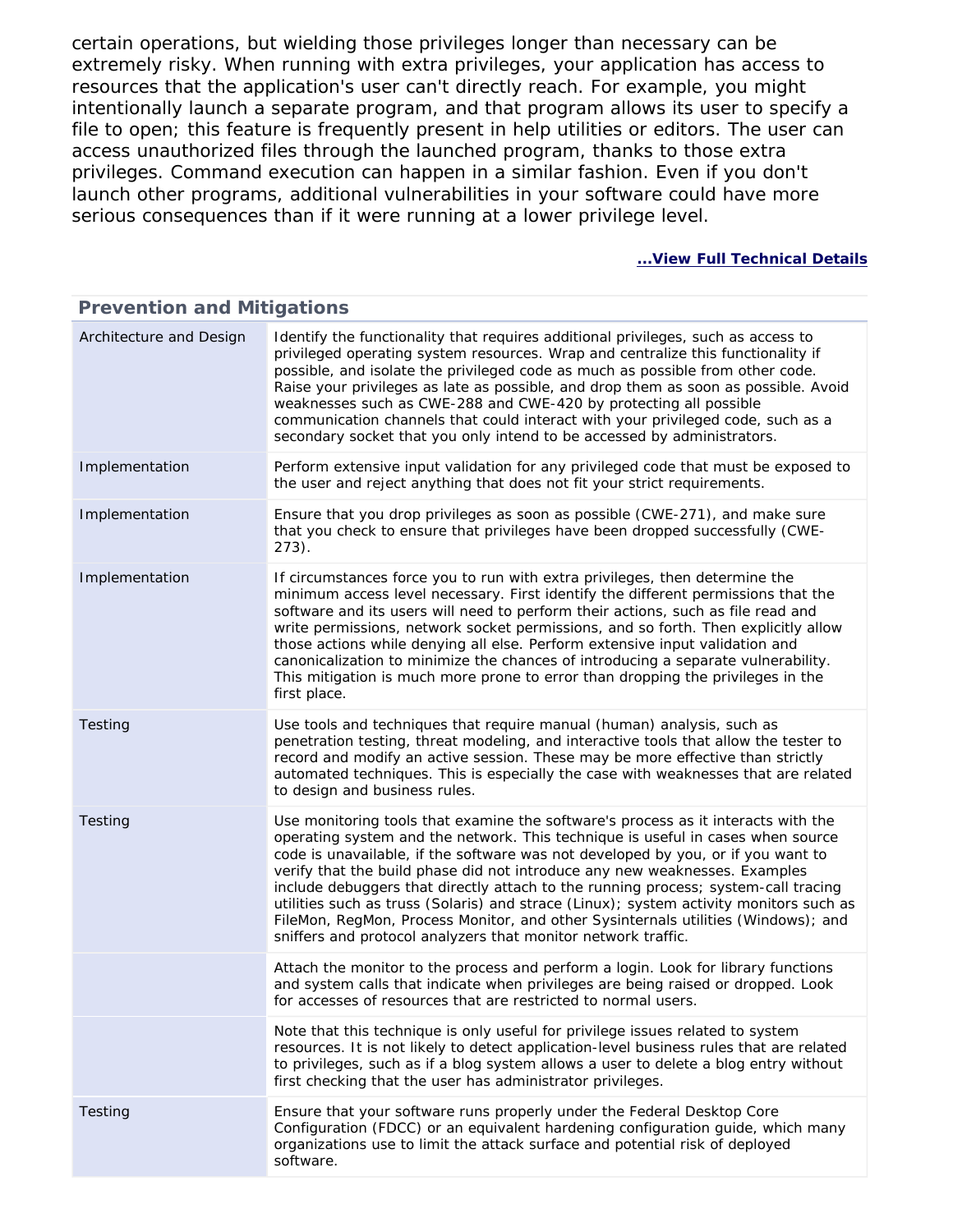| <b>Related CWEs</b> |                                                               |
|---------------------|---------------------------------------------------------------|
| CWE-272             | Least Privilege Violation                                     |
| CWE-273             | Failure to Check Whether Privileges Were Dropped Successfully |
| CWE-653             | Insufficient Compartmentalization                             |

#### **Related Attack Patterns**

CAPEC-IDs: [\[view all\]](http://cwe.mitre.org/data/definitions/250.html#Related_Attack_Patterns) [69,](http://capec.mitre.org/data/definitions/69.html) [104](http://capec.mitre.org/data/definitions/104.html)

### <span id="page-42-0"></span>**[CWE-602](http://cwe.mitre.org/data/definitions/602.html): Client-Side Enforcement of Server-Side Security**

| <b>Summary</b>      |           |                    |                 |
|---------------------|-----------|--------------------|-----------------|
| Weakness Prevalence | Medium    | Consequences       | Security bypass |
| Remediation Cost    | High      | Ease of Detection  | Moderate        |
| Attack Frequency    | Sometimes | Attacker Awareness | High            |
| <b>Discussion</b>   |           |                    |                 |

Rich clients can make attackers richer, and customers poorer, if you trust the clients to perform security checks on behalf of your server. Remember that underneath that fancy GUI, it's just code. Attackers can reverse engineer your client and write their own custom clients that leave out certain inconvenient features like all those pesky security controls. The consequences will vary depending on what your security checks are protecting, but some of the more common targets are authentication, authorization, and input validation. If you've implemented security in your servers, then you need to make sure that you're not solely relying on the clients to enforce it.

#### **[...View Full Technical Details](http://cwe.mitre.org/data/definitions/602.html)**

#### **Prevention and Mitigations** Architecture and Design For any security checks that are performed on the client side, ensure that these checks are duplicated on the server side. Attackers can bypass the client-side checks by modifying values after the checks have been performed, or by changing the client to remove the client-side checks entirely. Then, these modified values would be submitted to the server. Even though client-side checks provide minimal benefits with respect to serverside security, they are still useful. First, they can support intrusion detection. If the server receives input that should have been rejected by the client, then it may be an indication of an attack. Second, client-side error-checking can provide helpful feedback to the user about the expectations for valid input. Third, there may be a reduction in server-side processing time for accidental input errors, although this is typically a small savings.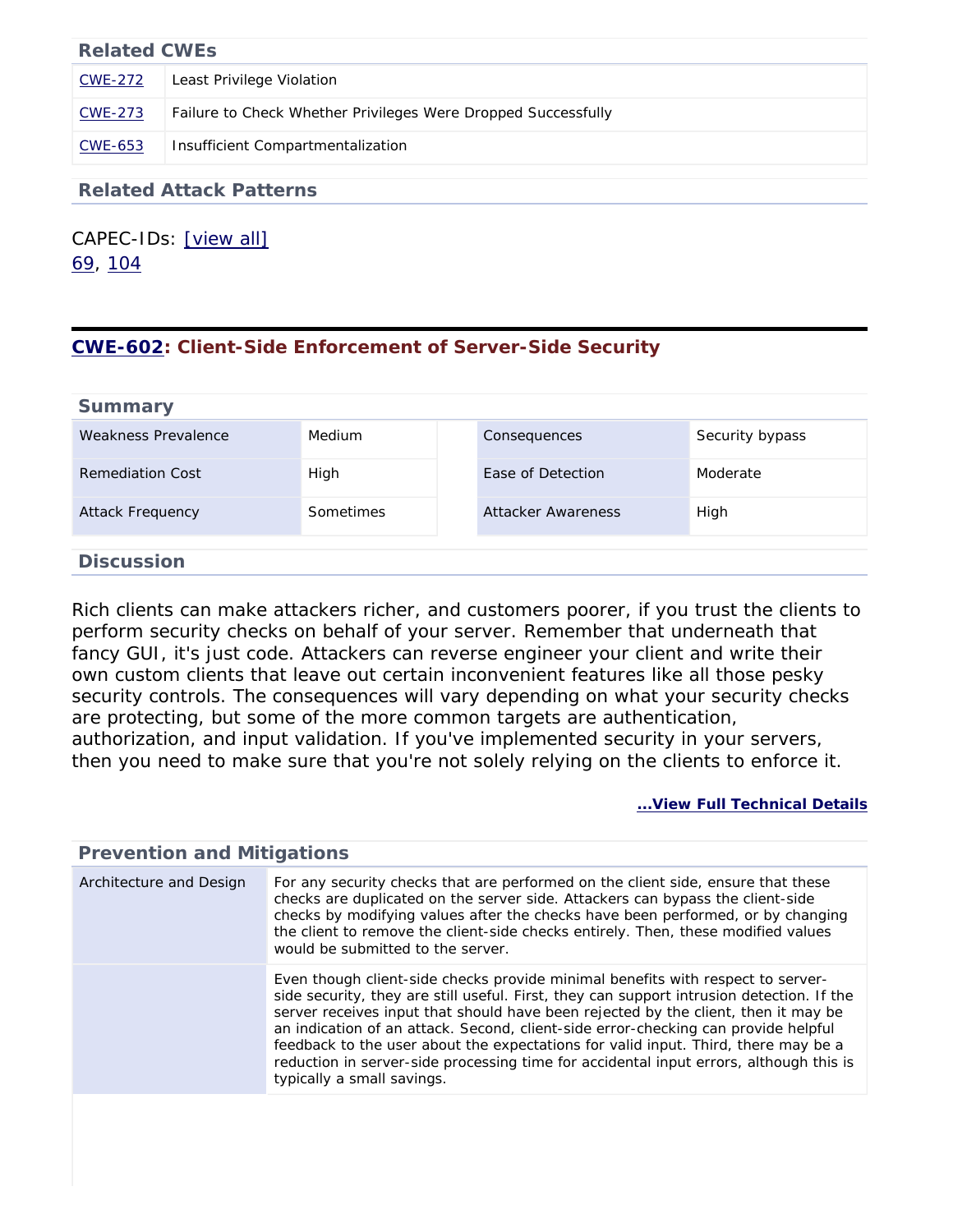| Architecture and Design | If some degree of trust is required between the two entities, then use integrity<br>checking and strong authentication to ensure that the inputs are coming from a<br>trusted source. Design the product so that this trust is managed in a centralized<br>fashion, especially if there are complex or numerous communication channels, in<br>order to reduce the risks that the implementer will mistakenly omit a check in a<br>single code path. |
|-------------------------|-----------------------------------------------------------------------------------------------------------------------------------------------------------------------------------------------------------------------------------------------------------------------------------------------------------------------------------------------------------------------------------------------------------------------------------------------------|
| Testing                 | Use dynamic tools and techniques that interact with the software using large test<br>suites with many diverse inputs, such as fuzz testing (fuzzing), robustness testing,<br>and fault injection. The software's operation may slow down, but it should not<br>become unstable, crash, or generate incorrect results.                                                                                                                               |
| Testing                 | Use tools and techniques that require manual (human) analysis, such as<br>penetration testing, threat modeling, and interactive tools that allow the tester to<br>record and modify an active session. These may be more effective than strictly<br>automated techniques. This is especially the case with weaknesses that are related<br>to design and business rules.                                                                             |
|                         |                                                                                                                                                                                                                                                                                                                                                                                                                                                     |
| <b>Related CWEs</b>     |                                                                                                                                                                                                                                                                                                                                                                                                                                                     |
|                         |                                                                                                                                                                                                                                                                                                                                                                                                                                                     |

| <u>CWE-20</u> | Insufficient Input Validation                  |
|---------------|------------------------------------------------|
| CWE-642       | <b>External Control of Critical State Data</b> |

### **Related Attack Patterns**

<span id="page-43-0"></span>CAPEC-IDs: [\[view all\]](http://cwe.mitre.org/data/definitions/602.html#Related_Attack_Patterns) [21,](http://capec.mitre.org/data/definitions/21.html) [31,](http://capec.mitre.org/data/definitions/31.html) [122,](http://capec.mitre.org/data/definitions/122.html) [162](http://capec.mitre.org/data/definitions/162.html), [202](http://capec.mitre.org/data/definitions/202.html), [207,](http://capec.mitre.org/data/definitions/207.html) [208](http://capec.mitre.org/data/definitions/208.html)

# **Appendix A: Selection Criteria and Supporting Fields**

Entries on the CWE Top 25 were selected using two primary criteria: weakness prevalence and severity. The severity is reflected in the common consequences of the weakness.

### **Weakness Prevalence**

How often this weakness appears in software that was not developed with security integrated into the software development life cycle (SDLC). The prevalence only applies to applications that are potentially susceptible. For example, the prevalence of SQL injection is only evaluated with respect to applications that use a database.

The prevalence value is determined based on estimates from multiple contributors to the Top 25 list, including CVE vulnerability trend data. Top 25 contributors advocated using more precise statistics, but such statistics are not readily available, in terms of depth and coverage. Most vulnerability tracking efforts work at high levels of abstraction. For example, CVE trend data can track buffer overflows, but public vulnerability reports rarely mention the specific bug that led to the overflow. Some software vendors may track weaknesses at low levels, but they may be reluctant to share such information.

- High: the weakness is likely to occur at least once in over 50% of potentially affected software.
- Medium: the weakness is likely to occur at least once in 10% to 50% of potentially affected software.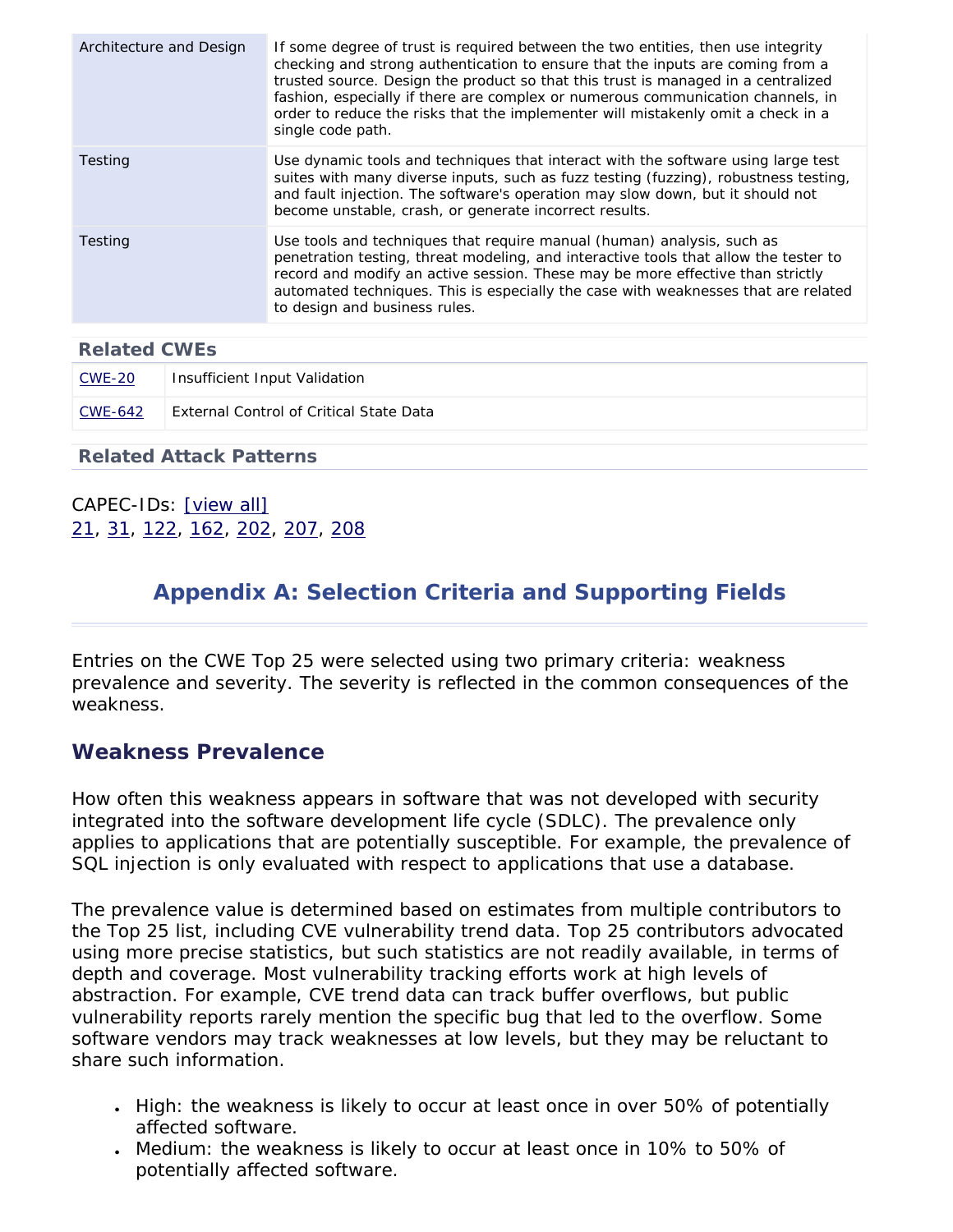• Low: the weakness is likely to occur in less than 10% of potentially affected software.

### **Consequences**

When this weakness occurs in software to form a vulnerability, what are the typical consequences of exploiting it?

- Code execution: an attacker can execute code or commands
- Data loss: an attacker can steal, modify, or corrupt sensitive data
- Denial of service: an attacker can cause the software to fail or slow down, preventing legitimate users from being able to use it
- Security bypass: an attacker can bypass a security protection mechanism; the consequences vary depending on what the mechanism is intended to protect

### **Attack Frequency**

How often does this weakness occur in vulnerabilities that are targeted by the skilled, determined attacker?

Consider an "exposed host" which is either: an Internet-facing server, an Internetusing client, a multi-user system with untrusted users, or a multi-tiered system that crosses organizational or trust boundaries. Also consider that a skilled, determined attacker can combine attacks on multiple systems in order to reach a target host.

- Often: an exposed host is likely to see this attack on a daily basis.
- Sometimes: an exposed host is likely to see this attack more than once a month.
- Rarely: an exposed host is likely to see this attack less often than once a month.

### **Ease of Detection**

How easy is it for the skilled, determined attacker to find this weakness, whether using black-box or white-box methods, manual or automated?

- Easy: automated tools or techniques exist for detecting this weakness, or it can be found quickly using simple manipulations (such as typing "<script>" into form fields).
- Moderate: only partial support using automated tools or techniques; might require some understanding of the program logic; might only exist in rare situations that might not be under direct attacker control (such as low memory conditions).
- Difficult: requires time-consuming, manual methods or intelligent semiautomated support, along with attacker expertise.

### **Remediation Cost**

How resource-intensive is it to fix this weakness when it occurs? This cannot be quantified in a general way, since each developer is different. For the purposes of this list, the cost is defined as:

• Low: code change in a single block or function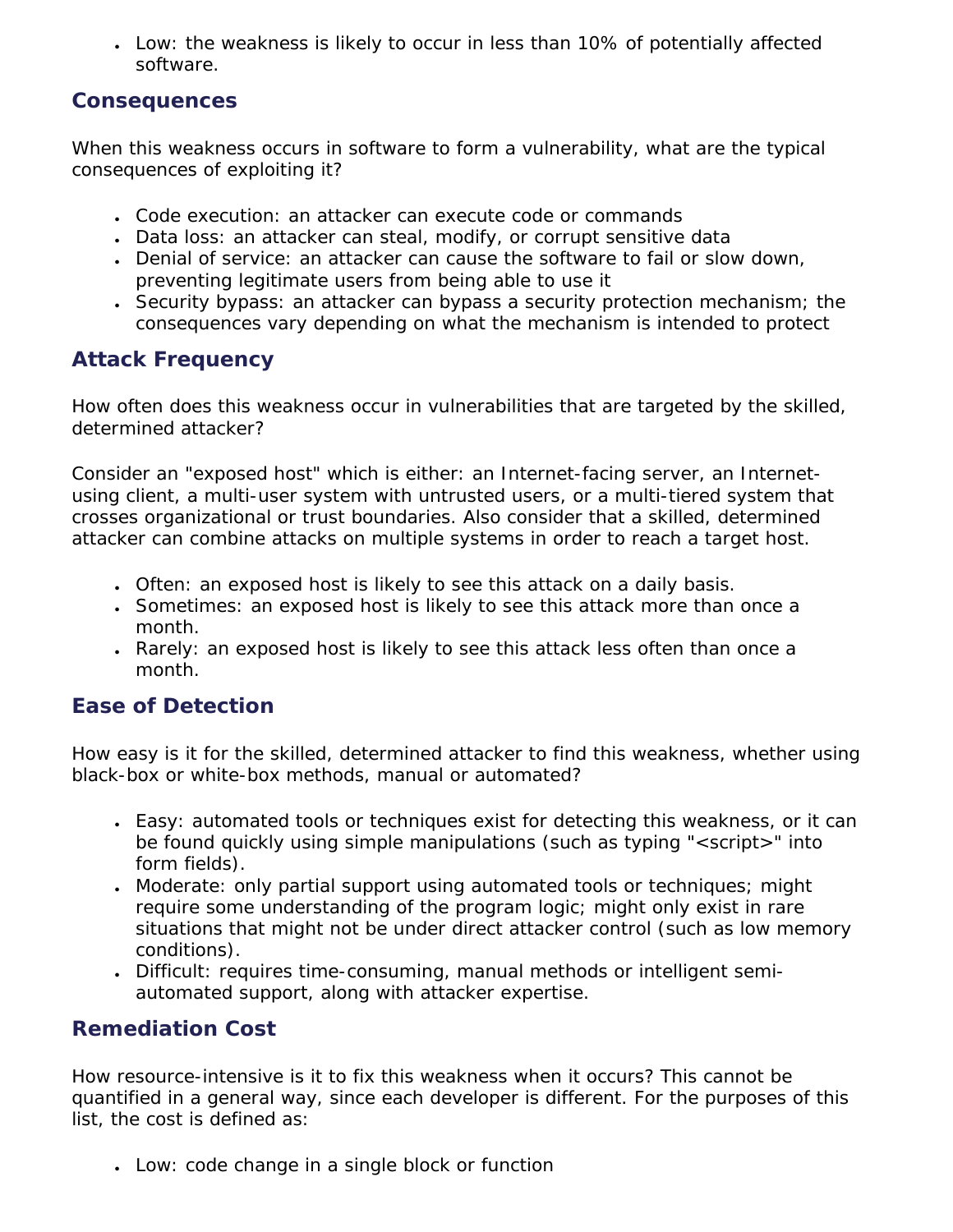- Medium: code or algorithmic change, probably local to a single file or component
- High: requires significant change in design or architecture, or the vulnerable behavior is required by downstream consumers, e.g. a design problem in a library function

This selection does not take into account other cost factors, such as procedural fixes, training, patch deployment, QA, etc.

# **Attacker Awareness**

The likelihood that a skilled, determined attacker is going to be aware of this particular weakness, methods for detection, and methods for exploitation. This assumes that the attacker knows which configuration or environment is used.

- High: the attacker is capable of detecting this type of weakness and writing reliable exploits for popular platforms or configurations.
- Medium: the attacker is aware of the weakness through regular monitoring of security mailing lists or databases, but has not necessarily explored it closely, and automated exploit frameworks or techniques are not necessarily available.
- Low: the attacker either is not aware of the issue, does not pay close attention to it, or the weakness requires special technical expertise that the attacker does not necessarily have (but could potentially acquire).

# **Related CWEs**

Some CWE entries that are related to the given entry. This includes lower-level variants, or CWEs that can occur when the given entry is also present.

<span id="page-45-0"></span>The list of Related CWEs is illustrative, not complete.

# **Appendix B: Threat Model for the Skilled, Determined Attacker**

Selection for the CWE Top 25 assumes that the user wants to make it difficult and time-consuming for a skilled, determined attacker to break into the software.

Though many kinds of attackers exist, it is assumed that the attacker has most of the following characteristics.

Skill:

- Has a solid technical understanding of well-documented vulnerabilities;
- Can detect and exploit those vulnerabilities with some success, using black box and white box methods;
- Can learn new vulnerabilities and attack techniques without significant effort; and
- Can combine attacks on multiple systems to gain deeper access into the targeted organization.